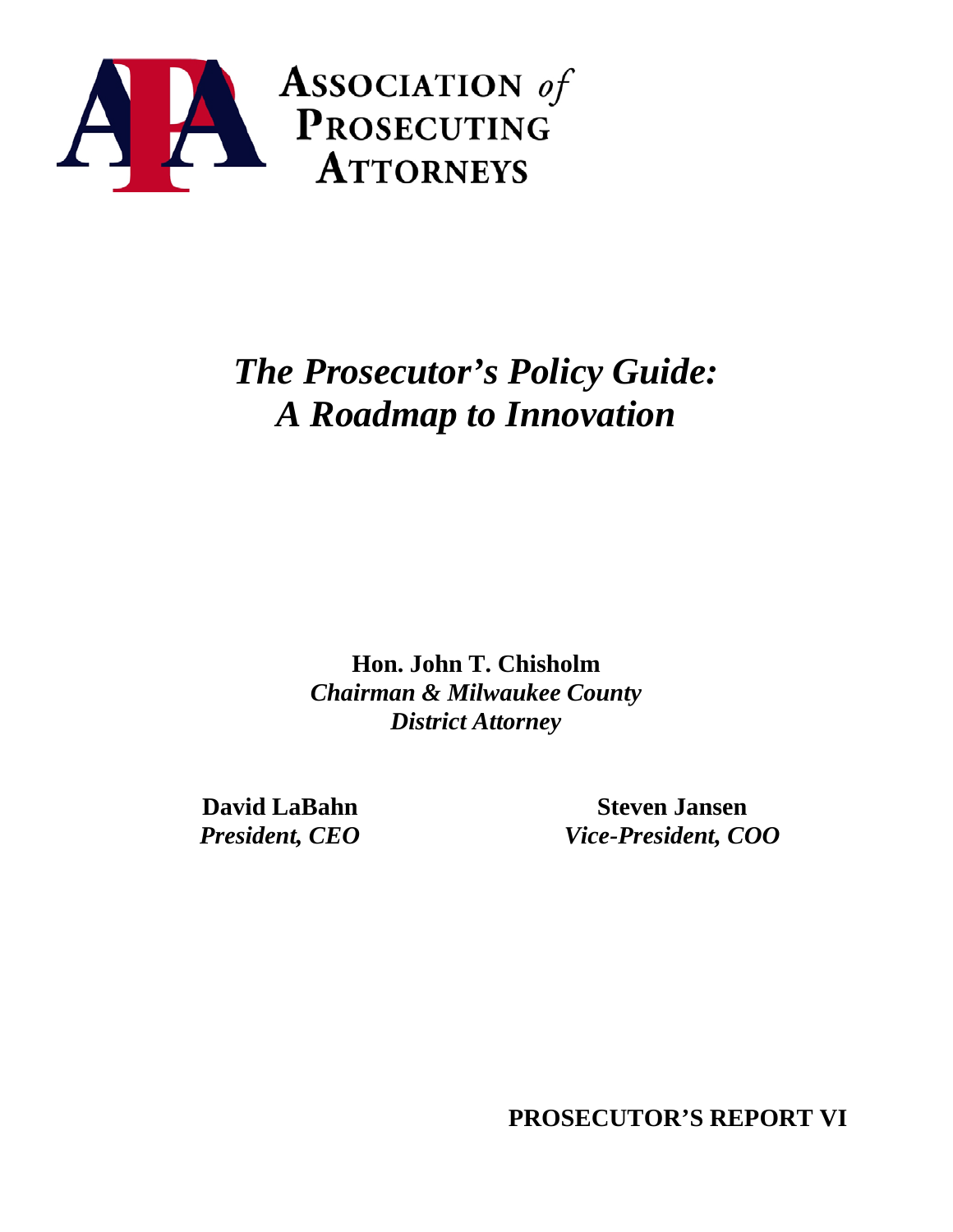**©** 2012 by the Association of Prosecuting Attorneys.

All rights reserved. No part of the book may be reproduced in any manner without written permission.

This project was supported by a grant from the Public Welfare Foundation. Points of view or opinions in this document are those of the authors and do not necessarily represent the official position or policies of the Public Welfare Foundation.

#### **Association of Prosecuting Attorneys**

1615 L St. NW, Suite 1100 Washington, DC 20036 www.APAInc.org

#### **Public Welfare Foundation**

1200 U Street, NW Washington, D.C. 20009 www.publicwelfare.org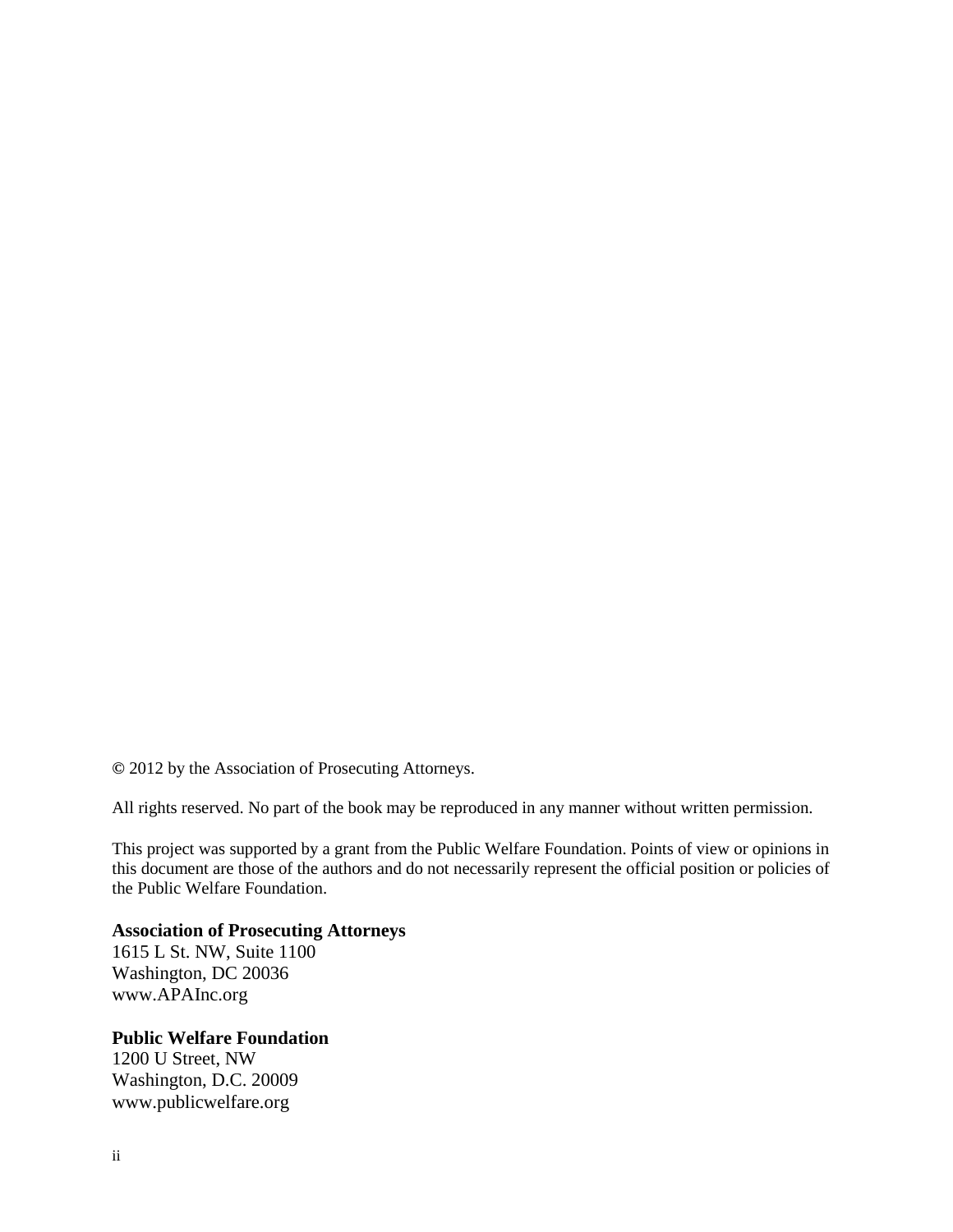

# *The Prosecutor's Policy Guide: A Roadmap to Innovation*

*by*

**Roy Hubert & Lindsey Carlson** 

**Hon. John T. Chisholm** *Chairman & Milwaukee County District Attorney*

**David LaBahn** *President, CEO*

**Steven Jansen** *Vice-President, COO*



**PROSECUTOR'S REPORT VI**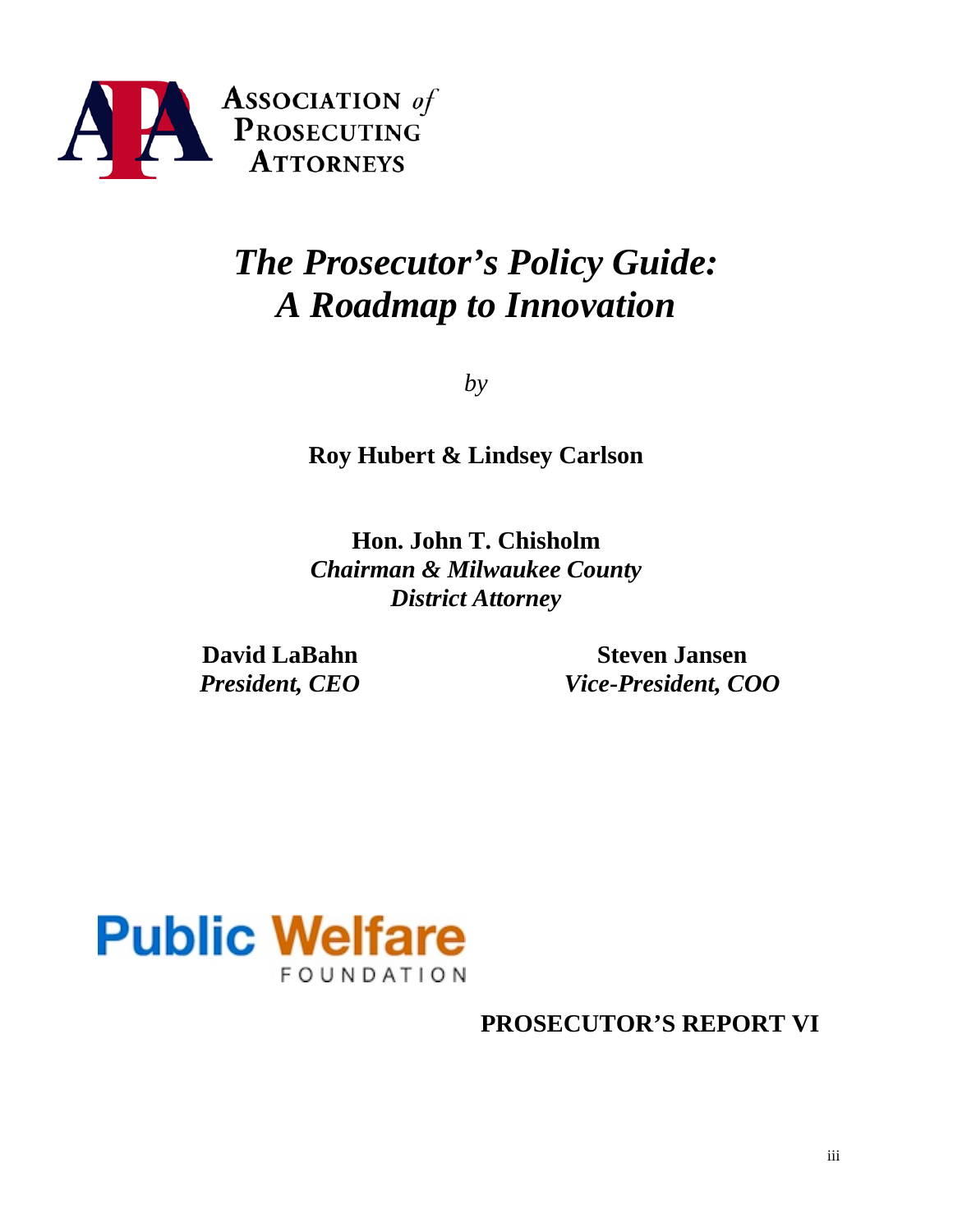# **ACKNOWLEDGEMENTS**

Strong leadership is an obvious but essential ingredient to spurring and sustaining innovation. Leadership is the ability to see innovation and change by motivating awareness and facilitating action. This Prosecutor's Policy Guide was commissioned to assist prosecutors' offices in positioning themselves to embrace innovation and those innovative practices which are making our justice system more efficient and effective.

The Association of Prosecuting Attorneys (APA) would like to thank all those who contributed to the development of this prosecutor report, especially recognizing those leaders in the field who dedicated their time and effort to support these roundtable events. Special acknowledgments must also be given to the authors of the document Roy Hubert and Lindsey Carlson and to Robert Hood for his assistance with the facilitation of the roundtables. APA thanks Kelsey Doty, Syrita Simpkins, and Gena Gonzales for their efforts in editing and formatting this publication. Furthermore, APA would like to thank the Public Welfare Foundation for their continuing support which made this report possible.

ST STATES

Steven Jansen Vice-President and COO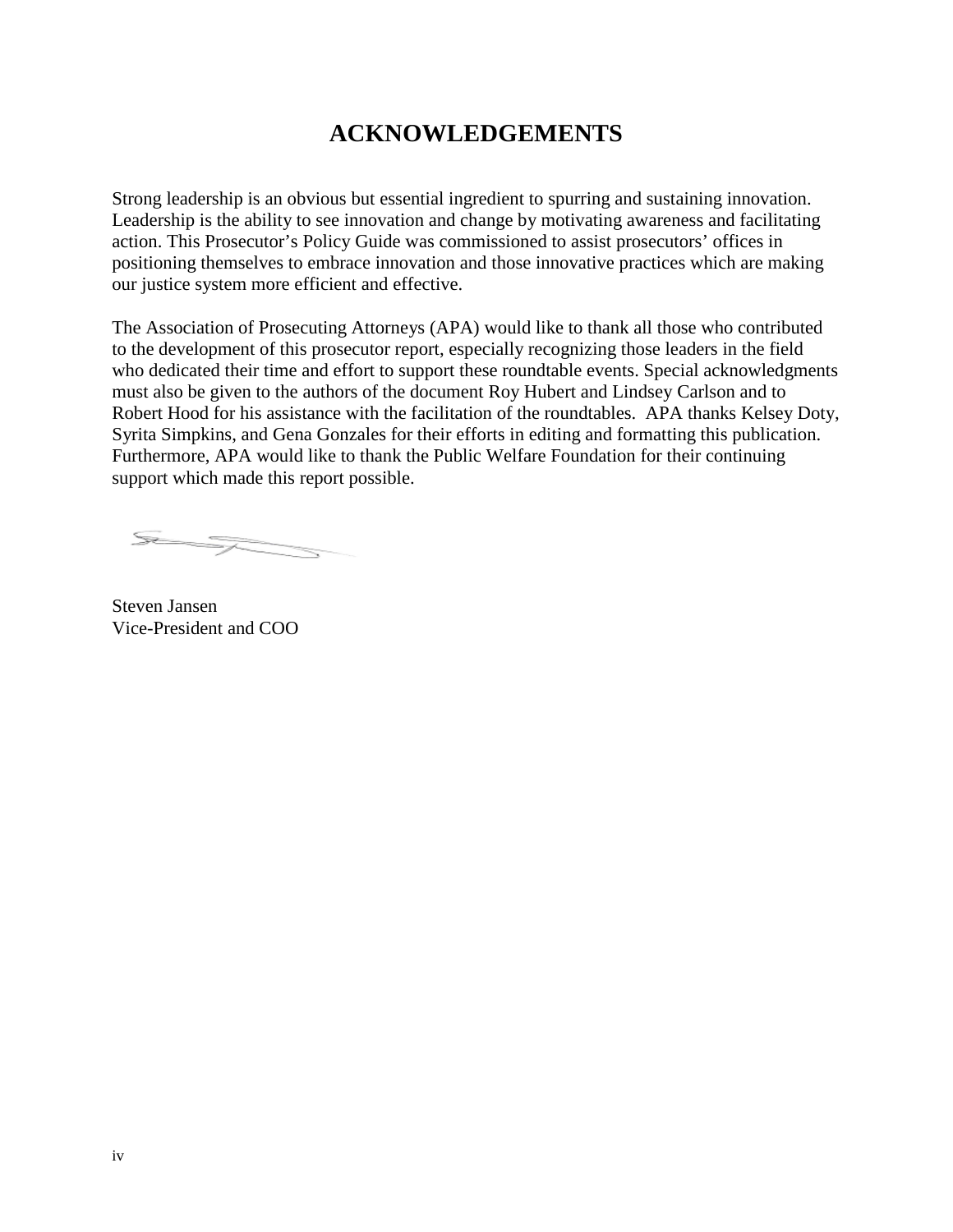# **TABLE OF CONTENTS**

| <b>EXECUTIVE SUMMARY</b>   |    |
|----------------------------|----|
|                            |    |
|                            |    |
|                            |    |
|                            |    |
|                            |    |
|                            |    |
|                            |    |
|                            |    |
|                            |    |
|                            |    |
|                            |    |
|                            |    |
|                            |    |
|                            |    |
|                            |    |
|                            |    |
|                            |    |
|                            |    |
|                            |    |
|                            |    |
|                            |    |
|                            |    |
|                            |    |
|                            |    |
|                            |    |
|                            |    |
| A. The Calculus of Success | 25 |
|                            |    |
|                            |    |
|                            |    |
|                            |    |
|                            |    |
|                            |    |
|                            |    |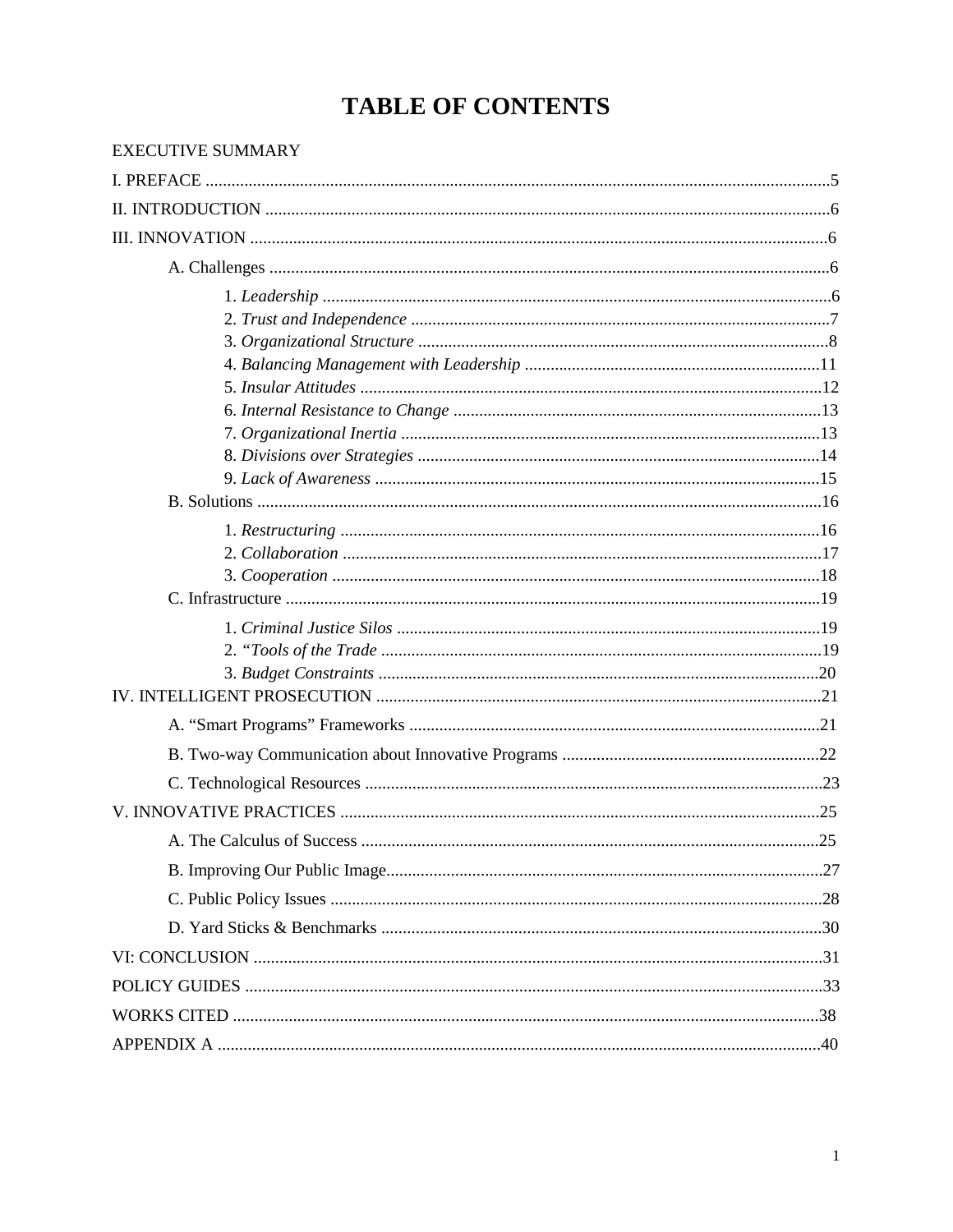# *The Prosecutor's Policy Guide A Roadmap to Innovation*

#### **EXECUTIVE SUMMARY**

More than twenty-five years ago, a small group of prosecutors met in Executive Sessions with representatives of the *Program in Criminal Justice Policy and Management* at Harvard University's John F. Kennedy School of Government to explore whether the latest research could enhance their operations and strengthen their efforts to increase public safety. These Executive Sessions concluded that further research was needed on performance measures, the administrative and organizational structure of prosecutors' offices, and the expanding role of the prosecutor.

Today, prosecutors are asking questions focused upon emerging creative strategies that combine experience and issue solutions to meet the classic prosecutorial challenges endemic to most communities. To address these questions, the Association of Prosecuting Attorneys (APA) convened two roundtable sessions, one in Brooklyn, NY and the other in Washington, DC, to continue the dialogue about the role of the prosecutor in the  $21<sup>st</sup>$  century. The leitmotif of the roundtables was innovation.

Roundtable discussion topics included the following:

- The best means for promoting innovation in criminal justice systems;
- Policy changes that can facilitate innovative change;
- Common barriers to developing and implementing innovative practices;
- Effective collaborations to address challenges in criminal justice systems;
- Policy guides designed to help bring about innovative change; and
- Use of action plans as tools to drive innovation.

The roundtable discussions on innovation also generated the following persistent themes, suggestions, caveats and anecdotes:

• Barriers to innovation have multiple origins: traditional attitudes, conflicting interests, lack of awareness, etc.; all of which may require office restructuring and integrating old programs into new programs.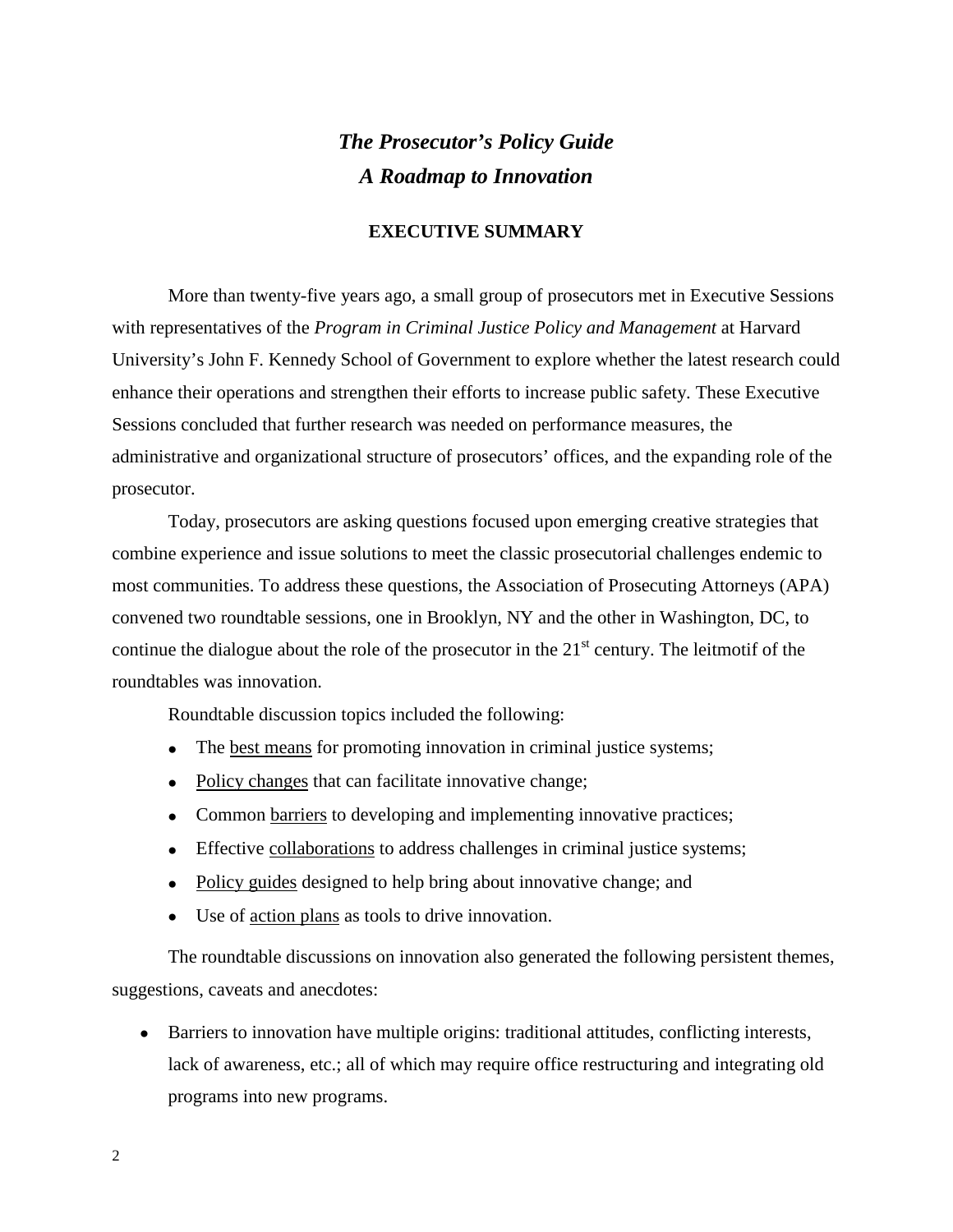- An inefficiently structured organization coupled with inadequate funding restricts the introduction of innovative programs. However, programs that are value-added or those that can demonstrate cost effectiveness enjoy greater public support likely due to their sustainability within the community.
- Measuring the success of innovative programs is challenging because such programs characteristically employ nontraditional means to achieve their objectives.
- The trust of criminal justice and community partners contributes to the effective introduction of innovative programs. However, it is independence - e.g., the exercise of judgment absent outside influence - that builds credible trust.
- Prosecutors must have their own identity, distinct from other law enforcement partners, and one which conveys openness, transparency, and a sense of integrity.
- Discerning leadership qualities among staff by utilizing peer review methods, identifying change-makers, and obtaining bottom-up input fosters the necessary buy-in for successful change and the introduction of new strategies.
- Allocating responsibility appropriately builds efficient institutional structures and allows leaders to direct resources, develop strategies, and pursue policy objectives.
- Intelligence-led prosecution draws upon resources outside of those found within a prosecutor's office and is based upon collaboration, cooperation, and information sharing.
- High performing offices that incorporate elements of a trusting community, collaborating partners, motivating awareness, and facilitating action provide an entrée for effective leadership and the opportunity to develop other innovative programs.

Several key observations were captured through the conversations, relevant documents, and background research associated with the roundtables. First, a wide consensus exists among prosecutors regarding the issues attendant to both innovative and traditional prosecutorial strategies. Second, most of the suggestions, recommendations, and approaches to innovation offered during the roundtable discussions were well grounded in common sense, practicality, and analysis. Finally, the roundtable participants represented jurisdictions across the entire continuum of strategies for change, from those that have adopted incremental modifications to those who have instituted immediate and dramatic shifts in policy and practice. Jurisdictions that engaged in more immediate changes did so by "separating the wheat from the chaff," or by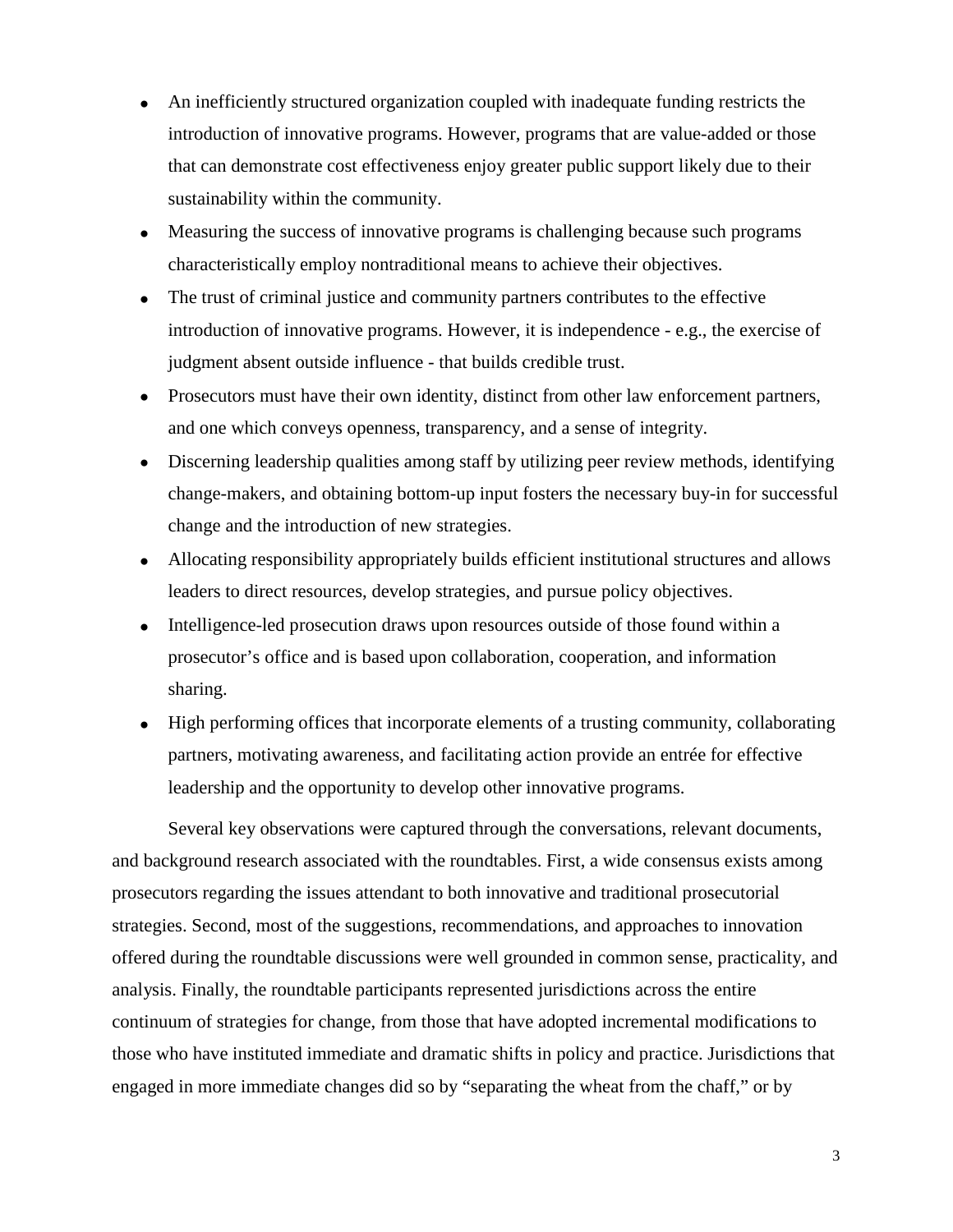openly announcing their intended changes and identifying and overcoming resistance among the office staff.

*The Prosecutor's Policy Guide* concludes with five templates derived from the most frequently discussed roundtable topics. This guide is intended to provide prosecutors with checklists, reminders, or points of departure for further thought and action. Overall, the challenges of the 21<sup>st</sup> century for prosecutors are many and the responsibilities great. As always, it remains the calling of a prosecutor to ensure justice and safety.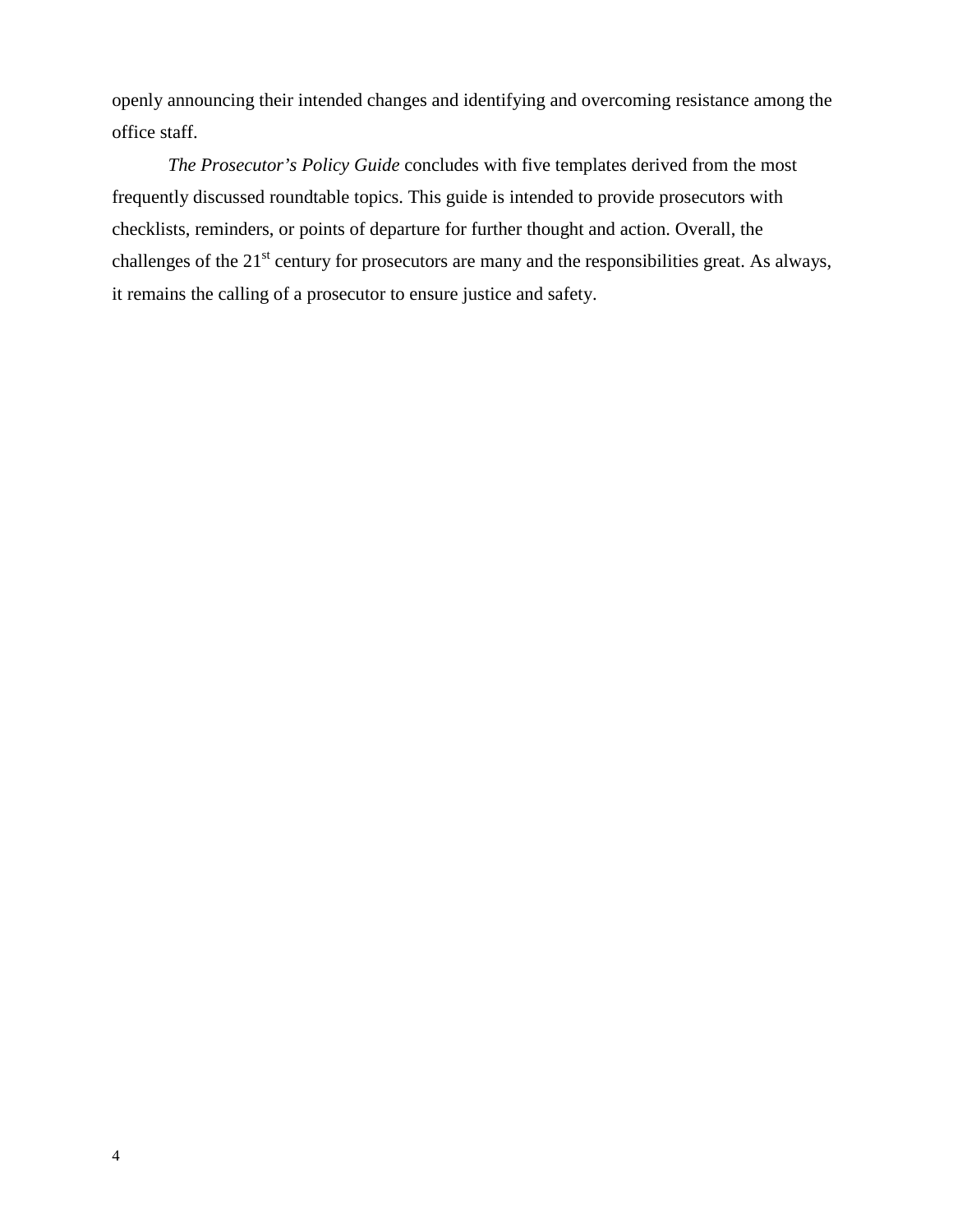#### **I: Preface**

Two and a half decades ago the Program in Criminal Justice Policy and Management at Harvard University's John F. Kennedy School of Government brought together several elected district attorneys who were interested in whether the Kennedy School's latest research could enhance their operations and strengthen their efforts to enhance public safety. Nine elected district attorneys and several appointed prosecutors met together with the representatives of Harvard's Program in Criminal Justice Policy and Management "to discuss specific areas of interest, to get some sense of current strategic issues facing prosecutors nationally, and to determine how the university's Kennedy School faculty and staff could help."[1](#page-8-0) The Harvard University Executive Sessions for State and Local Prosecutors identified three primary areas in need of further exploration: performance measures, the administration and organizational structure of prosecutors' offices, and the expanding role of the prosecutor.

The contributions of the Executive Sessions, combined with other crime prevention and prosecution programs affiliated with the John F. Kennedy School of Government, motivated and enabled prosecutors to pursue and grow programs in community building and in defining the role of the community in public safety. Earlier programs, including Executive Sessions in juvenile justice and community policing conducted by the Program in Criminal Justice Policy and Management, provided a platform that strengthened the body of existing knowledge and understanding of community justice principles. Notable early works include that of George L. Kelling, Research Fellow at the School, as described in the 1999 National Institute of Justice research report, "'Broken Windows' and Police Discretion;" and a report by Catherine Coles of Harvard University's Malcolm Wiener Center for Social Policy, entitled "Community Prosecution: District Attorneys, County Prosecutors and Attorneys General."

Twenty-five years after the last of the Harvard Executive Sessions, the Association of Prosecuting Attorneys recreated and updated the Harvard experience by bringing together the country's leading innovative prosecutors to explore how today's prosecutorial policies and practices are creating a more effective and efficient system of criminal justice.

 $\overline{a}$ 

<span id="page-8-0"></span><sup>&</sup>lt;sup>1</sup> Tumin, Z. (November 1990). *Summary of Proceedings: Findings and Discoveries of the Harvard University Executive Session for State and Local Prosecutors*. Cambridge, MA: John F. Kennedy School of Government, Harvard University Working Paper #90-02-05.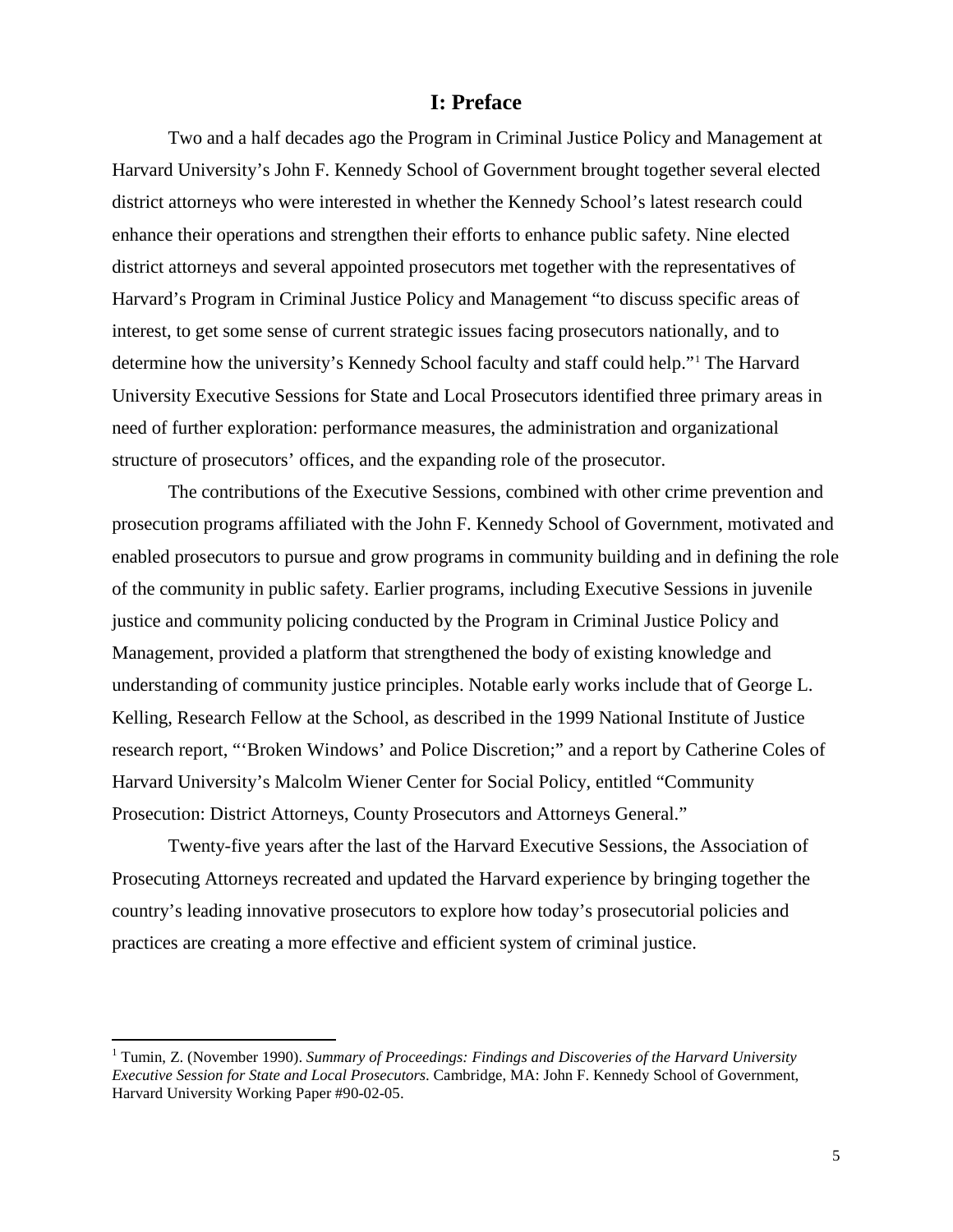#### **II: Introduction**

The Association of Prosecuting Attorneys (APA) assembled *The Prosecutor's Policy Guide - A Roadmap to Innovation* to identify gaps in the criminal justice system, determine the obstacles to developing and implementing innovative crime solutions, and to equip prosecutors with practical and existing strategies to overcome such challenges. To advance and inform this effort, APA recently convened two roundtables with prosecutors from prominent and innovative jurisdictions throughout the nation, meeting to share their common experiences. Representing some of the largest and most diverse communities in America, each roundtable participant has encountered a variety of obstacles, and yet has successfully addressed those obstacles by developing and implementing creative prosecutorial strategies (Appendix A). The roundtables were facilitated by APA's Chief Operating Officer and Director of the Community Prosecution and Violent Crime Division.

The roundtable conversations centered on the classic challenges endemic to most communities, the impediments that prosecutors face when seeking to implement creative and innovative solutions, and emerging creative strategies to counter such obstacles by combining personal experience and issue solutions. Each jurisdiction was eager to learn from the experiences of others.

#### **III: Innovation**

Discussions on innovation among roundtable participants were grounded in a vision of the primary purpose of all prosecutors, offered by New York County (Manhattan) Assistant District Attorney Chauncey Parker: "The mission of a prosecutor's office is to ensure justice and safety." *The Prosecutor's Policy Guide* incorporates this mission statement into its definition of a prosecutor's ultimate responsibility: *It is a prosecutor's duty to pursue equity and justice so that all individuals can pursue their lives free from crime and without fear of oppression.* However, prosecutors are finding that both traditional and new challenges, explored more fully below, are threatening their ability to fulfill this responsibility.

#### **A. Challenges**

**1. Challenge - Leadership**: Without effective leadership, prosecutorial offices will be unable to fulfill their mission. Elected prosecutors must be the leaders of their organizations. Leadership is the ability to see innovation and make change by motivating awareness and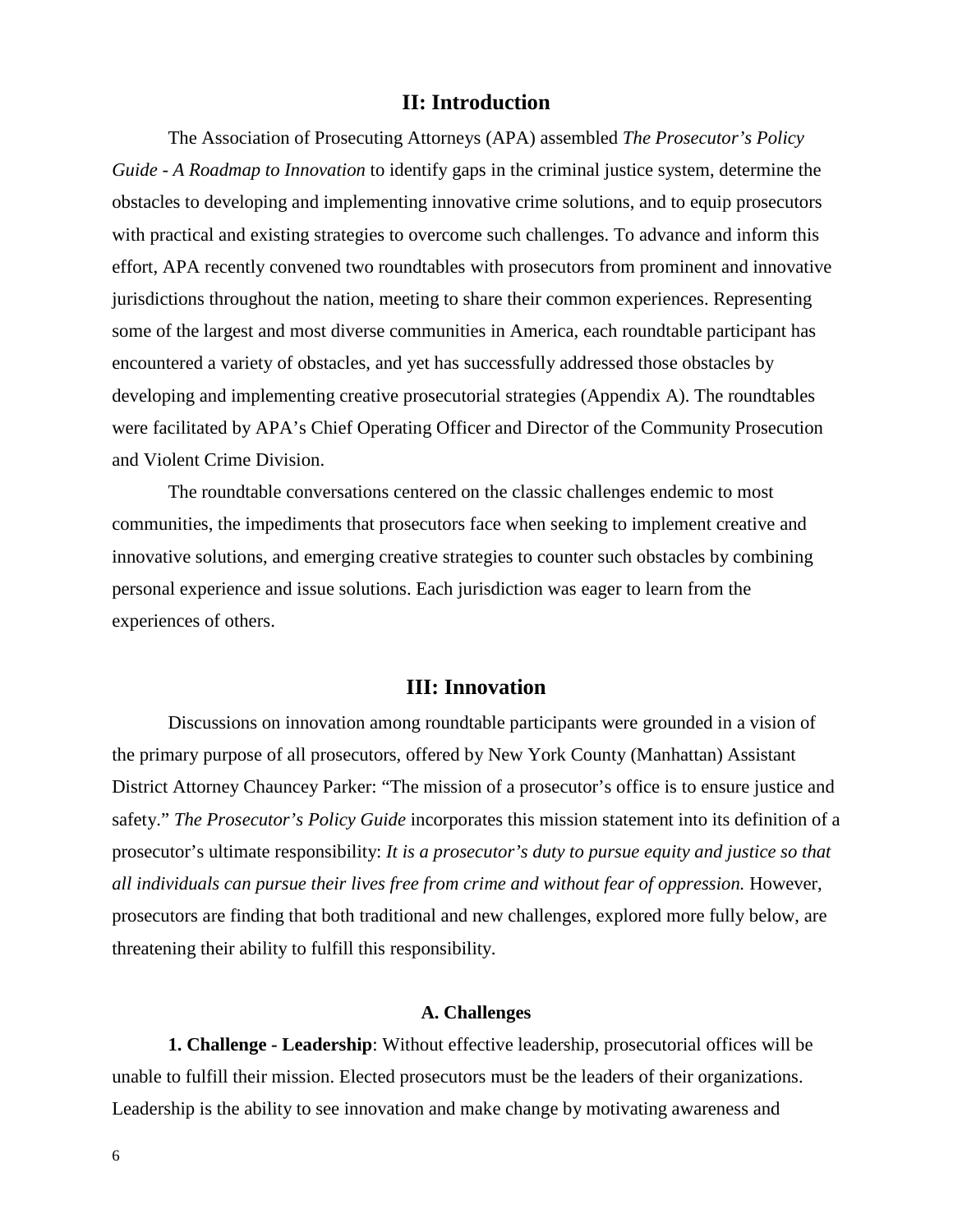facilitating action. An effective leader defines, establishes, and evaluates his or her organization's mission. This includes goal setting, priority setting, maintaining standards, and making the right compromises.

Great leaders excel at four traits:<sup>[2](#page-10-0)</sup>

- Seeing what is—current reality
	- o What are the big challenges facing the community and office?
	- o Hard data: research and crime data numbers
	- o Soft data: hard-to-measure elements such as people's hopes, dreams, fears, and frustrations
- Identifying opportunities—determining what is possible
- Explaining ideas—motivating others to take action
	- o Create a clear and compelling message for all employees to value/understand
	- o Create a sense of urgency
- Implementing change

Leadership is also a responsibility. For leaders, President Harry S. Truman's statement, "the buck stops here," remains as viable today as it was when first uttered some sixty years ago. The late Peter F. Drucker, internationally recognized guru of modern management, makes this point: "One does not 'manage' people. The task is to lead people. And the goal is to make productive the specific strengths and knowledge of each individual."[3](#page-10-1)

Therefore, why do good leaders sometime fail when implementing change? Failure occurs because of four conditions:

- Lack of clarity in terms of conveying who must change and in what ways
- Inadequate training or follow-up support
- Not recognizing or rewarding efforts and early successes
- Choosing an ineffective project manager

**2. Challenge - Trust and Independence:** Roundtable participants agreed that

prosecutorial offices seeking to introduce new and innovative approaches to crime are far more effective when they have the trust of their criminal justice and community partners.

Somewhat paradoxically however, while eschewing divisions between criminal justice partners, prosecutors agreed that independence from these same partners is what builds trust. Prosecutors must strike a balance between effective coordination with criminal justice partners and maintaining independence, and must communicate both aspects of that balance to the

 $\overline{a}$ 

<span id="page-10-1"></span><span id="page-10-0"></span><sup>&</sup>lt;sup>2</sup> Thornton, P. B. (2011), Why some leaders succeed and others fail, *Leader to Leader*, 2011: 17–21.<br><sup>3</sup> Drucker, P. F. (1999), *Management Challenges for the 21st Century*, New York: HarperCollins Publishers.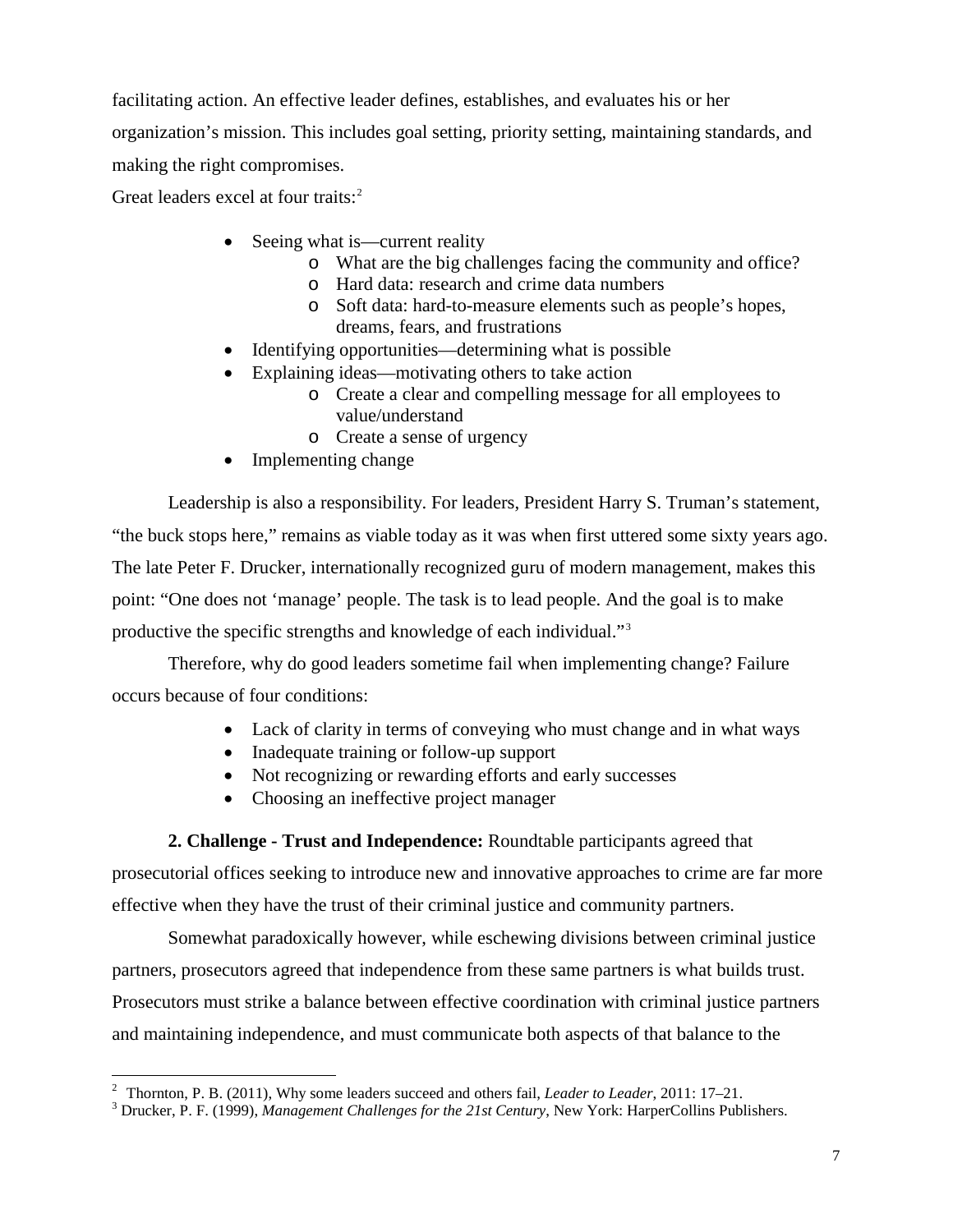community. Participants generally agreed that there are a variety of ways to coordinate with other criminal justice actors and still exercise and demonstrate the kind of independence that gives new and incumbent prosecutors legitimacy when seeking to introduce new, innovative, or creative approaches to crime problems.

An elected prosecutor from a large jurisdiction expressed one approach to establishing trust. "I shy away from looking for leverage with cops. I want to be independent of them and what they do, but if your community sees you aligned with cops, and if they lose confidence in law enforcement, they lose confidence in you." Another prosecutor added, "Public perception of prosecution is as adjunctive to law enforcement." The topic of independence was balanced with the remarks of another prosecutor who added, "Our function is public safety and we partner with police in a number of initiatives and data sharing. Individually and collectively we are connecting with the community." Cooperation, collaboration, and partnership in trust building require policies and practices that reveal judgment and discretion independent from other law enforcement agencies and community leaders.

**3. Challenge - Organization-wide Involvement:** Prosecutorial leadership seeking to develop innovative programs must be equipped with the tools to manage their offices effectively. High-functioning offices will be more receptive to creative and new approaches to crime problems. Effective management includes not only exploring innovations, but also recognizing and developing the "core competencies" of prosecutors and delegating appropriate resources to both. Albany County District Attorney David Soares recommends that, "In terms of your organization it is important to identify the qualities of leadership you have among your staff. You should identify the ten to fifteen people who will be your office leaders and bring them on-board, and then they will influence others in your office." Effective managers identify the skill sets of their employees and know how to best engage the human and technological capital available to them, while still facilitating collaboration among the different and often fractious units within a prosecutor's office. Creating an efficient office organizational structure also means accurately identifying the true crime issues and needs of the community and building an office that is equipped and prepared to address those realities.

Most prosecutorial management configurations can be classified as a "professional organization" structure. This means the design is set for complex technologies in a stable environment, or prosecutors handle complex issues in a fairly stable case processing format which doesn't seem to change much from their core function or role within the criminal justice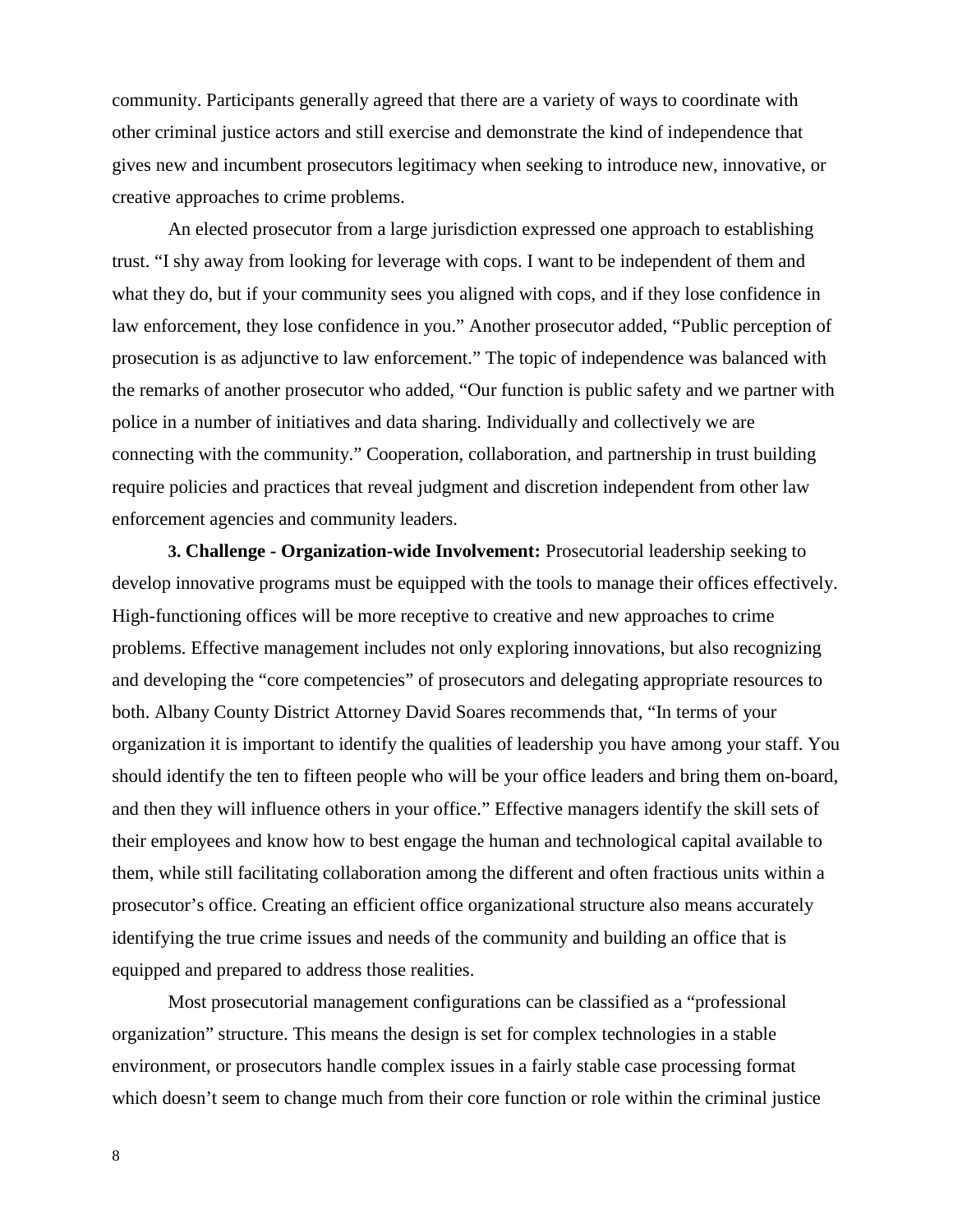system. The operating core of a prosecutor's office or key part is the assistant prosecuting attorney role (reference Figure 1). Assistant prosecuting attorneys function with a high degree of autonomy making charging decisions, diversionary assessment, plea negotiations, trial preparation, and sentencing recommendations. These functions or tasks require judgment and experience which the assistant prosecutors bring to the organization. Under this professional organizational model, efficiency is not always the goal; instead, accuracy and being particularly good at the tasks at hand become superseding.

Figure 1



Source: *Figure 1*. Turk, Thomas A., Ph.D., Associate Professor of Strategic Management, Argyros School of Business and Economics, Chapman University, 2011. Adapted from: Mintzberg, Henry A. (1981). "Organization Design: Fashion or Fit?" *Harvard Business Review*, January-February, 1981.

As one can see from the graph above, the greatest number of employees is the operating core, with smaller clearly defined secondary roles for support staff and analysis. Support staff is important to assist the operating core in its major function while less importance is reserved for operational analysis. Typically, top management is distinctly defined from the operating core which can lead to an "Us vs. Them" environment as assistant prosecuting attorneys push for autonomy. To help diminish the "Us vs. Them" environment and help assistant prosecuting attorneys focus on priorities outside of trial advocacy and conviction rates, the New York County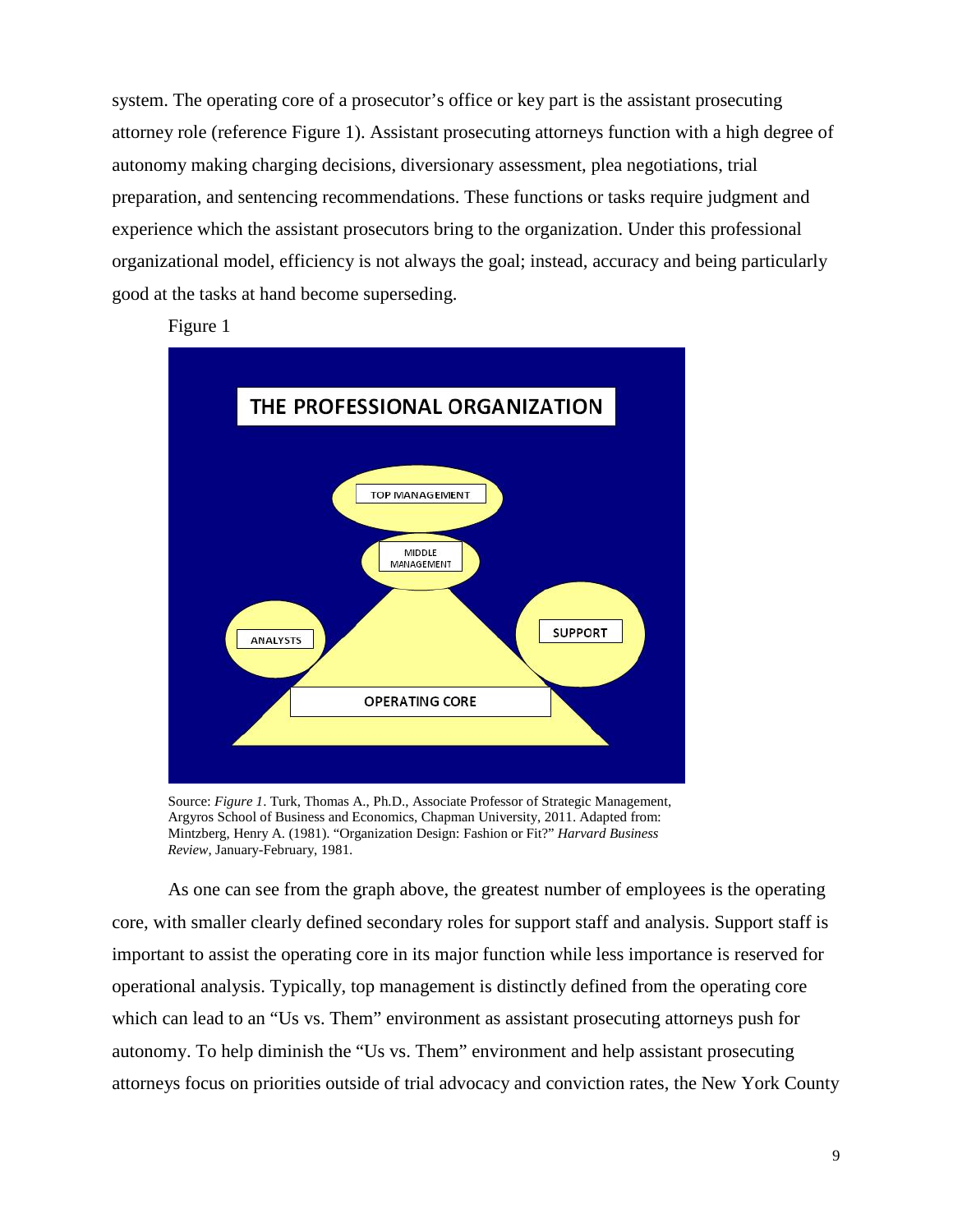(Manhattan) District Attorney's Office hosted an inter-office contest for the "Next Big Idea." Assistant District Attorney Karen Friedman said, "We might think ideas are great, but others might not, so we want them to come from the bottom up...each bureau had to come up with one idea for change in our office." She noted that tweaking ideas and incorporating ideas of others can make office-wide implementation easier.

As the role of the prosecutor has expanded and our nation's prosecutors embrace efforts focused on crime prevention and community or institution building, office organizational structures are shifting and the advantages of an "innovative model" (reference Figure 2) are being recognized. Though the majority of our nation's prosecutors' offices will continue to operate under a professional organizational structure, borrowing design techniques or blending design techniques of the innovative model assists prosecutors in fulfilling their core mission "to ensure justice and safety."

The design for an innovative organizational model is for complex technologies and complex environments. Although less typical of prosecutors' offices, this design creates unclear roles and professionals sometimes work as managers, support staff, analyzers, or operating core depending upon the individual case, situation, or circumstance. This mutual adjustment of people with specialized expertise allows for the embracing and implementation of innovative ideas which can lead to a more efficient and effective criminal justice system. In describing the Kings County (Brooklyn) office organization, Deputy District Attorney John O'Mara noted, "We are learning internally and from others. As an initial step in 1990, we divided general prosecutions into Zones that matched geographic areas and we linked the prosecutors of each Zone with organizations and leaders in the respective communities. As a further step, we sought to increase similar communication and cooperation between communities and our specialized Bureaus such as Homicide and Domestic Violence." O'Mara continued, "Then, we overlaid our nontraditional components such as Alternative Sentencing, Community Relations, and Crime Prevention on top of all the community justice strategy." This more complex and innovative organizational structure puts assistant district attorneys in different roles, be it as a litigator in the courtroom, community outreach person, or advocate for nontraditional criminal justice responses to crime, depending on what the current case or assignment requires.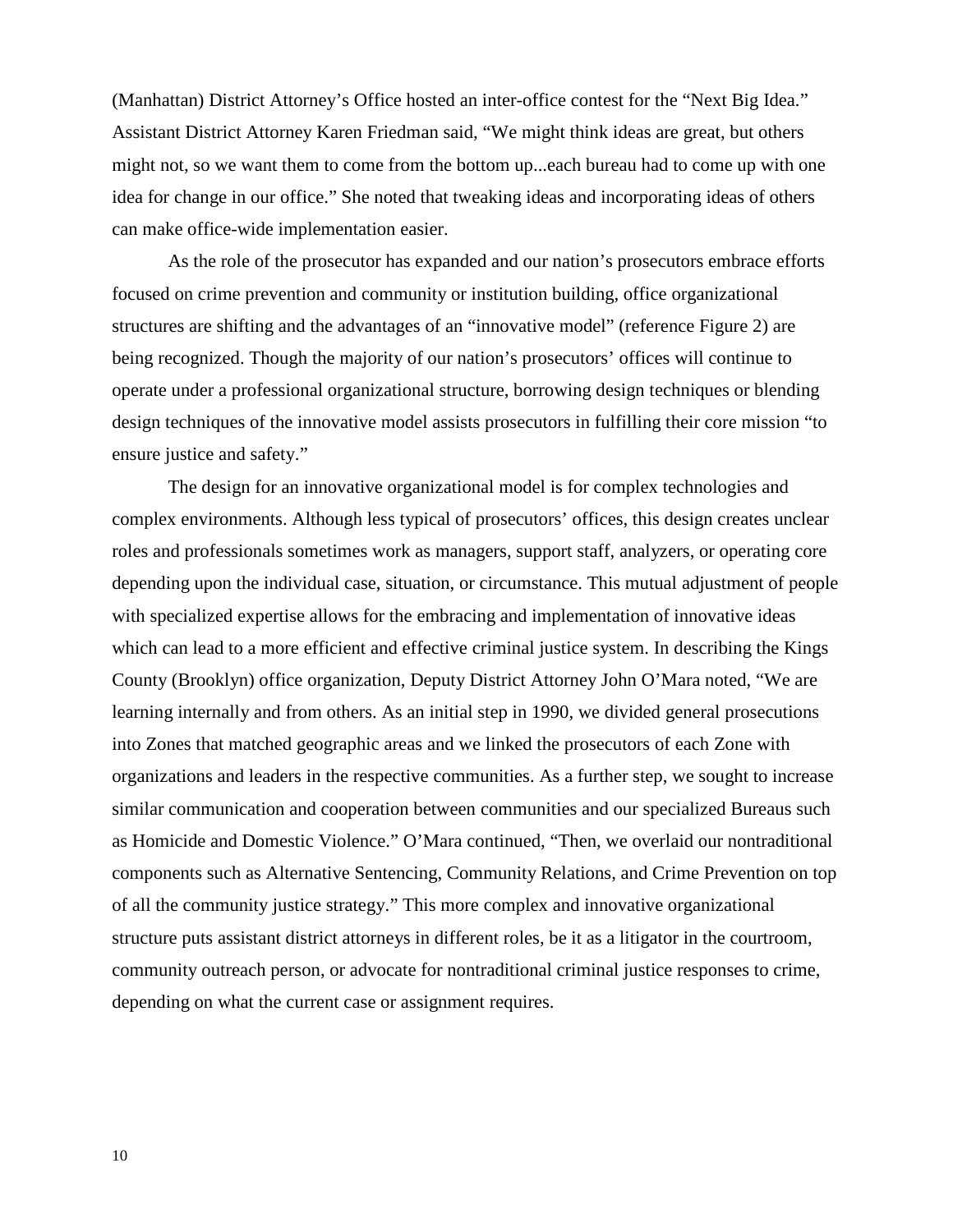```
Figure 2
```


Source: *Figure 2*. Turk, Thomas A., Ph.D., Associate Professor of Strategic Management, Argyros School of Business and Economics, Chapman University, 2011. Adapted from: Mintzberg, Henry A. (1981). "Organization Design: Fashion or Fit?" *Harvard Business Review*, January-February, 1981.

All of the roundtable approaches discussed by participants were also intended to result in the more efficient administration of justice. An innovative organizational structure enables prosecutorial leaders to dedicate greater time and energy in identifying the issues unique to their communities, and to developing creative crime prevention strategies.

**4. Challenge - Balancing Management with Leadership**: Institutions are far more effective at identifying, promoting, and adopting innovative programs when leaders direct resources appropriately. This permits elected prosecutors to dedicate themselves to the leadership of their office. Identifying, adapting, and implementing innovative programs can be timeconsuming and painstaking, and requires the cooperation and contribution of a number of individuals. Institutions that allocate responsibilities effectively lay the groundwork for the smoother adoption of new initiatives. Effective organizations also enable leaders to exercise a leadership role by identifying issues unique to the community and develop creative crime intervention strategies.

An effective program enabling a prosecutor to exercise a strong leadership role exists in Fulton County, Georgia. Fulton County (Atlanta) District Attorney Paul L. Howard, Jr. uses a Criminal Justice Planner to formulate prosecutorial goals and strategies, develop performance objectives and indicators, evaluate existing programs, and make recommendations for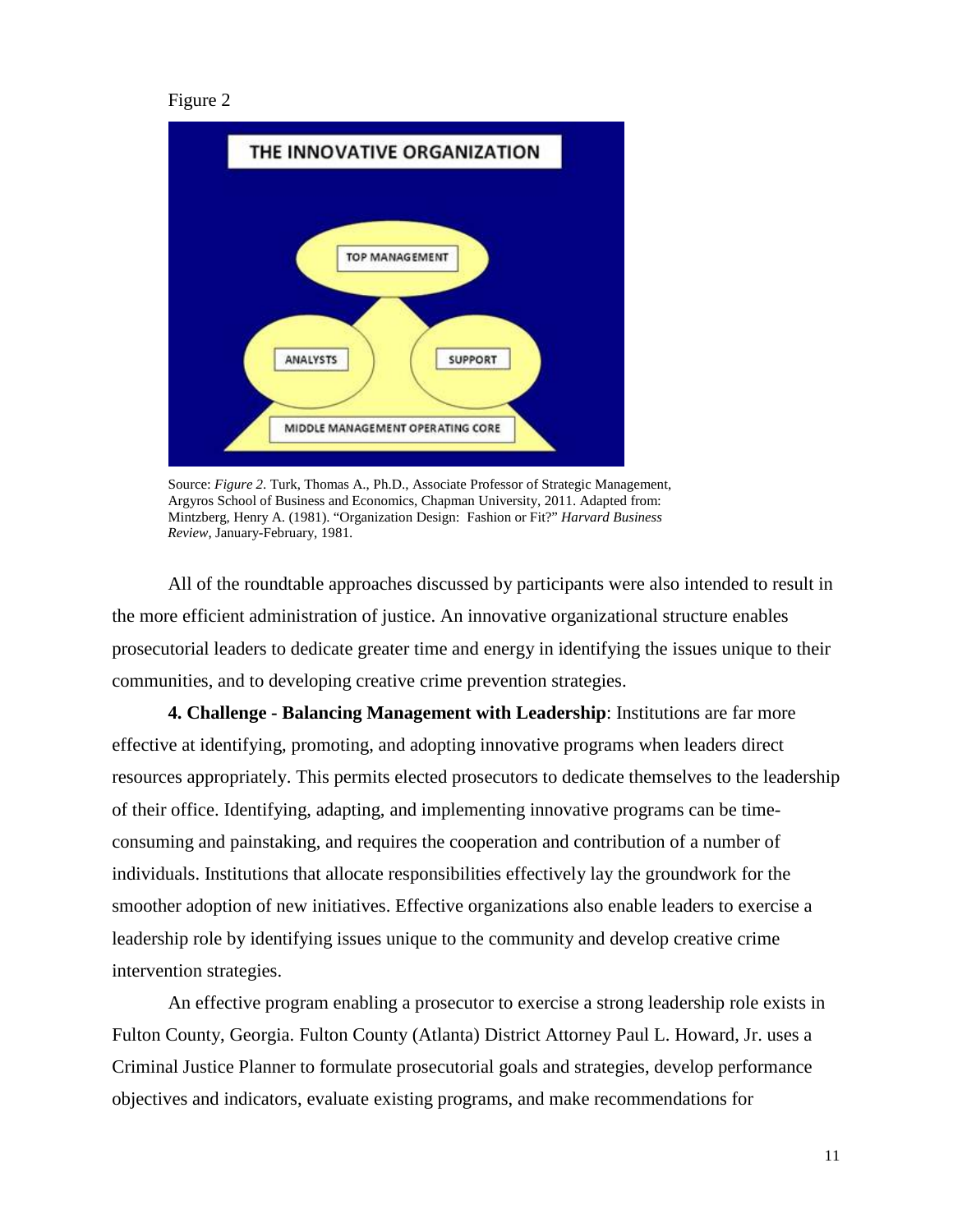operational improvements. With one individual dedicated to these specific functions within his office, District Attorney Howard is able to develop strategic plans and adopt innovative programs while still directing his energies toward running the office and community engagement.

**5. Challenge - Insular Attitudes**: Prosecutors may struggle with divisions between their offices and their criminal justice partners. Traditional partners - judges, public defenders, and police officers - display conflicting interests, philosophies, and seemingly incompatible approaches to crime problems. Divisions between these stakeholders may spring from entrenched traditions that are inherent in their respective functions and unfortunately, at times from political opportunism, personal agendas, or antipathy due to the adversarial character of the criminal justice system. However, the establishment of Criminal Justice Coordinating Councils (CJCC) can begin to breakdown these insular attitudes between justice partners and foster collaboration. CJCC's improve the administration of criminal justice in a jurisdiction by serving as a forum to identify problems or issues, develop solutions, propose action and facilitate cooperation.

In Milwaukee County, the Milwaukee Collaborative seeks to better coordinate criminal justice initiatives. This project, which was introduced through the National Institute of Correction's Evidence-Based Decision Making initiative, seeks to improve criminal justice outcomes by evaluating "what actually works" and implementing decision-making based upon the evidence. The Collaborative involves all of the major stakeholders, including the Chief Judge, the First Assistant State Public Defender, the District Attorney, the Chief of Police, and the Department of Corrections, as well as the Mayor of Milwaukee, victim advocacy groups, and community-based organizations. This initiative makes an explicit commitment to collaboration, and as a result, Milwaukee County District Attorney John Chisholm has witnessed tremendously improved cooperation among a number of stakeholders. District Attorney Chisholm found that simply soliciting input and sharing information at the conception of an innovative program significantly improved the program's likelihood of success. The Collaborative has also experienced significant success in overcoming traditional divisions among stakeholders because the leaders of each are committed to improving criminal justice outcomes and are invested and working together toward the same objectives.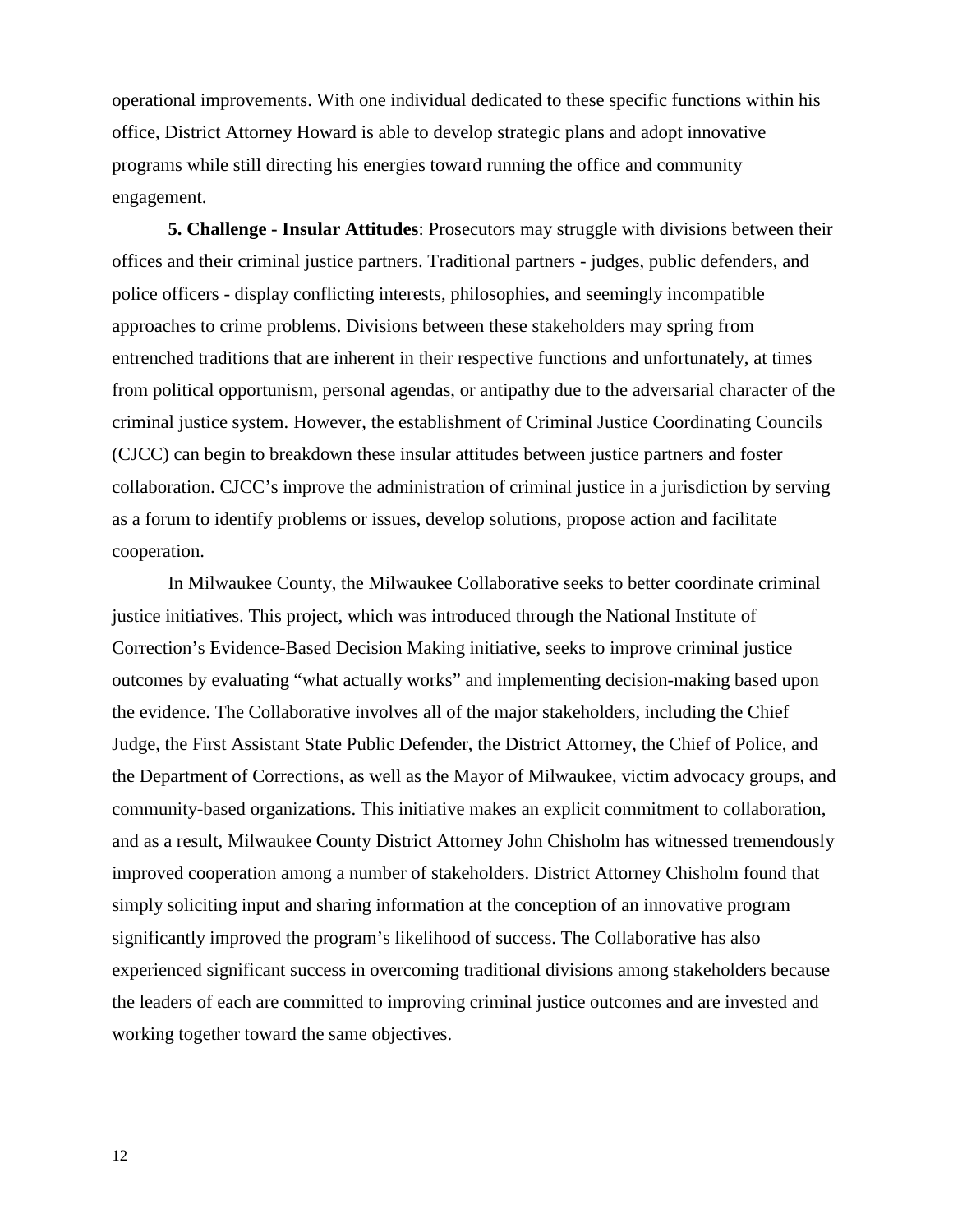**6. Challenge - Internal Resistance to Change:** Overcoming resistance to change is a slow and difficult challenge to be addressed by the elected prosecutor. Albany County District Attorney P. David Soares described his approach to this challenge, which incorporates a peer review process. With his peer review process, Soares has been able to identify issues affecting office performance as well as improve cooperation among his prosecutors and staff members. Another prosecutor, recently elected to office, described his experience this way: "Beginning a journey, nobody likes change and the resistance was internal, there was no interest in a redesign of the prosecutor's office, however, change was needed."

Shauna Boliker, First Assistant State's Attorney in Cook County (Chicago), also described her office's experience in dealing with resistance to change: "We allow staff to have a voice regarding changes. A new administration must respect the past and through a collaborative effort build upon the operations, units and divisions of an office. If there is no process for individuals to express concerns or ideas regarding innovation this could contaminate good efforts of an administration or entire office."

**7. Challenge - Organizational Inertia**: An obstacle to the introduction of innovative prosecutorial strategies is internal organizational inertia. This refers to organizational inflexibility caused by the traditional structures of prosecutorial offices. The historic role of prosecutors has been as trial attorneys focused on processing cases and obtaining convictions. Some offices are still configured to only accomplish this function. Strategies that focus on community relationships, problem solving, or institution building may require a shift in both office structure and practice. These strategies, however, are often viewed with suspicion by prosecutors functioning primarily under the traditional prosecutorial model. These prosecutors may dismiss these strategies as failing to address public safety and therefore, ineffective.

Generational differences in receptivity among experienced and novice prosecutors are common. Entrenched leadership and senior prosecutors may continue to adhere to the old, conventional role of prosecutors as 'case processors' rather than as 'crime preventers' or 'problem solvers'; and hidebound prosecutors may be reluctant to embrace a fundamental shift in self-identification. Other prosecutors may be more flexible and open to a different solution to the same old problem. At times, generating greater organizational flexibility may require restructuring within offices; prosecutorial leaders who are prepared to support restructuring will be better positioned to make changes. Ultimately, successfully remedying organizational inertia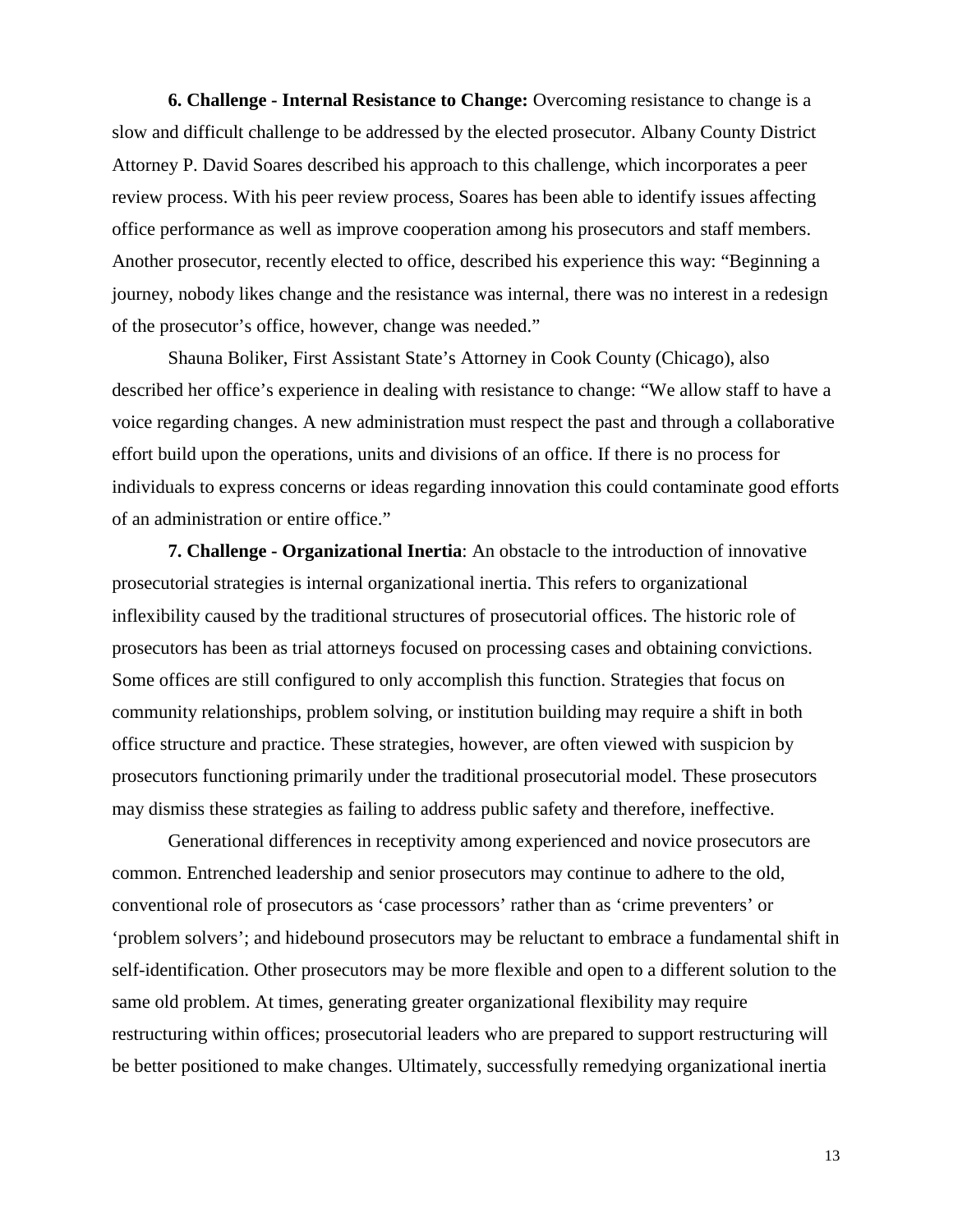requires understanding and responding to the values and purposes currently driving the organization.

**8. Challenge - Divisions over Strategies**: Elected prosecutors may find their offices not only resistant to change, but also divided over the introduction and adoption of innovative strategies. For example, community prosecution, though not an entirely new concept, has not always been well received by traditional trial prosecutors and resistance may cause division between trial units and community prosecution units within the same office. Because most prosecutorial offices have been engineered toward trial work, prosecutors most familiar with this conventional function may harbor initial misapprehension of the purpose behind community prosecution, and resist cooperative efforts with community prosecutors. Such resistance hinders the flow of information between personnel and decreases the efficacy of crime prevention and reduction strategies, not to mention overall criminal prosecution.

Prosecutorial leaders can alleviate resistance by clearly demonstrating both the function and utility of community prosecution to the trial attorney's task and vice versa. Community prosecution units build connections to community members and witnesses and can play vital roles in developing lines of communication between the community and investigation teams, as well as securing witness cooperation.

San Diego City Attorney Jan Goldsmith implemented a new initiative in an effort to fully integrate the community prosecution and trial units in his office. Through a six-month long process that focuses on staffing court rooms with line prosecutors and community prosecutors, the office is fostering collaboration and information sharing with effective management. The initiative is still being reviewed, but there are a number of positive results thus far, including increased information sharing across units, more creative dispositions of cases, inclusion of the communities' perspectives in negotiations and sentencing, and judicial exposure to neighborhood prosecutors' ideas and sentencing considerations. These increases and the overall positive response to consistent staffing in those departments have been so notable that office management has decided to continue the joint-staffing arrangement indefinitely.

Prosecutorial leaders can assist the breakdown of divisions by employing a neutral personality to evaluate the efficacy of both traditional and innovative programs. Ultimately, internal divisions can be diminished if the benefits of each prosecutorial function can be ascertained by the others.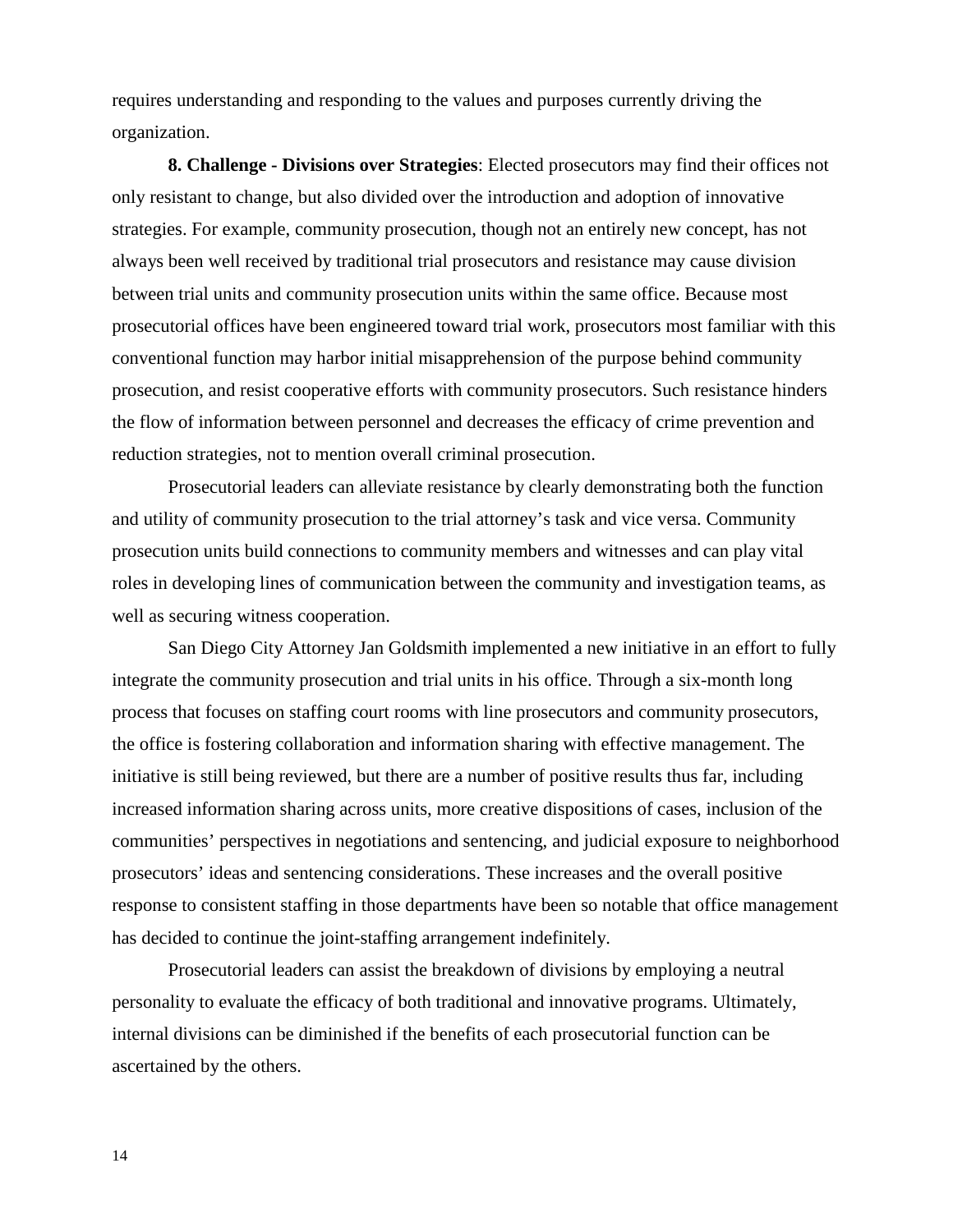**9. Challenge - Lack of Awareness**: A common problem is a lack of internal awareness among prosecutorial offices regarding innovative solutions. Although innovative solutions exist and are being implemented all over the nation, many offices operate in isolation and remain unaware of the potential for new approaches. Moreover, compounding this lack of awareness is the "stove piping" of program information internally, by sharing it only with executive management, for reasons that are not always cognizable. Aside from stove-piping and other selfdefeating management practices, elected prosecutors hoping to incorporate innovative ideas and new crime prevention strategies benefit from understanding the source of this lack of knowledge. It may spring from a dearth of available resources, limited creativity, or simply inexperience.

Prosecutorial offices are more receptive to change when they receive notice and understanding of the intentions behind innovative solutions. Both individuals and institutions are more willing to embrace new and unfamiliar strategic directions if they are equipped with a clear vision of the purpose of changes and the ultimate desired outcome.

Prosecutors intending to introduce a philosophical shift to their offices can also foster greater receptivity by openly researching and discussing new strategies well in advance of implementation. Collaborating with all the members of the office as well as other stakeholders to generate ideas and innovations also facilitates implementation. Reference to successful efforts of other jurisdictions can assist in laying the groundwork for change. A reluctant office will be more easily persuaded by evidence of successful innovations undertaken by other offices.

Access, transparency, and openness remain positive forces in support of equal justice. The advent of conviction integrity units in prosecutors' offices was a powerful innovation in support of the criminal justice process. For example, the New York County (Manhattan) District Attorney's Office employs a Conviction Integrity Chief who reviews all claims of wrongful conviction. A portion of these claims will be reinvestigated. If a claim requires a formal reinvestigation, a new assistant district attorney is assigned to the case. The Milwaukee County District Attorney's Office directly engaged the Innocence Project during a district attorney led integrity audit.<sup>[4](#page-18-0)</sup> The prosecutor's office asked the Innocence Project to give them their top priority cases and made sure to give those cases a priority review. Using a template provided by a well-respected jurist who oversaw the San Diego integrity review, the Milwaukee office analyzed those and a number of other cases eventually exonerating one individual. Although that

 $\overline{1}$ 

<span id="page-18-0"></span><sup>&</sup>lt;sup>4</sup> The Innocence Project was founded in 1992 by Barry C. Scheck and Peter J. Neufeld at the Benjamin N. Cardozo School of Law at Yeshiva University to assist prisoners who could be proven innocent through DNA testing. For more information, visit:<http://www.innocenceproject.org/>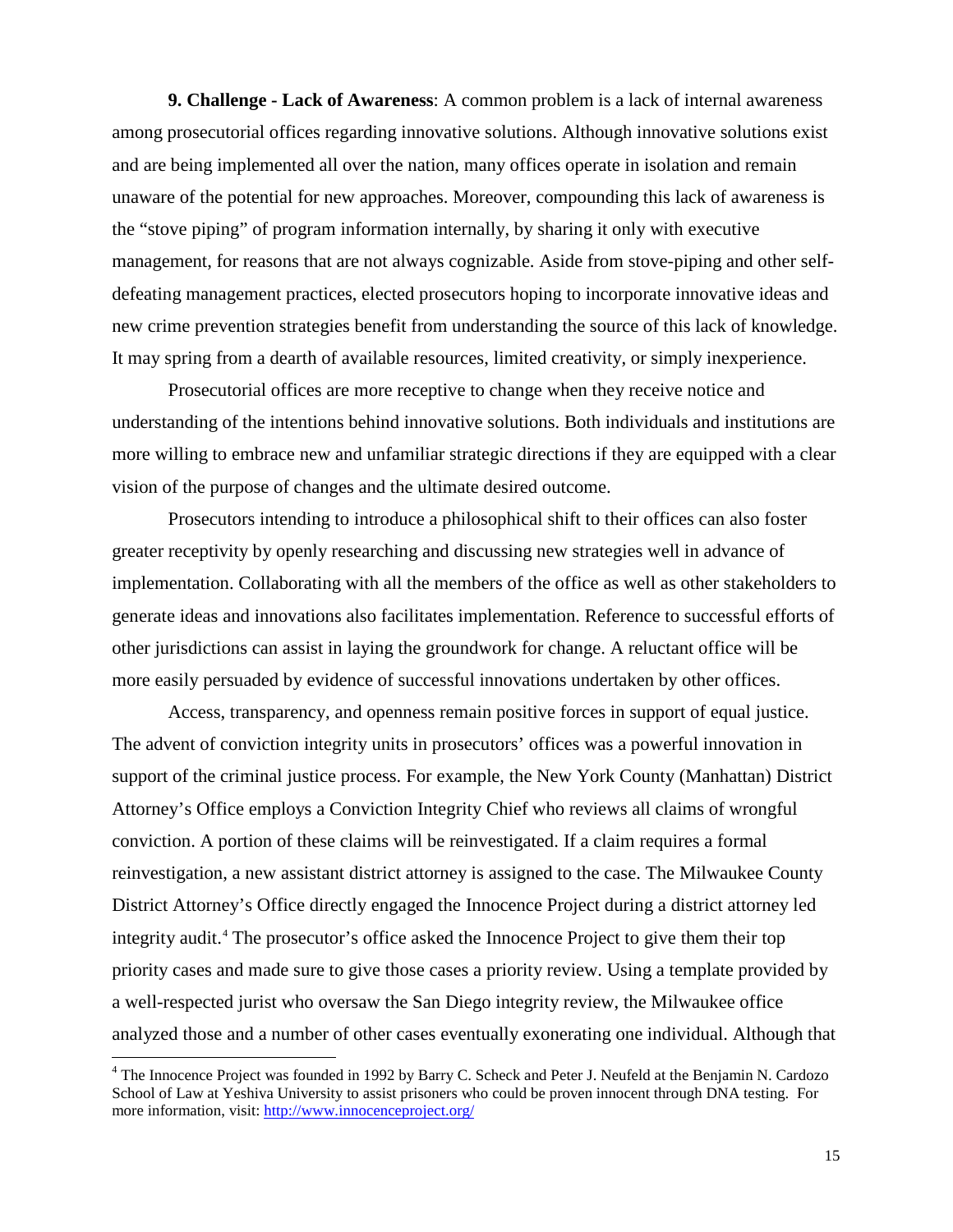individual was not on the list provided to the District Attorney by the Innocence Project, this transparency built buy-in and partnership with an organization that had the potential to be a detractor. Milwaukee County District Attorney John Chisholm made the point that when engaged in integrity audits, prosecutors must adhere to the original purpose of innocence reviews, and that is to discover cases where actual innocence can be determined.

#### **B. Solutions**

As prosecutors struggle with  $21<sup>st</sup>$  century challenges, traditional strategies are proving insufficient in many jurisdictions. As a result, leading prosecutors have begun adopting innovative solutions that enable them to accomplish their purpose of ensuring safety and justice.

**1. Solution - Restructuring**: After his election in 2009, following the nineteen-year incumbency of his predecessor, Philadelphia District Attorney R. Seth Williams began conducting meetings about restructuring his office. As District Attorney, Williams is committed to ensuring the safety of the citizens of Philadelphia through innovative approaches to fighting crime. To accomplish this goal, Williams moved his office to a geographic, vertical model of criminal prosecution. Geographic prosecution refers to the assignment of prosecutions by discrete areas within a larger jurisdiction. Because the Philadelphia Police Department divides the city into six geographic divisions - South, Southwest, Northeast, Central, East and Northwest - prosecutors were reorganized by these divisions as well. This meant that a team of prosecutors would be assigned to prosecute the criminal cases in each geographic division. Each prosecutorial team developed specialized knowledge in its particular division, and every prosecutor invested in his or her division to work to build partnerships with police, citizen groups, business people, clergy, schools, victim rights groups and other community associations. This comprehensive team effort allows prosecutors to effectively target and prosecute the most dangerous criminals within the city. These relationships promote better communication within the law enforcement community and increase the flow of criminal intelligence that is key to smarter prosecution of the most violent offenders.

The New York County (Manhattan) District Attorney's Office also divided their jurisdiction into five different areas and deployed senior people from different trial bureaus to those five zones. "We need to know what crimes are increasing in these different areas and then focus our resources into what's driving those particular crimes," said Assistant District Attorney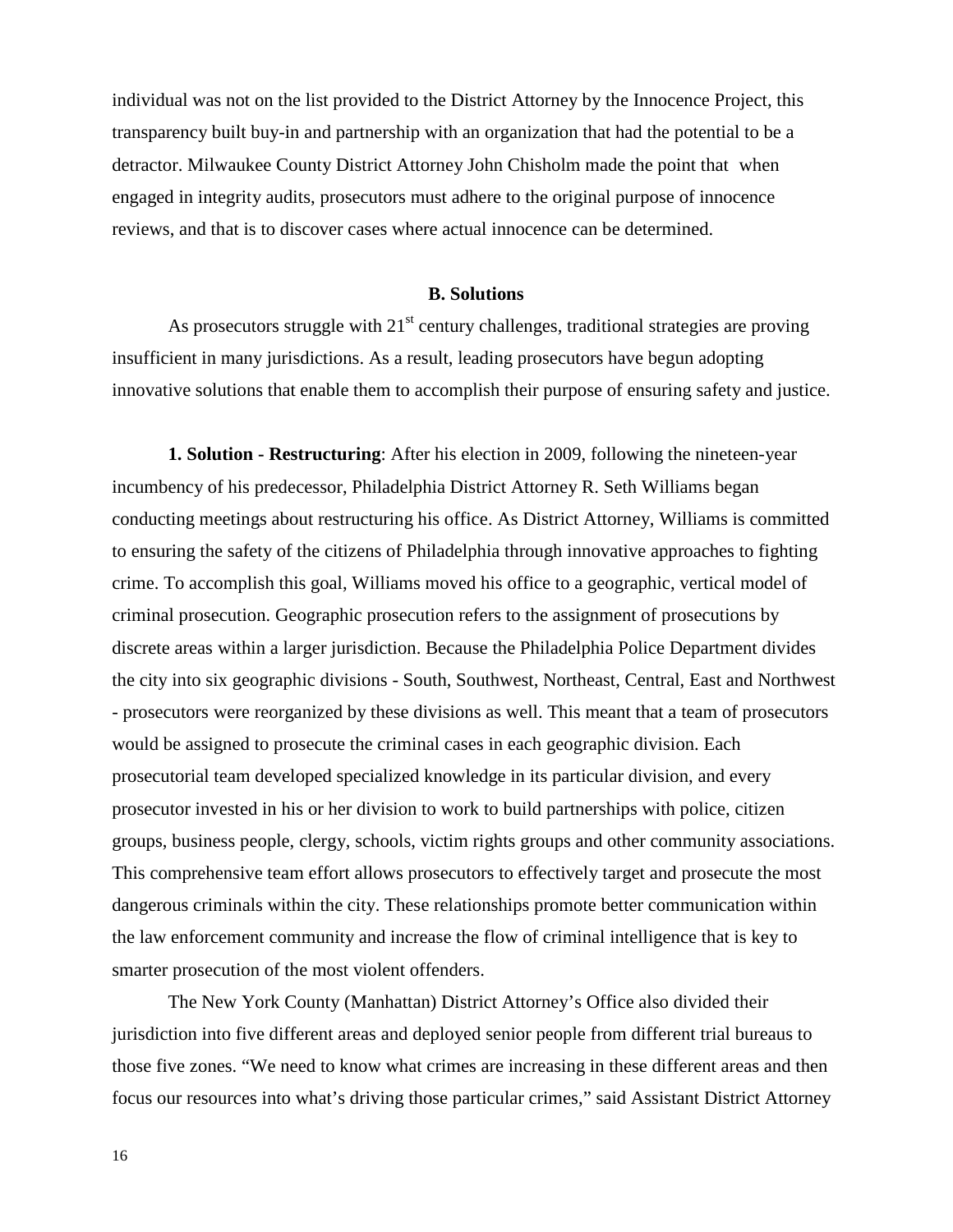Chauncey Parker. Asking, "What is the primary crime problem?" was integral to implementing Manhattan's redesign.

Rockland County (New York) District Attorney Thomas Zugibe took a hybrid tack by basing his organizational approach on both geographic and organizational factors. District Attorney Zugibe fully integrated his "intelligence-led" approach by creating regions within his jurisdiction and making programmatic changes by focusing on repeat violent offenders, working closely with federal law enforcement counterparts, misdemeanor and civilian review, and diversion programs.

Similarly, Baltimore City State's Attorney Gregg Bernstein restructured his office by relying on a community prosecution based model. State's Attorney Bernstein has divided the city of Baltimore into three prosecution zones. Each prosecution zone consists of three policing districts. Bernstein implemented a vertical prosecution system in each of the three prosecution zone, therefore, having three tiers of trial prosecution teams in each zone. This process resulted in a successful marriage between community-based justice and a vertical organizational structure.

**2. Solution - Collaboration**: Another strategy towards innovation identified by roundtable participants was collaboration. Prosecutors occupy a unique leadership role that carries significant influence and can be used to bring together both traditional and nontraditional partners in collaborative relationships to address crime problems. Those traditional partners include law enforcement and community leaders; nontraditional partners may include a broad array of entities such as community-based groups, private businesses, and faith-based organizations.

Prosecutors realize that innovative strategies continue to be developed that draw upon the resources and expertise of organizations outside the prosecutor's office. Without the cooperation and input of those organizations, prosecutors are unable to fully realize the potential of promising new approaches. In equal importance, other criminal justice partners and community organizations can contribute significantly to the creation of innovative strategies, particularly if their inclusion occurs at the beginning of the process. The early inclusion of stakeholders means cooperation by soliciting their diverse input and perceptions to better inform crime-fighting strategies and to improve their receptivity among criminal justice partners.

Minneapolis City Attorney Susan L. Segal implemented a collaborative program designed specifically to address livability and reduce property and drug crime in the core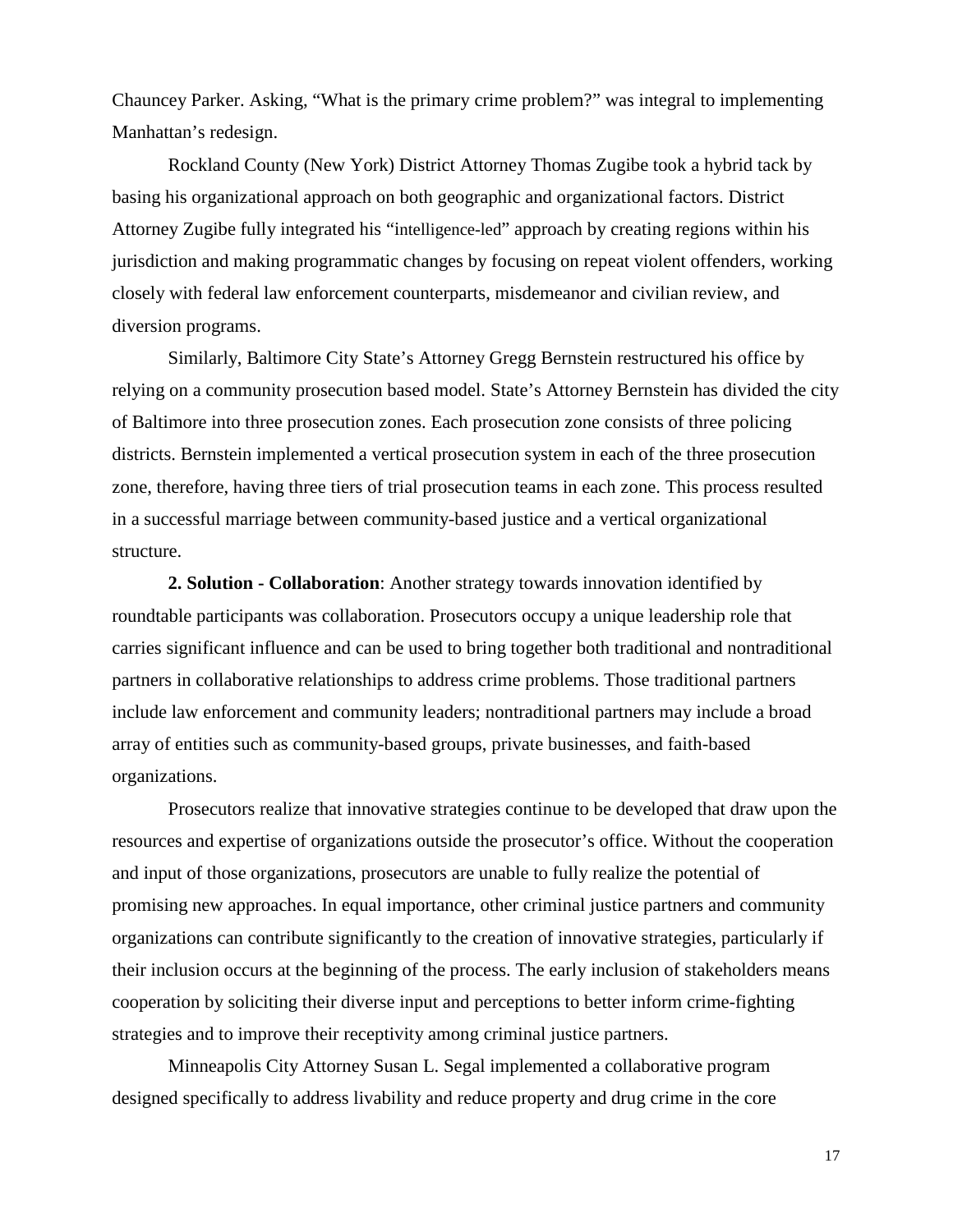downtown area – a program that aimed to deliver not only short-term, but also more effective long-term solutions in reducing recidivism of chronic offenders in downtown Minneapolis. The "Downtown 100" program partners - in addition to government agencies such as the Hennepin County District Attorney's Office, Minneapolis Police Department, and Hennepin County Community Corrections - included Downtown SafeZone, a subsidiary of the Minneapolis Downtown Improvement District that responds directly to the homeless issue in Minneapolis; St. Stephen's Social Services, whose homeless outreach workers and housing advocates work to identify homeless offenders and provide assistance and housing support; the Salvation Army; and other neighborhood associations, community organizations, and business stakeholders in the 1<sup>st</sup> precinct. One of the program's main goals was to reduce crime committed by the Downtown 100 offenders by over 50%. Downtown 100 met its goal with a 77% reduction in crime in the greater 1<sup>st</sup> Precinct by Downtown 100 offenders.<sup>[5](#page-21-0)</sup>

Programs similar to Minneapolis' Downtown 100 provide a degree of security for prosecutors and their partners due to the traditional approach used for defining and measuring success; that is, measuring a change in the rate of crimes committed by a selected group of offenders. Effective collaboration builds high-functioning and resourceful partnerships, which, in turn, lead to productive and efficient outcomes.

**3. Solution - Cooperation**: External resistance to innovative prosecutorial strategies is just as common as internal resistance, but often more difficult to address. Law enforcement partners and community members, conditioned to understand crime problems through traditional lenses or the hyperbole of television and media, may misapprehend the nature of the most pressing crime problems and resist innovations. Prosecutors commonly experience particularly stiff resistance from police departments and sheriffs to initiatives that are perceived as focused on outcomes other than public safety.

Prosecutorial leaders can ease external resistance by attending to the timing and collaborative development of new programs. The support of the community is also essential to implementing creative strategies. Community members can partner with law enforcement in improving public safety by investing in and building their own communities. Prosecutorial leaders possess unique influence to introduce programs forging such partnerships. Often, the most effective initiatives draw upon the combined resources and expertise of community services

<span id="page-21-0"></span> $\overline{a}$  $<sup>5</sup>$  "The Downtown 100 initiative leads to a significant drop in crime" (2011). Official Website of the City of</sup> Minneapolis. 2012 [http://www.ci.minneapolis.mn.us/news/news\\_20110302downtown100initiative](http://www.ci.minneapolis.mn.us/news/news_20110302downtown100initiative)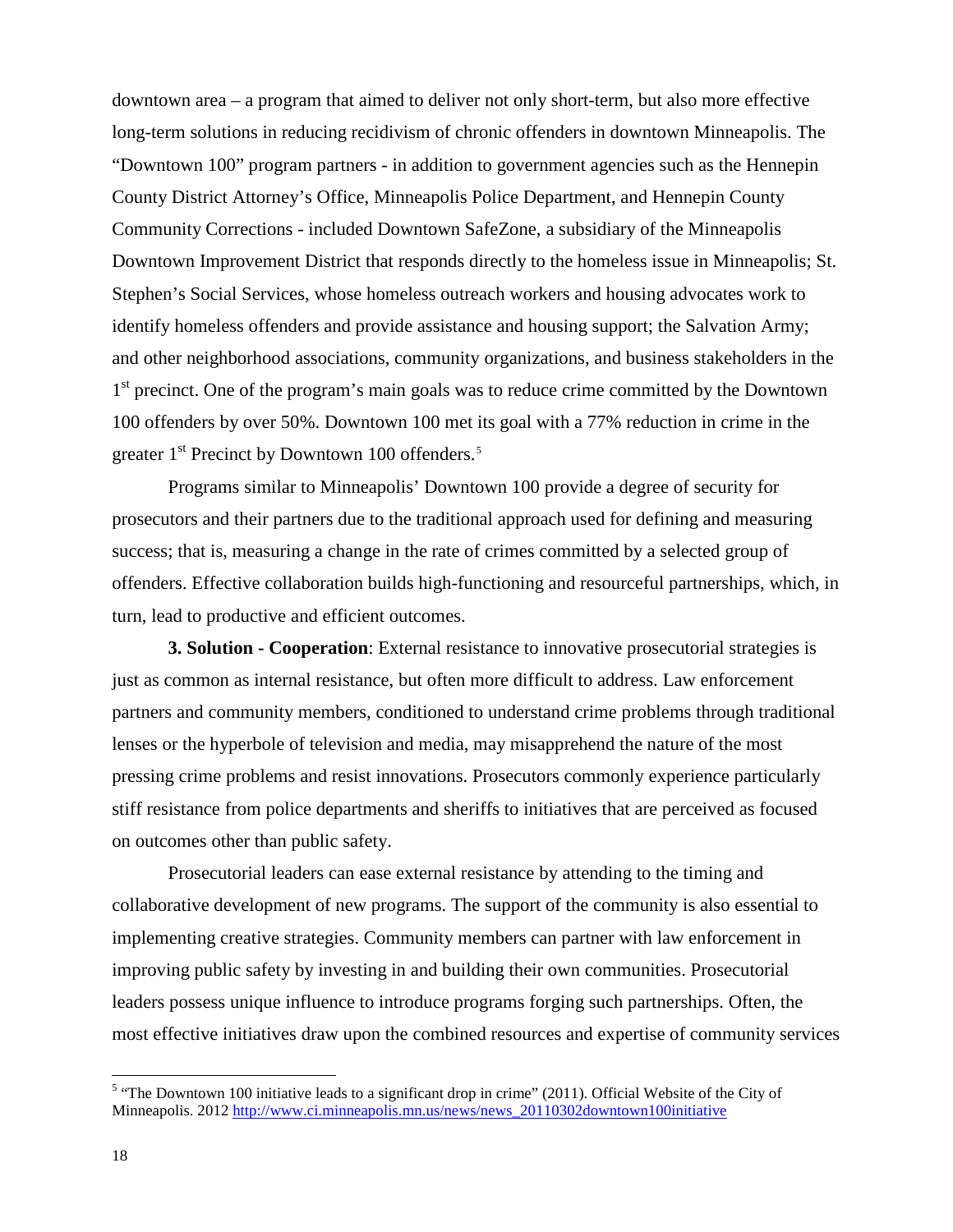and law enforcement and elected prosecutors can remove resistance through thoughtful and collaborative outreach efforts addressing the concerns of both.

Some cooperation with these stakeholders is essential to the successful implementation of prosecutorial innovations. It may also require education, often overlooked, as a part of the implementation process. This education should include a set of carefully crafted and articulable program objectives.

#### **C**. **The Role of Internal and External Infrastructure**

**1. Criminal Justice Silos**: "Information silo" is a relatively new term that describes information systems that lack the capacity or will for reciprocal operations with other systems. Silos exist in "inward" organizations where communication is vertical. Critics of silos maintain that managers serve as information gatekeepers, hindering timely coordination and communication among departments, and making seamless interoperability with external parties impractical.<sup>[6](#page-22-0)</sup> In an effort to embrace innovation and the flow of information, elected or appointed prosecutors should re-evaluate the reliance upon information silos as a management strategy within their office.

**2. Tools of the Trade**: A prosecutor leading the development, introduction, and implementation of innovative programs must be equipped with the tools essential for effective management. High functioning offices, those offices where direct results always come first due to working responsibility in an environment of trust, are more receptive to creative and new approaches to crime problems. High functioning offices explore innovations in the context of the recognition and development of the core competencies of prosecutors and staff. This means accurately identifying true crime issues, the needs of the community, and building an office that is equipped and prepared to address those realities. For example, while violent crime may be of concern to all community members, it may not be the most significant crime issue in that community and pouring significant resources into combating violence may be a misuse of resources for some prosecutorial offices.

There are a number of factors which contribute to an efficiently organized institution, including the appropriate dedication of personnel to administration, identifying and finding funding for new initiatives, and developing effective training opportunities. Efficiently organized

<span id="page-22-0"></span> $\overline{\phantom{a}}$  $6$  Hoover, J. N. (2009). "Information Silos Stand In The Way Of Interoperability." Information Week. <http://www.informationweek.com/news/government/enterprise-architecture/217700611>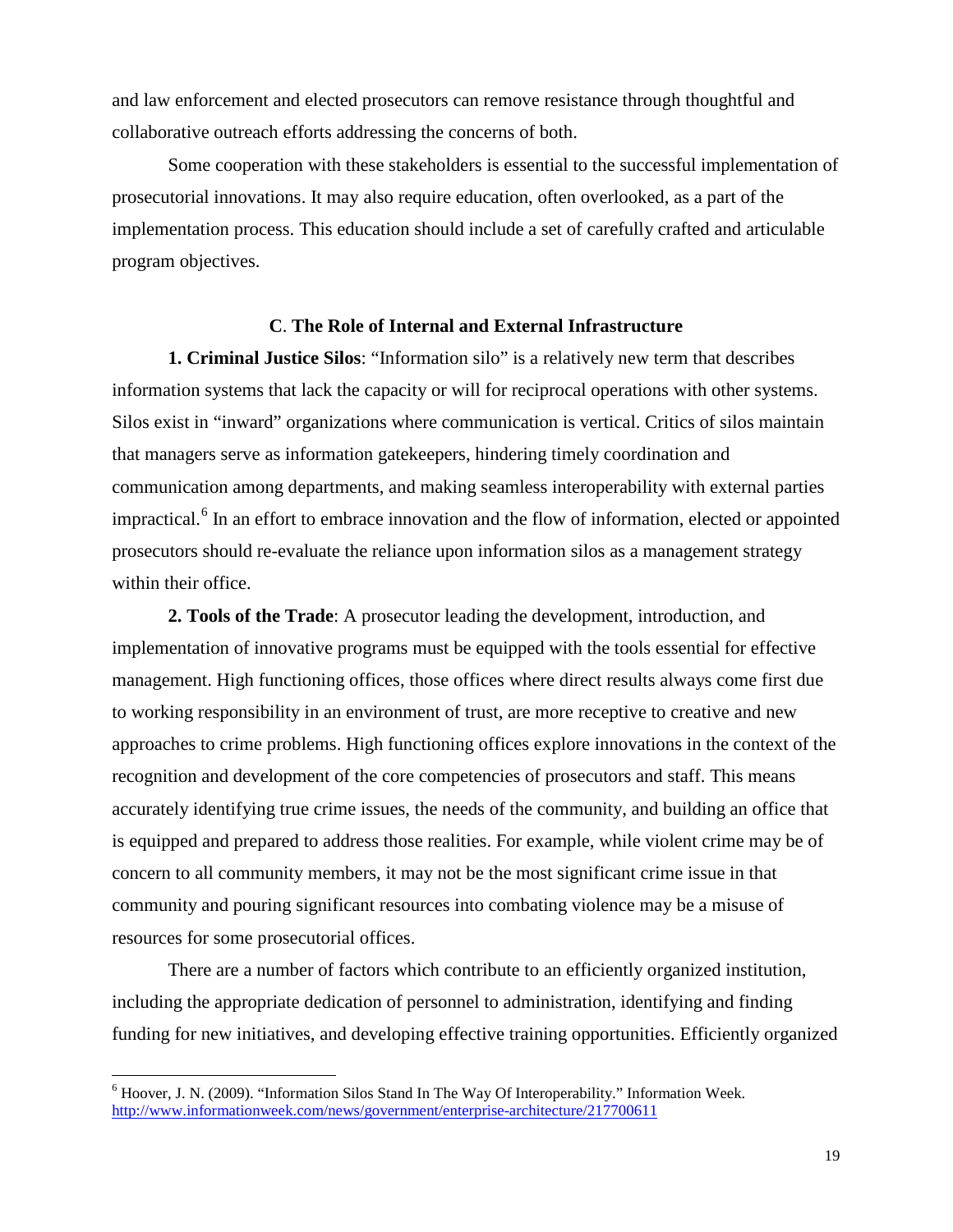offices permit prosecutorial leaders to be more flexible, effective, and creative. Deliberate allocation of such tasks facilitates swifter development and implementation of innovative programs.

In terms of human resources, infrastructure, and funding, it is clear that among prosecutors' offices "one size does not fit all." Many of the innovations discussed at the roundtables were taken from large prosecutor offices, and as a consequence, some roundtable participants expressed concern about whether these innovations were transferable to mediumsized and smaller-sized offices. It is, however, a matter of scale. The key principles behind innovation can be adopted at some level, no matter the size of an office. For example, elected prosecutors can organize their offices to address traditional prosecutorial functions while still dedicating strategic planning and research responsibilities to certain individuals even if it is only on a part-time basis.

**3. Budget Constraints**: Many prosecutors are familiar with the shrinking resources available to criminal justice systems. Budgets are tight and becoming tighter as local and state governments are pressed into finding new areas in which to cut expenses. In 2008, the cost to federal, state, and local governments for corrections expenditures was about \$75 billion, the largest amount of which was spent on incarceration - incarceration that often failed to address the underlying issues contributing to criminal behavior - drug addiction and mental illness.<sup>[7](#page-23-0)</sup> This dynamic forces the criminal justice system to bear additional costs associated with addiction treatment and mental health for those offenders while, at the same time, experiencing an increase in recidivism. As a result, criminal justice strategies intended to improve public safety and reduce the costs of crime, such as moving away from traditional reliance upon arrest and incarceration as solutions, are giving way to new innovative policies and practices. These realities continue to push prosecutors to become ever more creative and resourceful in their strategies, which include incorporating the resources offered by nontraditional community organizations and members. Well-organized offices allocate resources appropriately, identify which units are best-suited for particular tasks, and facilitate cooperation among different personnel dedicating strategic planning and research responsibilities to certain individuals.

<span id="page-23-0"></span> $\overline{a}$ <sup>7</sup> Schmitt, J., Warner, K. and Gupta, S. (2010). *The High Budgetary Cost of Incarceration*. Washington, DC: Center for Economic and Policy Research. [http://www.cepr.net/documents/publications/incarceration-2010-06.pdf.](http://www.cepr.net/documents/publications/incarceration-2010-06.pdf)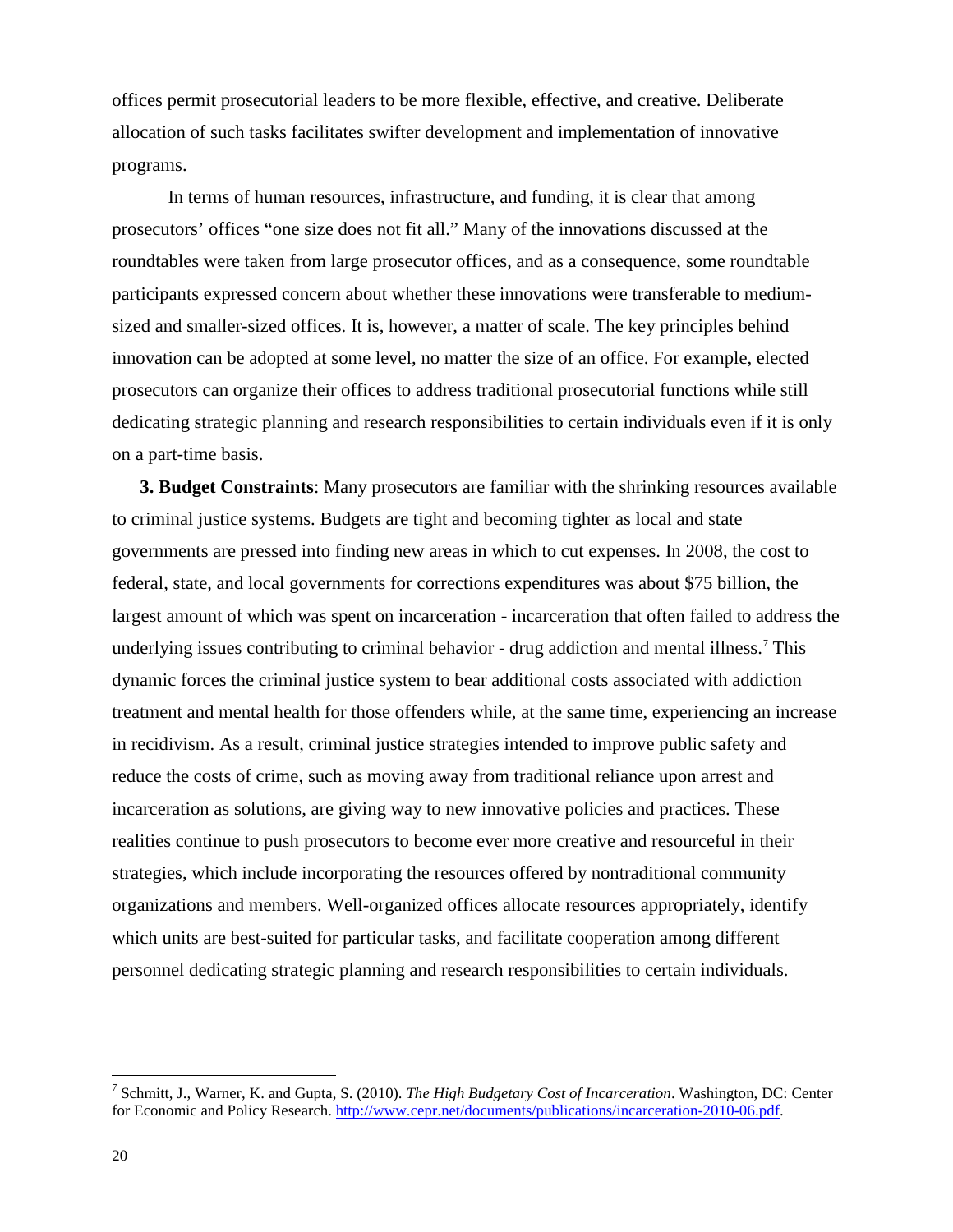#### **IV: Intelligent Prosecution**

Intelligent prosecution, a term borrowed from the concept of "intelligent policing,"[8](#page-24-0) consists of program frameworks that utilize techniques to prevent crime and with prosecutors, achieve successful case dispositions. Several components are necessary for intelligent prosecution to occur successfully and sustainably.

#### **A. "Smart-Programs" Frameworks**

"Smart-program" is a term for describing program frameworks built upon innovation, employing common sense, and achieving measurable results. Smart-programs embrace the best of innovation while avoiding the esoteric.

Rockland County (New York) has successfully developed an example of a smartprogram. District Attorney Tom Zugibe built a high functioning and resourceful partnership through his "Intelligence-Led Policing through Community Prosecution, Community Policing and Community Partnership" (IL3CP) initiative. The initiative represents a complete paradigm shift involving every employee of the office including support staff and detectives. District Attorney Zugibe's core philosophy is centered on community prosecution; he explained why this is possible and why it matters: "We are a common force in our jurisdiction...our function is public safety...we are connecting with the community ...we are far more effective than we used to be." District Attorney Zugibe's community-based partnerships incorporate tactics such as Code 6, a list of the top 20 worst or most troublesome offenders submitted by each police department and "ComPros Sessions," which are "ComStat" style meetings, held in one of the designated community prosecution areas. ComPros Sessions are attended by the District Attorney, community prosecutors from that area, Rockland County Intelligence Center Directors, and members of the Rockland County Drug Task Force to discuss ongoing investigations, community crime concerns and policy issues.

Rockland County's community prosecution IL3CP program has assistant district attorneys attending local meetings, neighborhood watch groups, civic associations, and religious organization gatherings targeted toward building relationships with residents and in identifying community concerns. Through work with law enforcement to analyze community concerns and

<span id="page-24-0"></span> $\overline{a}$  $8$  For more information on "intelligent policing", see "Intelligence-Led Policing: The New Intelligence Architecture" (2005). Bureau of Justice Assistance, U.S. Department of Justice.<https://www.ncjrs.gov/pdffiles1/bja/210681.pdf>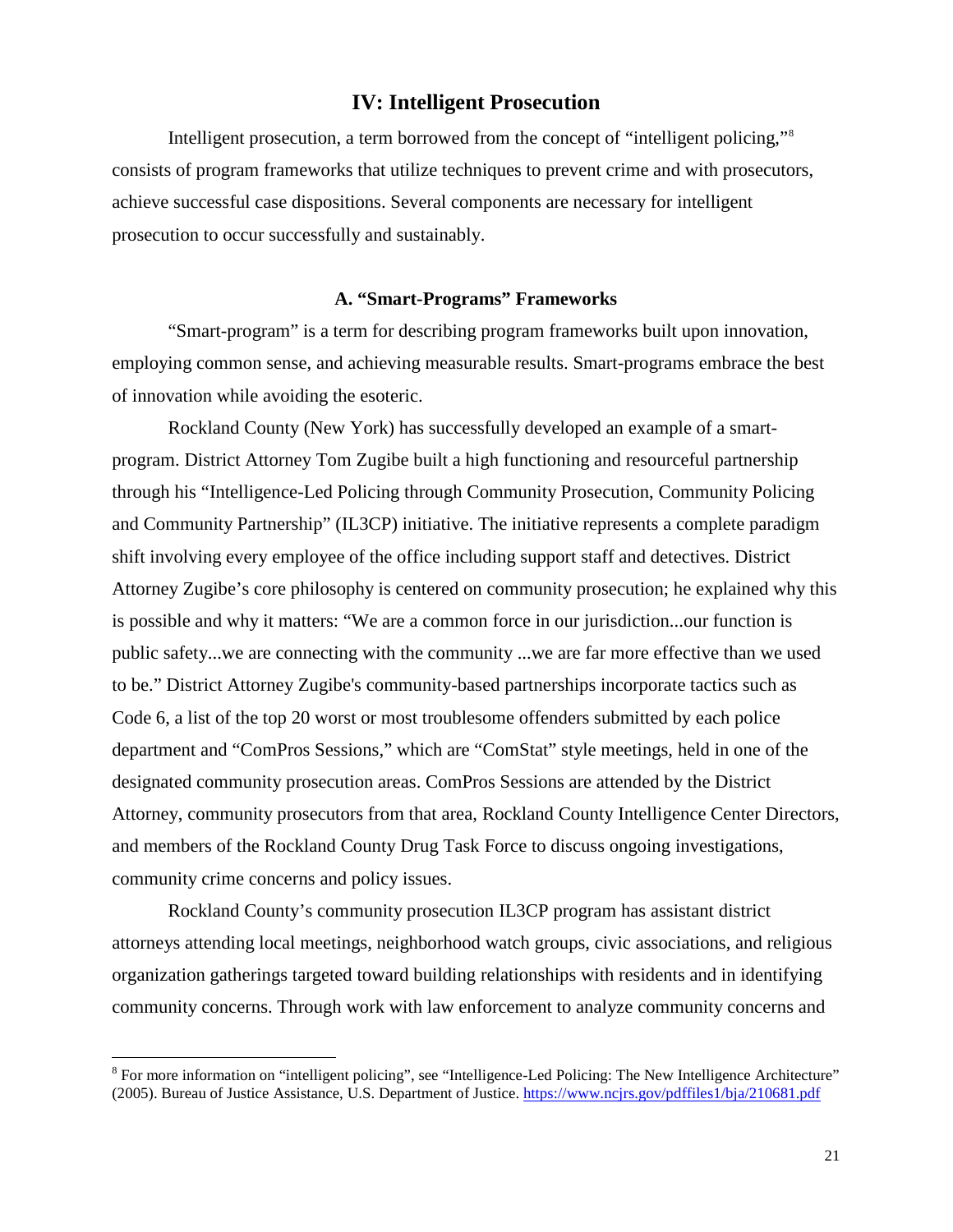crime issues, solutions have been formulated that are improving public safety. District Attorney Zugibe's programs utilize data that are translated into actionable intelligence resulting in the ability to prosecute smarter.

#### **B. Two-way Communication about Innovative Programs**

Elected prosecutors, seeking to embrace new roles in combating crime in their communities as well as develop new or creative strategies, benefit tremendously from effective messaging to their community. This includes identifying and communicating the ways in which traditional approaches to crime may be failing and clearly explaining how innovative concepts; such as prosecutorial transparency, community justice principles, geographic prosecution, gunreduction initiatives, and specialty courts, can effectively reduce and prevent crime, thereby creating safer communities. Effective messaging must be persistent and clear, and must incorporate evidence of success.

Elected and appointed prosecutors can experience greater success in implementing innovative strategies if they are able to identify the particular interests of community stakeholders and explain the anticipated benefits of innovative strategies according to those interests. This may involve first identifying and highlighting the innovative and receptive individuals within a stakeholder's office or organization; and second, focusing on building relationships with those individuals and incorporating them into innovative efforts. Ultimately, both the immediate and long-term success of innovative crime strategies depends upon the effective collaboration with other criminal justice partners and community members.

"We are far more effective than we used to be. We prosecute smarter and prevent recidivism by addressing the root causes of criminal behavior," stated Anne Swern, a First Assistant District Attorney with the Kings County (Brooklyn) District Attorney's Office. "If ideas come from the community to start...it makes them far more participatory...and the implementation of ideas becomes seamless." As examples, Atlanta's Court Watch program and Philadelphia's Community Action Centers also focus on community involvement between the courts and prosecutor's office. By involving the community and making prosecutors more accessible to community members, prosecutor's offices increase witness cooperation, confidence in the prosecutor's office, and build better relationships. Ensuring that the community is both clearly informed of and closely involved with the purposes of innovative programs enables leading prosecutors to experience greater overall success with the community.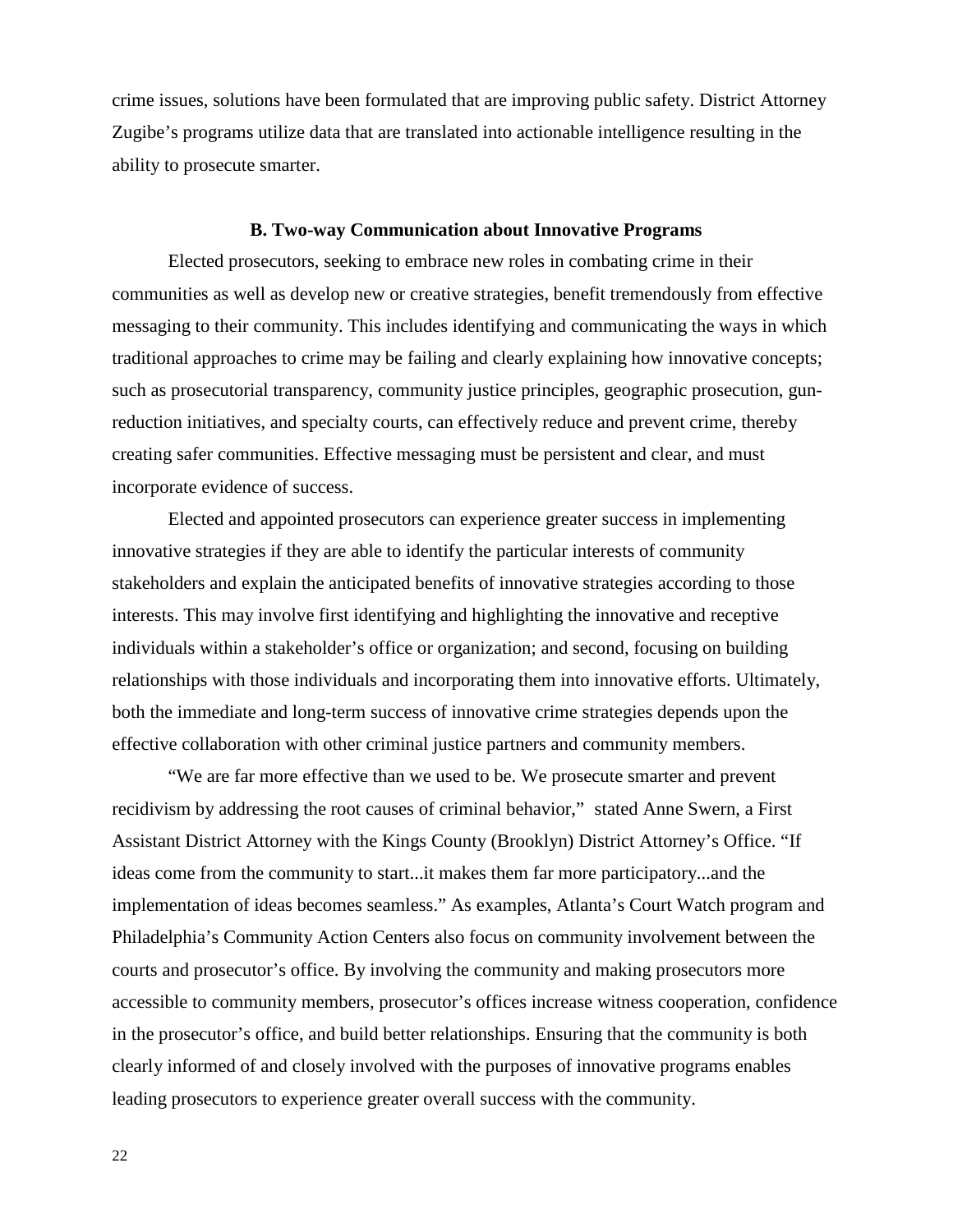Milwaukee's Safe & Sound program is described as "a community-based, collaborative crime prevention strategy, with the stated mission of 'measurably' reducing violent felonies and revitalizing neighborhoods in the City's high crime areas."[9](#page-26-0) Safe & Sound significantly expanded its capacity to reduce crime and violence in Milwaukee when it brought on three Community Prosecution Unit (CPU) Coordinators in March of 2010. Since then, the CPU Teams across the city have evolved and enhanced crime prevention strategies. The CPU Coordinators assist in tracking and managing the process of criminal nuisance abatement, while also providing additional intervention and prevention tools of the CPU team on problematic properties in targeted high-crime neighborhoods. Each of the CPU teams has an assigned assistant district attorney who works out of a police district and in collaboration with other partners and stakeholders such as Milwaukee Police Department, Probation and Parole, City Attorney's Office, Department of Neighborhood Services, Sojourner Family Peace Center, Safe & Sound Community Partners Organizers and other community based organizations. Milwaukee County District Attorney John Chisholm, a member of the Safe & Sound Board of Directors, notes that there is a "need to explore comprehensive community approaches to reduce recidivism." In a 2011 speech, "Smarter, Safer, and Sustainable: A Proposal for the Future of Public Safety in Wisconsin," District Attorney Chisholm set forth his goal to resolve complaints with the least amount of harm to the community while building neighborhood capacity to respond to future community crime problems. Implicit in the title of Chisholm's speech is Milwaukee County's forward motion with a focus on program sustainability - emphasizing to the community that Safe & Sound is not another community project that is "here today, gone tomorrow," but a program with a future.

#### **C. Technological Resources**

An important facet of an effective office is its technological capability. There is no shortage of criminal justice informational systems, but sound informational systems require technological capabilities that have the ability to interface with other information management systems, especially the systems of other criminal justice agencies. Criminal justice information management systems, if they are to be innovative and efficient, must be integrated with other criminal justice agency systems where system security can be assured.

 $\overline{a}$ 

<span id="page-26-0"></span><sup>&</sup>lt;sup>9</sup> For more information on the Milwaukee Safe & Sound program, visit[: http://www.safesound.org/](http://www.safesound.org/about-us/history/)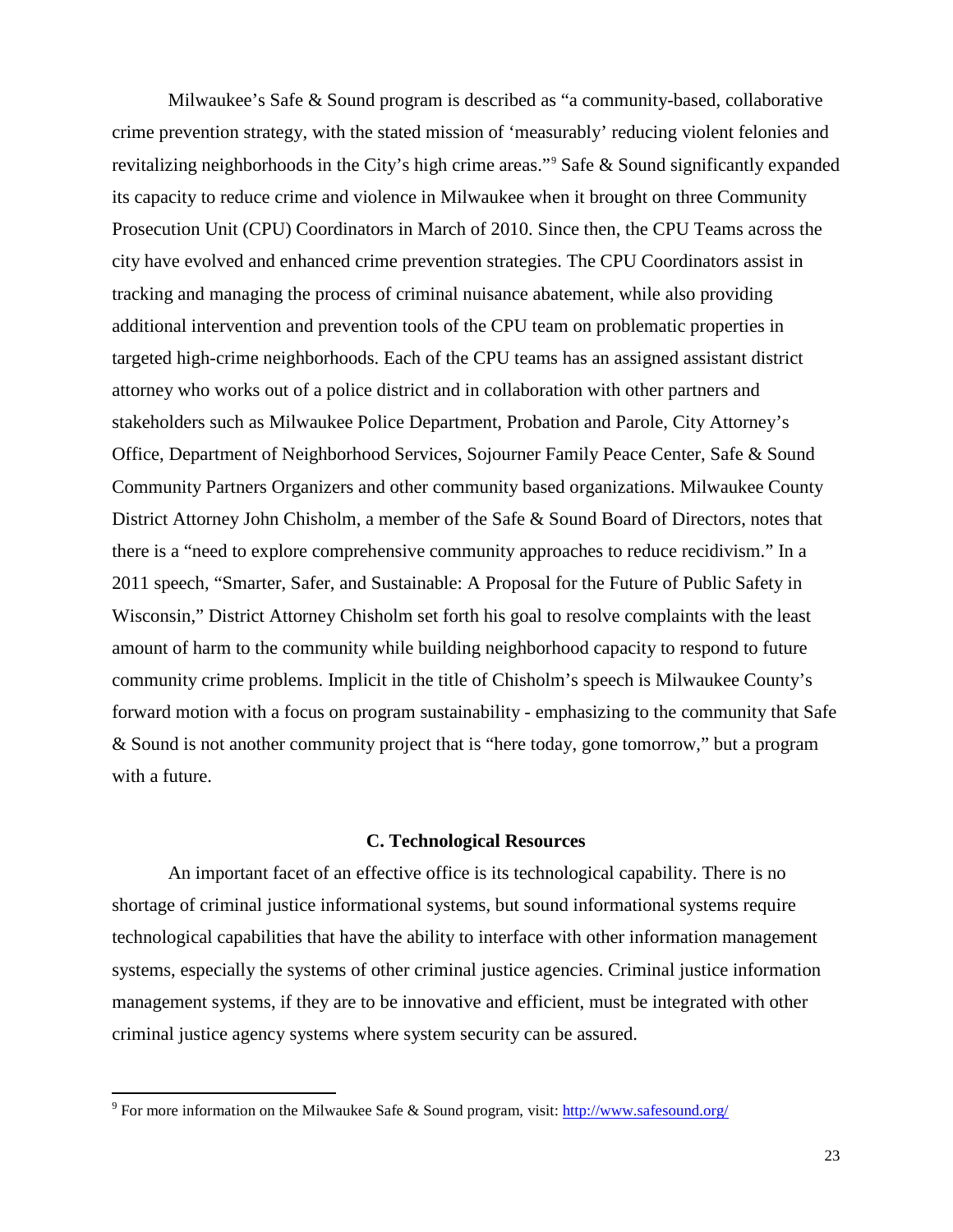One of the most vexing problems facing prosecutorial offices today is the lack of coherent, efficient, and accessible technologies with which to manage and prosecute cases. Prosecutors need tools they can use to reliably and swiftly analyze information in their possession, a key element for evaluating office performance and efficiency of criminal justice initiatives. Without these tools prosecutors are unable to accurately identify strategies that are or are not effective.

Effective and user-friendly technologies enable prosecutors to lead other criminal justice partners in developing cooperative crime-fighting strategies. In many jurisdictions, however, the data and information-sharing systems are outdated, spotty, or cumbersome, and are compounded by confidentiality issues.

However, when law enforcement agencies use different technology systems, the efficient exchange of information is inhibited and contributes to redundant, incomplete, or inaccurate data. For example, when Philadelphia District Attorney Seth Williams first took office he found that his screening & charging unit needed to convert electronically transmitted Philadelphia Police Department crime reports to hard-copy for the purposes of crime charging and were still forced to rely on paper-based systems, while offices at the other end of the electronic spectrum were already paperless with e-filing and e-discovery systems.

Innovative information management systems exist in an electronic universe filled with such things as Service Oriented Architecture, Enterprise Service Bus (ESB), clouds, security tokens, and elliptic curve cryptography. While information management concepts range on a continuum from the common to the esoteric, none of them should be ignored or dismissed. The ability of disparate network operating systems and independent computers to talk to each other with an acceptable degree of security is essential for any criminal justice community information management system. ESB technology used in system design makes possible the interaction and communication between mutually interacting software applications contributing to the functionality and integration between other information management systems. A lack of system integration, alternatively, can be onerous and require perseverance.

A web search for criminal justice agency information management systems reveals 19 national systems, 23 regional systems across state lines, and 218 state and local systems. Among the systems labeled as state and local, 104 were listed as statewide, 26 as regional, 38 as countywide, and 50 as 'unspecified region.' Notwithstanding the number of these systems, a lack of the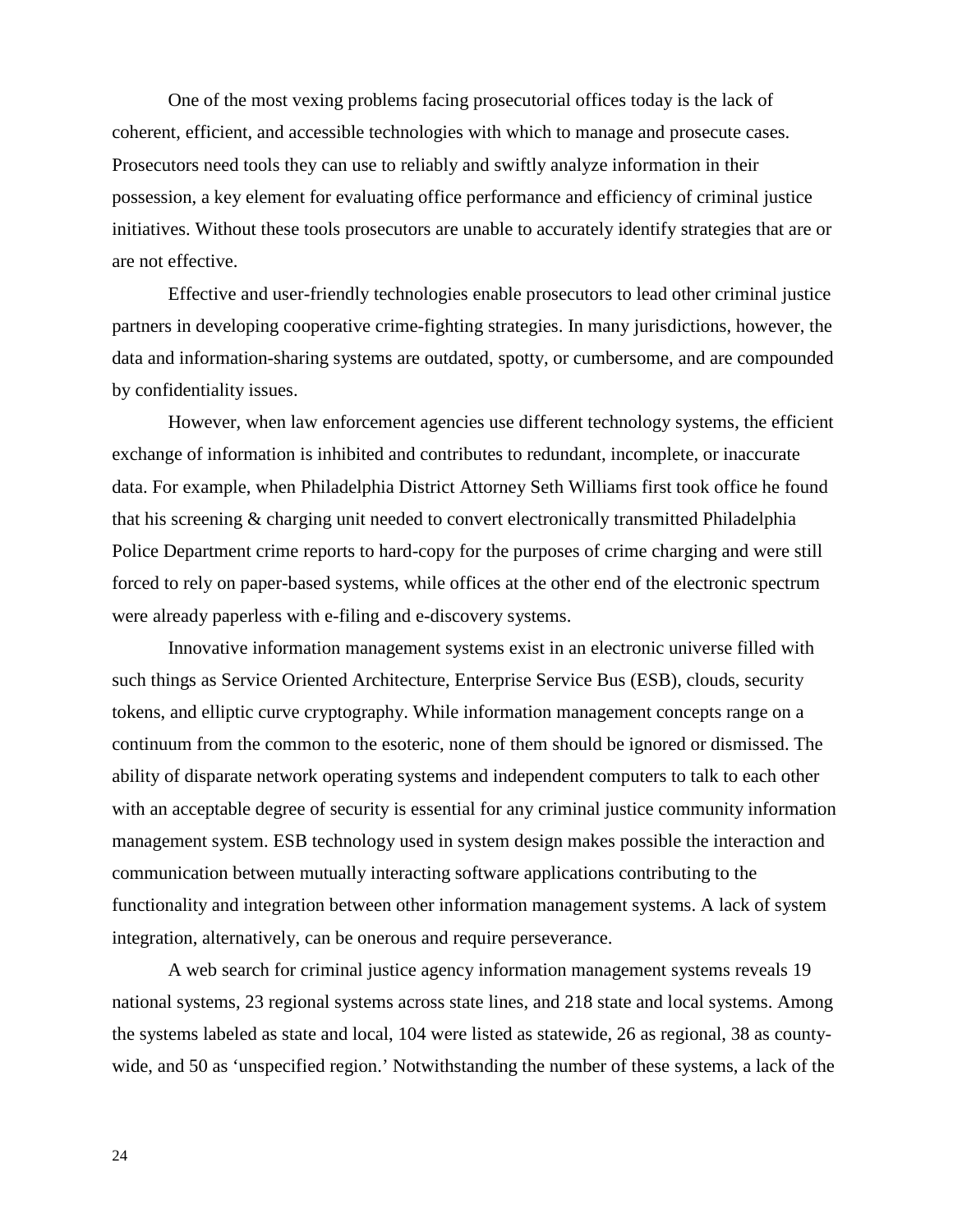ability of some of them to import and export data between agencies degrades them to in-house word processing, data storage, and e-mail platforms.

Deserving special note among the wide array of prosecutors' information sharing systems is New York County's (Manhattan) Arrest Alert System. This system is managed by the district attorney's Crime Strategies Unit "whose mission is to harness the collective resources of the office in order to develop and implement intelligence-driven prosecution strategies that address crime issues and target priority offenders."[10](#page-28-0) Operationally, the Arrest Alert System notifies assistant district attorneys "when a priority defendant has been arrested and can ensure that charging decisions, bail applications, and sentencing recommendations address defendant impact on criminal activity." A value-added component of the Arrest Alert System has senior assistant district attorneys assigned to Manhattan's Crime Strategies Unit "team[ing] with investigators, community affairs liaisons, and intelligence analysts to identify opportunities to reduce and prevent crime by improving the timely and accurate sharing of criminal intelligence." Manhattan also grew the value-added aspect of its system by adding another tier, "the office has developed a sophisticated mapping capability that enables us to visually depict criminal activity based on various identifiers such as gang affiliation, type of crime or possession of weapon, and help identify, for example, previously unnoticed patterns of gang activity."

New York County shares recognition with Seattle for having an innovative and efficient information management system. With SeaJIS (Seattle Justice Information System), Seattle moved forward to "facilitate interoperation and information integration among the City's Justice and Public Safety community as well as with their municipal, county, state, and federal law partners."<sup>[11](#page-28-1)</sup> Of particular importance regarding Seattle's system is its emphasis on information integration and interoperability based upon a Service Oriented Technology and an Enterprise Service Bus.

### **V: Innovative Practices**

#### **A. The Calculus of Success**

One of the more difficult challenges prosecutors encounter in attempting to develop and implement innovations is program performance measurements. Traditional prosecutorial

 $\frac{1}{10}$ 

<span id="page-28-0"></span><sup>&</sup>lt;sup>10</sup> For more information on New York County's Intelligence-Driven Prosecution/Crime Strategies Unit, visit: <http://manhattanda.org/intelligence-driven-prosecution-crime-strategies-unit><br><sup>11</sup> "How the City of Seattle Makes Progress." (2011). Progress Software Corporation.

<span id="page-28-1"></span>[http://www.progress.com/docs/casestudy/city\\_of\\_seattle.pdf](http://www.progress.com/docs/casestudy/city_of_seattle.pdf)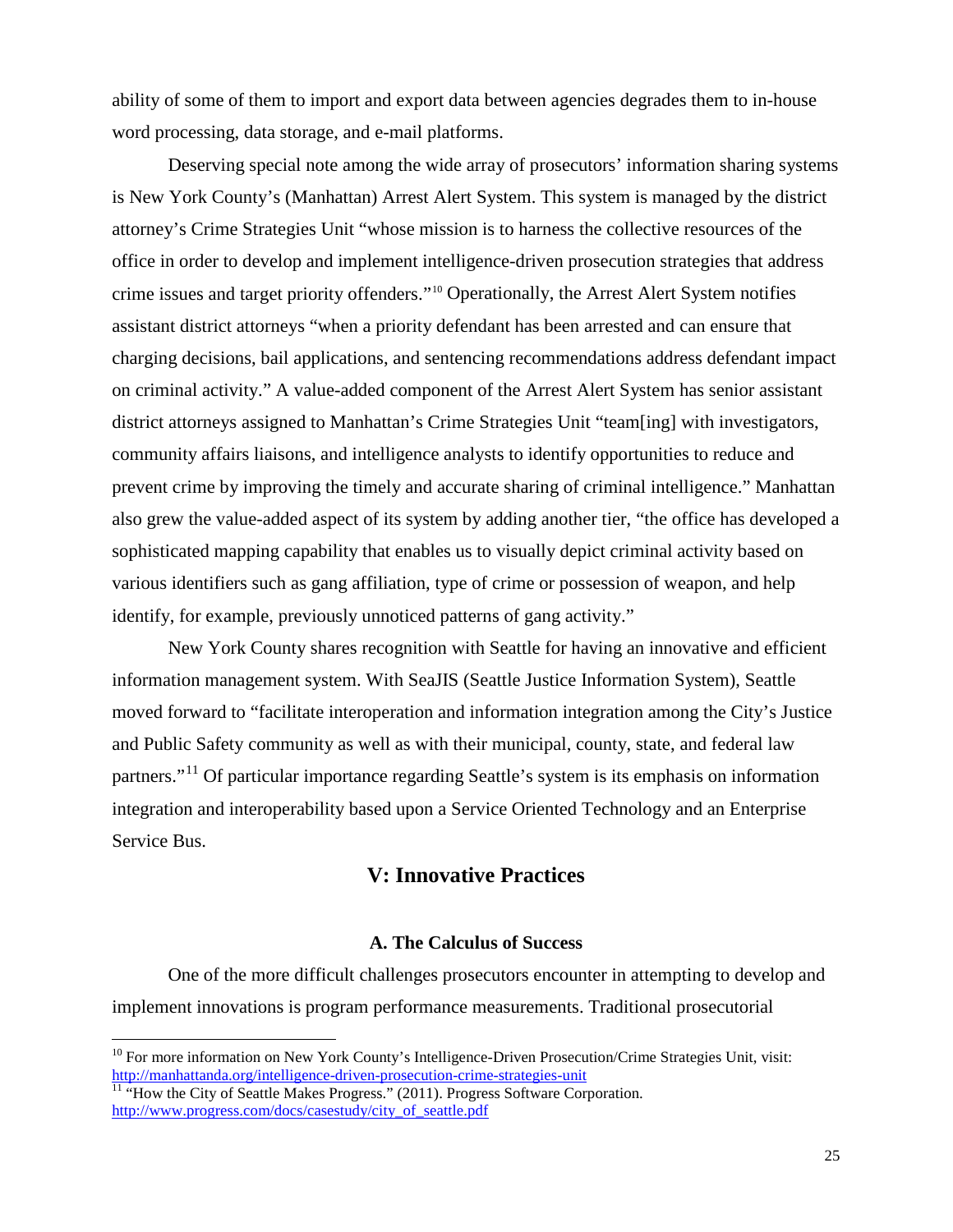performance measures have consisted of conviction and crime rate changes and although these continue to be relevant, they do not capture all the benefits that new approaches to crime issues may produce. For example, community prosecution may encompass traditional prosecutorial objectives but engage in nontraditional means of achieving them. These are intangible effects, such as increased community support and communication or increased positive contacts with the community, that are quite difficult to measure but essential to reducing crime rates. Other programs exist which also have the effect of reducing crime, but are difficult to assess in quantitative terms.

In order to empirically prove the efficacy of innovations and thereby secure their sustained support, prosecutors must identify specific objectives at the start of implementation and develop appropriate measures that can be employed throughout the process. These measures can calculate the efficacy of the program and identify areas of improvement as well as provide the basis for convincing local decision-makers to sustain programs. Cost-effectiveness is an especially persuasive element to program development, both to community members and to local officials.

Innovative programs, such as Philadelphia's Small Amount of Marijuana (SAM) diversion program, may receive greater initial buy-in if their savings to the system can be clearly demonstrated. According to Philadelphia District Attorney Seth Williams, "approximately 4,160 individuals have participated in the SAM program during its first year, resulting in an estimated \$2 million in saved criminal justice costs to Philadelphia."<sup>[12](#page-29-0)</sup> Establishing measured cost-savings for the SAM program has helped District Attorney Williams overcome some initial resistance from the community and law enforcement.

Finally, prosecutors will experience greater receptivity among other stakeholders and community members if outcomes can be described in terms relevant to the interests particular to each audience. In Kings County (Brooklyn), Assistant District Attorney Anne Swern found that local health officials were far more receptive to new initiatives where such programs were described in terms of their effects upon issues of concern to the health care professionals, such as reduced hospitalizations or improved law enforcement responses to the safety concerns of the medical staff. For example in 1998 the Kings County (Brooklyn) District Attorney's Office implemented Treatment Alternatives for Dually Diagnosed Defendants (TADD), an alternative

 $\frac{1}{10}$ 

<span id="page-29-0"></span> $12$  For more information on the SAM program and other initiatives in Philadelphia, visit: <http://www.phila.gov/districtattorney/>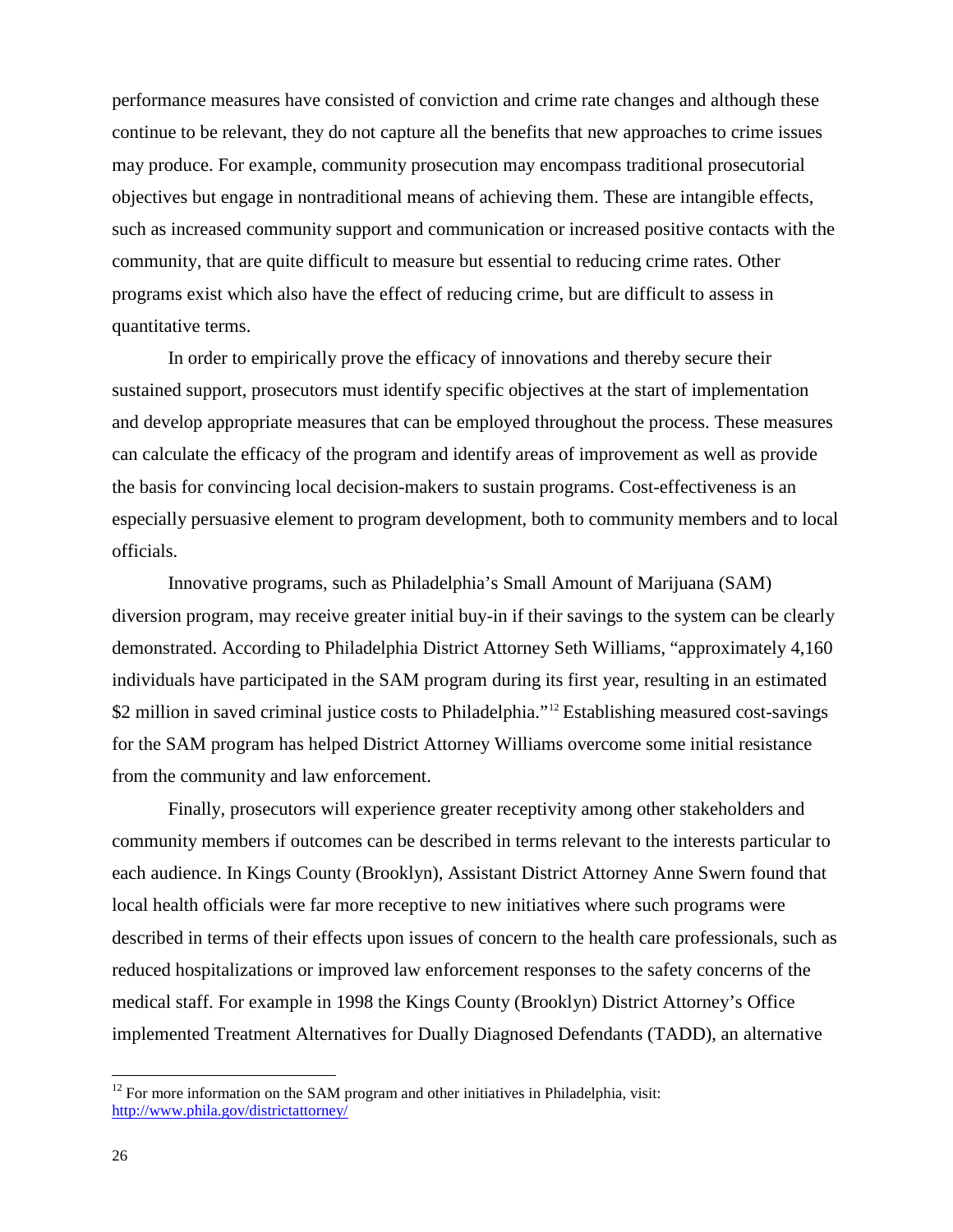to incarceration program. The program originally targeted mentally ill offenders who also had a co-occurring substance abuse disorder and later expanded to include those suffering solely from a serious mental illness. The TADD program succeeded in building partnerships with health care providers by addressing their concerns and in 2002, the United States Department of Health and Human Services awarded the Kings County (Brooklyn) District Attorney's Office a grant to expand TADD to serve more defendants, create a replicable program, and research and analyze the "diversion process."[13](#page-30-0)

#### **B. Improving Our Public Image**

There was an overwhelming amount of interest among roundtable participants in the public image of the prosecutor, with the consistent echoing of the theme that "[Prosecutors] need our own identity." The need for prosecutors to develop their own identity is generally grounded in perceptions similar to that of one senior prosecutor, "DAs are not seen as riding the white horse in the public eye." Another prosecutor expressed concern that, "the police are viewed as the face of public safety, and we are just those people in suits who do something after the police make arrests," but thought that, "maybe through innovative strategies we have an opportunity to promote our work ...in that we are leading the charge."

Other strategies for creating a credible media identity for prosecutors include developing surrogate spokespersons. "Community members, clergy, can give you space, you can have literature there and they speak out about you and that gives you credible spokespeople." Another strategy explored "using pre-existing events, such as homeowner association meetings, church functions or monthly block watch gatherings, and timing your message to that."

The quality of the message also concerned roundtable participants. New York County's Chauncey Parker provided an example. Referring to institutional prosecutorial messaging he asked: "Why, of all things the media could cover or read, why something from the prosecutor's office? Because it has a clean message and it's relevant, simple, interesting and understandable." Furthermore, "crystallize it, the goal, make it simple and send it out. The office message can't be 50 different things... it has to be synchronized with what your prosecutors are trying to accomplish."

<span id="page-30-0"></span> $\overline{1}$ <sup>13</sup> For more information and statistics on the TADD program, visit:<http://www.brooklynda.org/dtap/TADD.htm>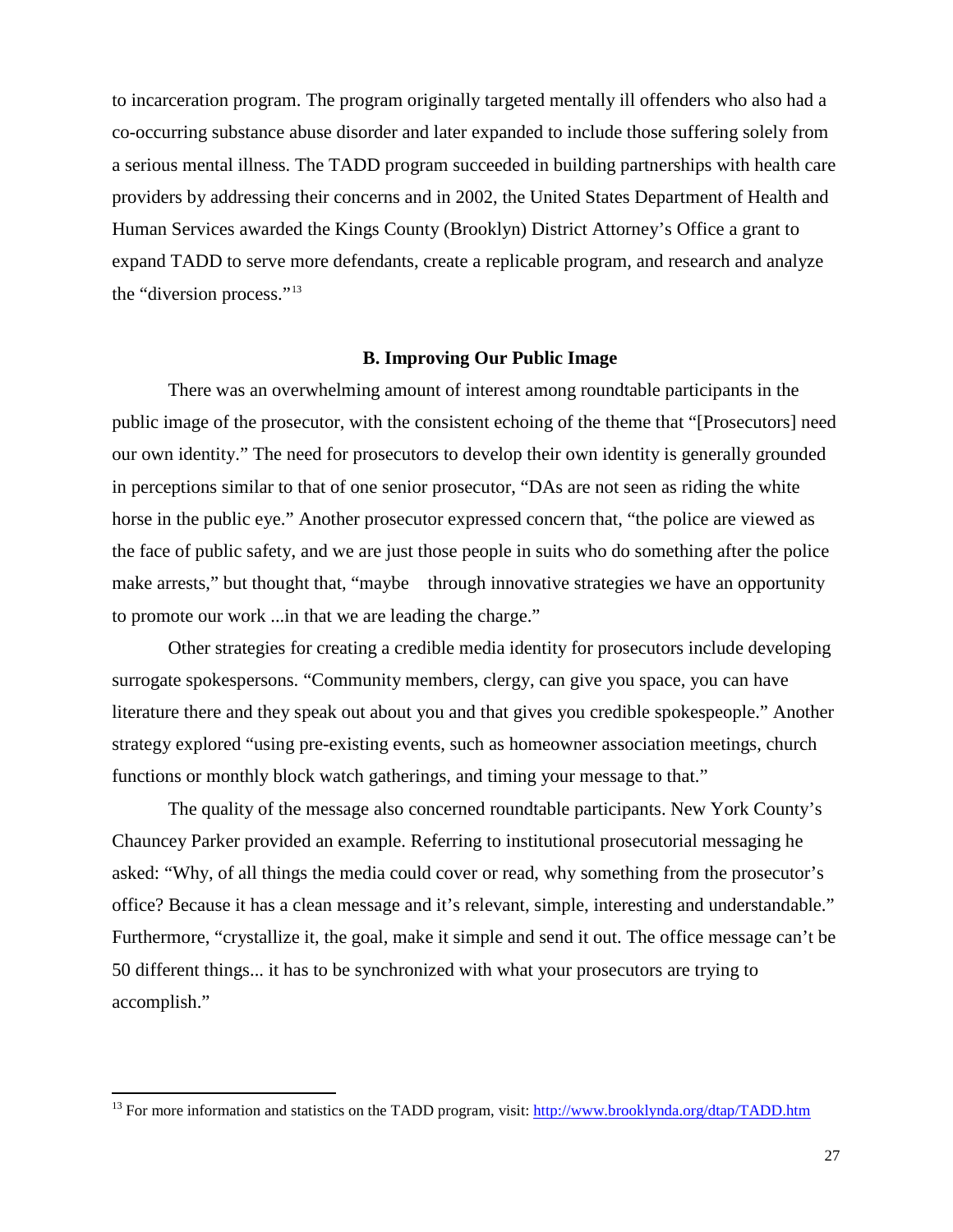#### **C. Public Policy Issues**

It is undisputed that the criminal justice system operates in a dynamic and rapidly changing environment, subject to sudden shifts in politics and corresponding policies. Such swift changes pose varying degrees of risk to the success of programs as outcomes are often untested and unpredictable.

As an example, after years of prison building and lengthy sentences, the policy tide has changed with states now implementing new policies to reduce the number of prisoners by releasing prison inmates early. However, this policy encompasses significant risk. These released individuals, many with extensive histories of drug addiction and un- or under employment, may destabilize the communities to which they return and heighten the risk of increased recidivism. The unpredictability of the outcomes of the early release of prison inmates into the community is of particular concern to California, given the recent US Supreme Court decision in *Brown v. Plata*  $(2011)^{14}$  $(2011)^{14}$  $(2011)^{14}$ , in which the Supreme Court affirmed a lower court's order requiring the state of California to release 138,000 state prison inmates within two years to relieve the state's prison overcrowding. Historically, this hot button issue is no less poignant for today's prosecutors than it was in the early 1990s when federal courts enforced a cap on the number of inmates in the Philadelphia prison system and thousands of inmates were set free. Justice Alito wrote in his dissent in *Plata* that, "[A]though efforts were made to release only those prisoners who were least likely to commit violent crimes, that attempt was spectacularly unsuccessful. During an 18 month period, the Philadelphia police rearrested thousands of these prisoners for committing 9,732 new crimes."[15](#page-31-1) In view of the precedent established by *Plata* and the growing interest in the release of non-violent offenders from prison, finding an answer to the question, "How do prosecutors protect our citizens from crimes resulting from the early release of inmates into the community?" takes on new urgency.

Criminal justice initiatives that are developed collaboratively in response to such policy shifts help jurisdictions "spread the risk" of failure or unpredictable outcomes among all partners. California has adopted a multi-tiered approach to dealing with the issue of early prisoner release, and it provides an example of collaboration among courts, the executive branch, the legislature, and academia to address policy and safety concerns. This approach embraces a variety of strategies for dealing with high risk situations; including the following: -

<span id="page-31-0"></span><sup>&</sup>lt;sup>14</sup> Brown v. Plata, 563 U.S. \_; 131 S. Ct. 1910 (2011).

<span id="page-31-1"></span><sup>&</sup>lt;sup>15</sup> Brown v. Plata, 563 U.S. \_\_, \_\_; 131 S. Ct. 1910, 1966 (2011).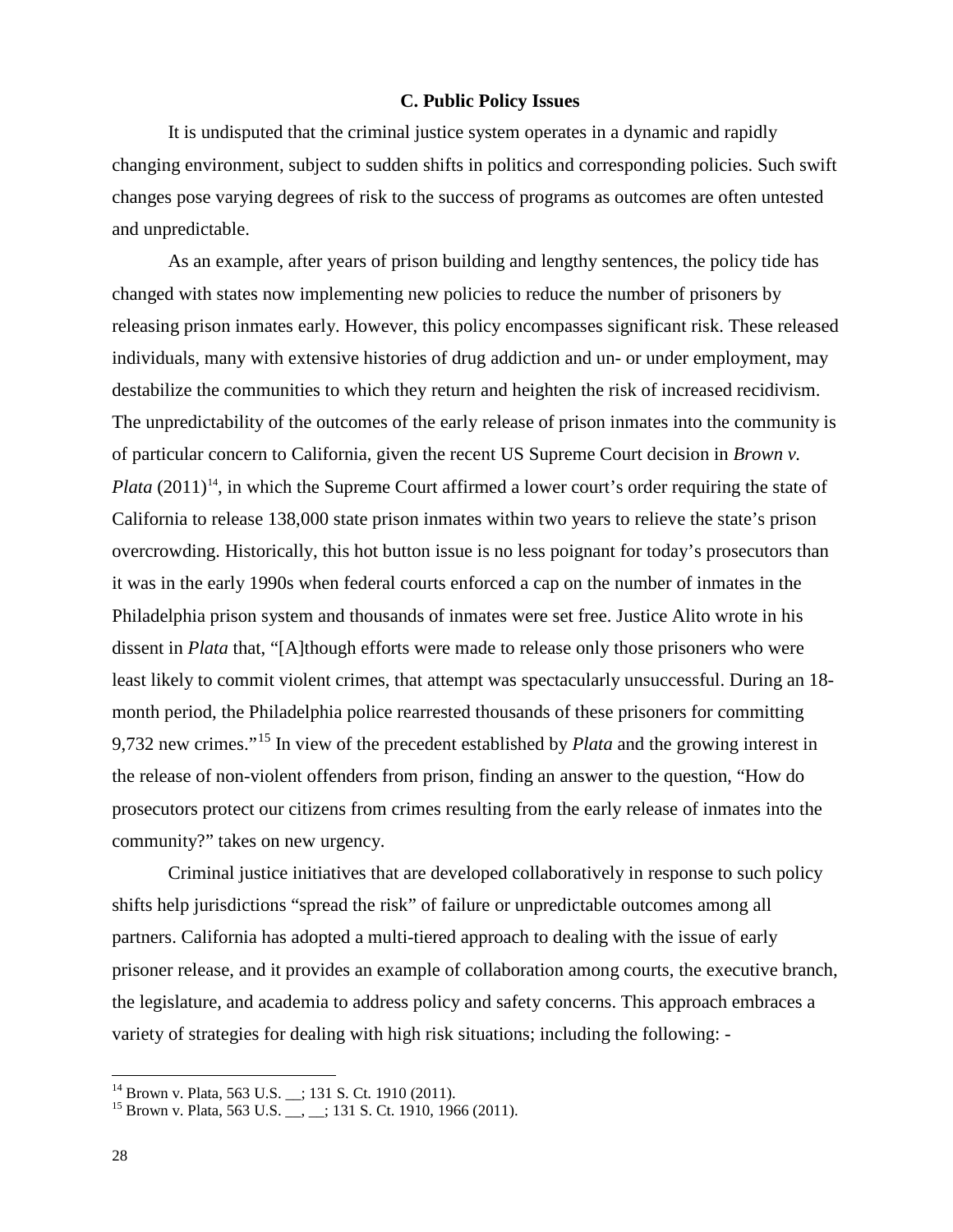*Legislative Approach:* With local communities experiencing an unexpected deluge of inmates who would otherwise have served their sentences in prison, the state of California took a legislative approach to the problem by enacting a Public Safety Realignment Act mandating that "individuals sentenced to non-serious, non-violent or non-sex offenses will serve their sentences in county jails instead of state prison." California funded its Realignment Act with prospective legislation that takes a portion of vehicle license fees to establish a local reserve fund so counties would receive revenues and appropriate funding for the realignment along with a dedicated portion of states sales tax revenue to counties for local public safety programs.

*Empirical Study Approach:* In an approach recognized as highly innovative, California Attorney General Kamala Harris asked noted criminologist Joan Petersilia, Professor of Law at Stanford University and faculty co-director of the Stanford Criminal Justice Center, to work with her in studying the following: 1) the state's response to the Realignment Act; 2) California's response to *Brown v. Plata*; and 3) the impact on recidivism as the responsibility for certain lower-level offenders shifts from state to county authority. Petersilia and her students, associated with Stanford University's "Advanced Seminar on Criminal Law & Public Policy: A Research Practicum," are focusing on Santa Clara County, the center of Silicon Valley, as a testing ground for criminal sentencing change. Petersilia is quoted in *Studying Prison Realignment in Real Time* as saying, "This is the most dramatic change in criminal sentencing in California since the passage of Determinate Sentencing in 1977, and no other state has tried it." Speculating that California's legislation offering counties flexibility in sentencing, early release of low-level offenders, and alternative sanctions could be a game-changer, Petersilia's students will explore a variety of questions including whether offenders really access more local services with decentralization of supervision and legal barriers to reentry into society. [16](#page-32-0)

*Program Approach:* Kings County (Brooklyn), while not a part of the California dilemma, may well be ahead of others when it comes to innovative programs for reintegrating prison inmates into the community. In order to meet the challenge of the re-integration of released prisoners into the community, Kings County (Brooklyn) District Attorney Charles 'Joe' Hynes established a program called ComALERT that "assists formerly incarcerated individuals to make a successful transition from prison to home by providing drug treatment and counseling, mental health treatment and counseling, GED, and transitional housing and employment." Hynes

<span id="page-32-0"></span> $\frac{1}{16}$ <sup>16</sup> Driscoll, S. (2011). "Studying Prison Realignment in Real Time" Stanford Lawyer. Issue 85. <http://stanfordlawyer.law.stanford.edu/2011/10/studying-prison-realignment-in-real-time/>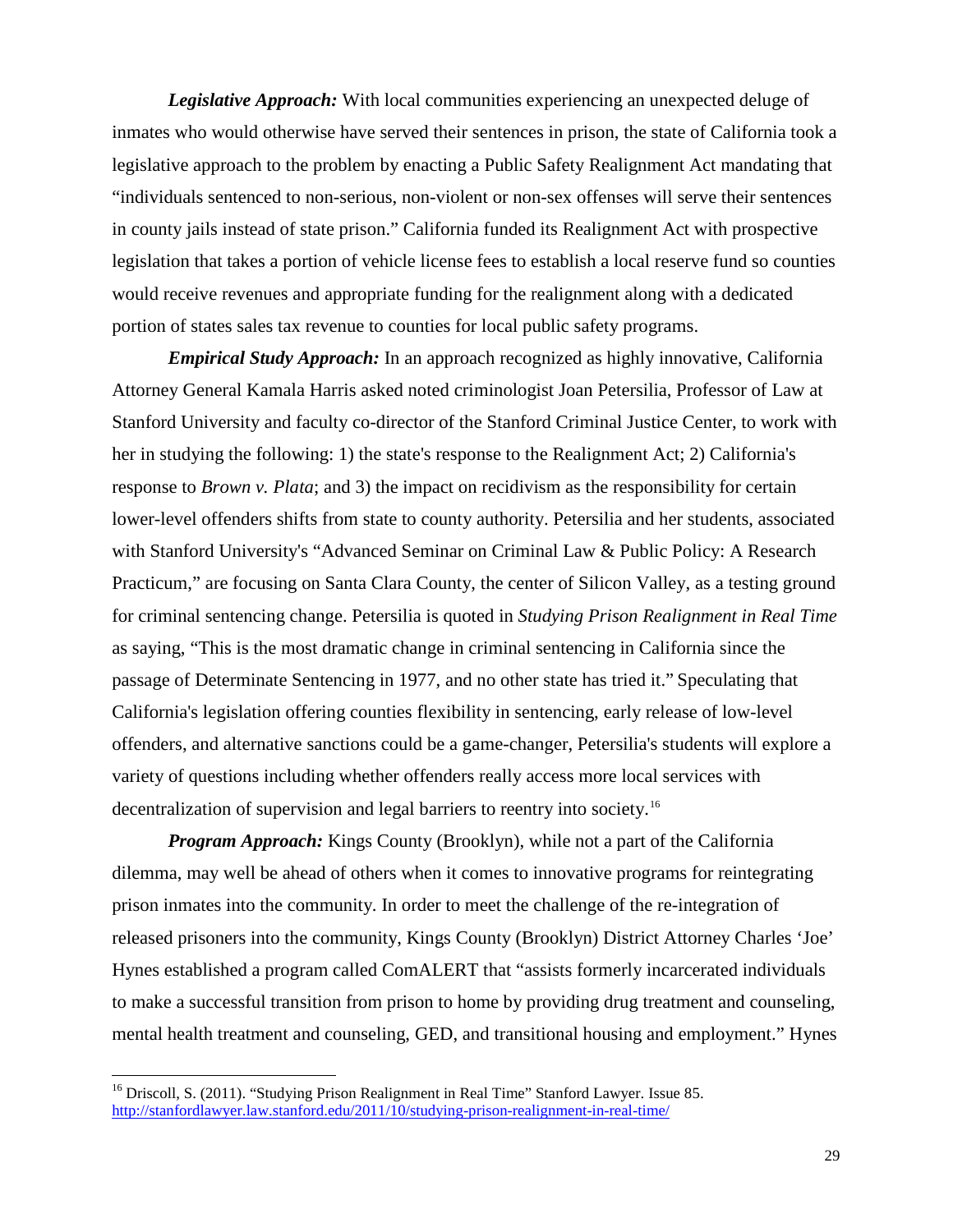emphasizes that, "We can't afford to let repeat offenders gobble up our scarce criminal justice funds. To break the vicious cycle of recidivism, we have to deal with the great stumbling blocks to successful re-entry - drug addiction and unemployment. By implementing a collaborative reentry model such as ComALERT, a district attorney's office can reduce recidivism, improve public safety, and enhance the overall social and fiscal health of communities."

ComALERT works through a collaborative network with community and faith-based organizations. District Attorney Hynes' ComALERT program requires inmates to report to the Division of Parole within 48 hours of their release from prison. A pre-release assessment of the need for treatment is followed with a referral for a psychosocial assessment in order to form the basis for future re-entry planning and treatment which, in addition to substance abuse treatment and counseling, includes a referral to "Ready, Willing, & Able," a transitional employment program. Re-entry planning and treatment takes place over a three month program enrollment period, however, most participants typically elect to stay in the ComALERT program for one to two years.

Not only is ComALERT innovative and collaborative, but like Minneapolis' Downtown 100, it meets its goals. The programs results are statistically significant and without negative unintended consequences. In "Report on the Evaluation of the ComALERT Prisoner Reentry Program," Bruce Western, a Harvard University sociologist, concluded that, "ComALERT clients, especially graduates, show substantially lower rates of recidivism, higher rates of employment, and higher earnings compared to similar Brooklyn parolees. Drug and alcohol use results are more modest, while ComALERT clients show greater likelihood of experiencing more stable family lives." Professor Western concluded that, "Overall, the results of our evaluation of ComALERT are extremely promising."[17](#page-33-0)

#### **D. Yard Sticks & Benchmarks**

Prosecutors face challenges unique to their location, personality, and tradition. Elected prosecutors must meet the challenges between offices, criminal justice stakeholders, and their communities with an awareness of the hindrances to change within the criminal justice system. What has always worked in the past, may not work at all. Roundtable participants noted that today's culture and society present prosecutors with challenges to combating crime and

<span id="page-33-0"></span> $\frac{1}{17}$ <sup>17</sup> Jacobs, E. & Western, B. (2007). "Report on the Evaluation of the ComALERT Prisoner Reentry Program" [http://www.wjh.harvard.edu/soc/faculty/western/pdfs/report\\_1009071.pdf](http://www.wjh.harvard.edu/soc/faculty/western/pdfs/report_1009071.pdf)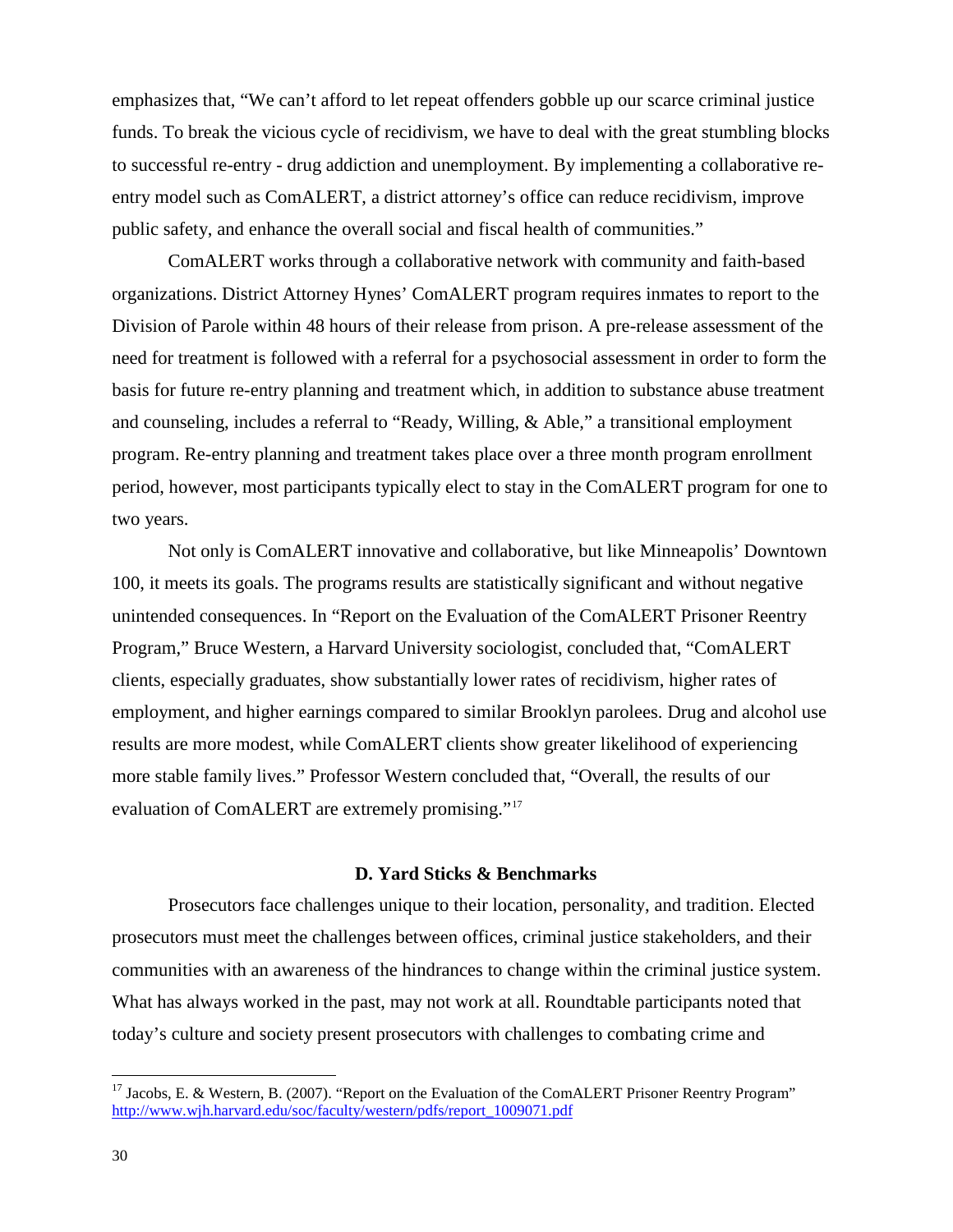increasing public safety that are different and more complex than they were twenty years ago. Limited resources, technological restrictions, and criminal justice silos are some of today's challenges, while yesterday's lack of awareness to innovative solutions, inflexible organizational structures, internal and external resistance, and the lack of reliable performance measures continue to obstruct the adoption of prosecutorial innovations.

Providing evidence that they will be or are successful is an obstacle to implementing innovative programs. Performance measures for many criminal justice innovations have yet to be developed, in part, because the ultimate goals of those innovations differ from traditional goals. For example, conventional measures of prosecutorial success are conviction and incarceration rates. Innovative programs that seek to prevent crime, however, are difficult to prove effective according to such measures. Measuring the outcomes of innovative programs may be too cumbersome or expensive for many jurisdictions. However, prosecutorial leaders can begin by drawing attention to correlations between innovative programs and positive outcomes that affect communities. Prosecutors with limited resources can also draw upon the cooperation of universities and experts within their communities in developing methods of measurement. There is no disputing however that identifying the outcomes of new programs is essential to improving them and sustaining their support. Leading prosecutors agree that successful implementation of innovations requires the preliminary recognition of desired outcomes and establishing means of measuring performance.

In order to prove the efficacy of innovations and thereby secure their sustained support, prosecutors must identify specific objectives at the start of implementation and develop appropriate evaluative measures that can be employed throughout the process. These measures will prove efficacy, identify areas of improvement, and provide the basis for convincing local decision-makers to sustain programs.

#### **VI: Conclusion**

High performing prosecutor's offices in the  $21<sup>st</sup>$  century must respond to new challenges, instituting performance measures, and, using evidence-based practices as well as traditional challenges, including efficient case processing and decreased case attrition. Prosecutors also need tools with which they can reliably and swiftly analyze the information in their possession, a key element to assessing office performance and the efficacy of criminal justice initiatives.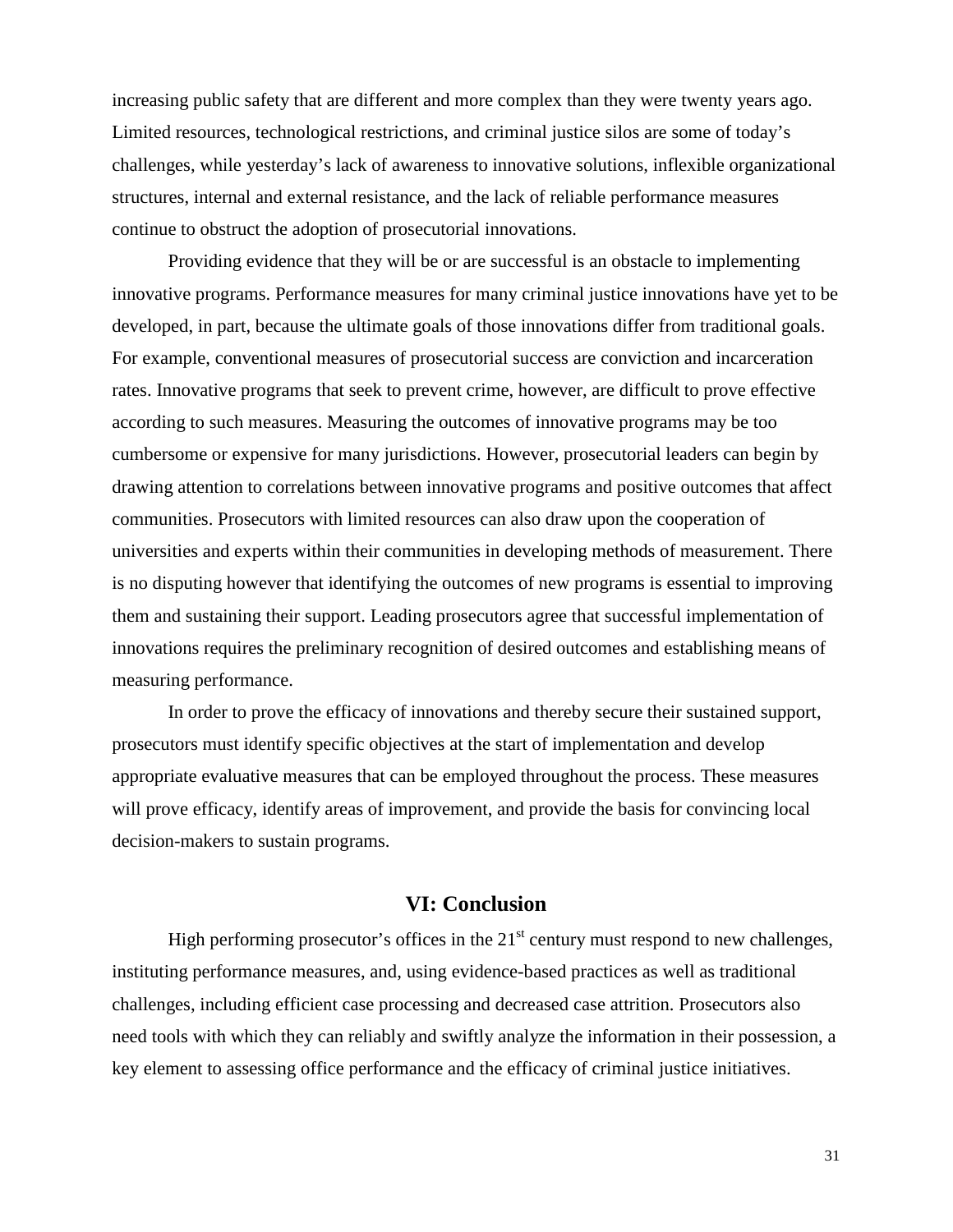The dialogue between prosecutors as well as between prosecutors and their criminal justice partners - whether with roundtables, large or small conferences, technical assistance visits, or distance programs such as webinars - must continue. The velocity and quantity of change is overwhelming and growing at an exponential rate.

Finally, it is clear based upon roundtable discussions that prosecutors must find and foster communities of interest if the public is to continue to support a system of criminal law premised upon equality and justice free from burdens of cynicism and doubt. For further information or for professional and technical assistance with innovative program implementation or replication please contact the Association of Prosecuting Attorneys.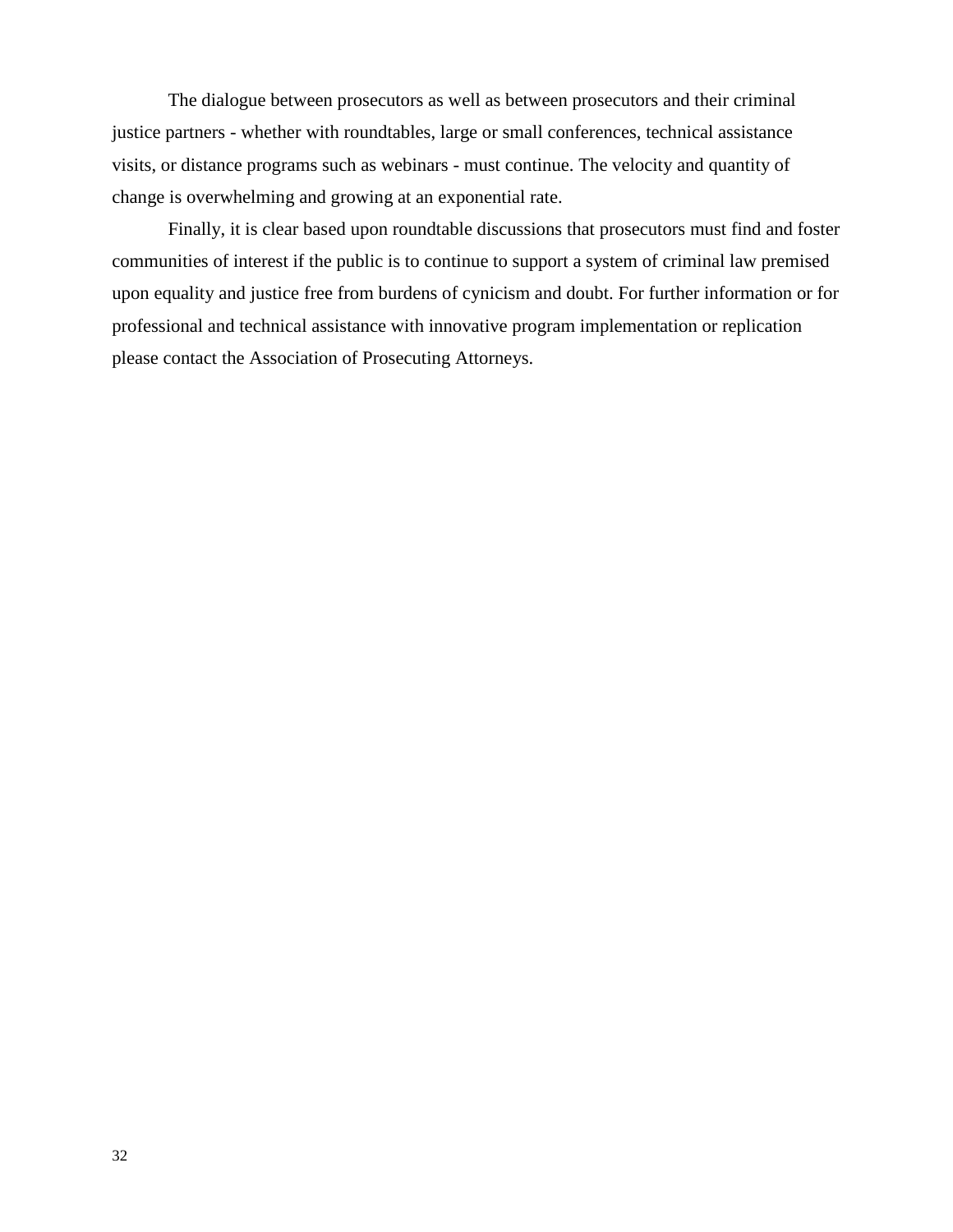## **POLICY GUIDE No. 1 LEADERSHIP & MANAGEMENT TEMPLATE**

- $\checkmark$  Remember that innovative leaders who want change to flourish at their office must both motivate awareness and facilitate action.
- $\checkmark$  Identify the qualities of leadership among your staff
- $\checkmark$  Use a peer performance instrument to assess staff strengths and weaknesses
- $\checkmark$  Determine who your organization's change-makers are
- $\checkmark$  Bring office leaders onboard so that they can influence others on your staff
- $\checkmark$  Strengthen support for your ideas by beginning with a bottom-up approach
- $\checkmark$  Integrate traditional functions into the organization's new program components
- $\checkmark$  Rotate assignments
- $\checkmark$  Involve other criminal justice and community partners when implementing new programs
- $\checkmark$  Involve your partners early in the planning stage, before introducing new crime prevention programs
- $\checkmark$  Continually evaluate organizational and project performance
- $\checkmark$  As a confident leader, listen to those who question your efforts so that you can explore unintended consequences or other viewpoints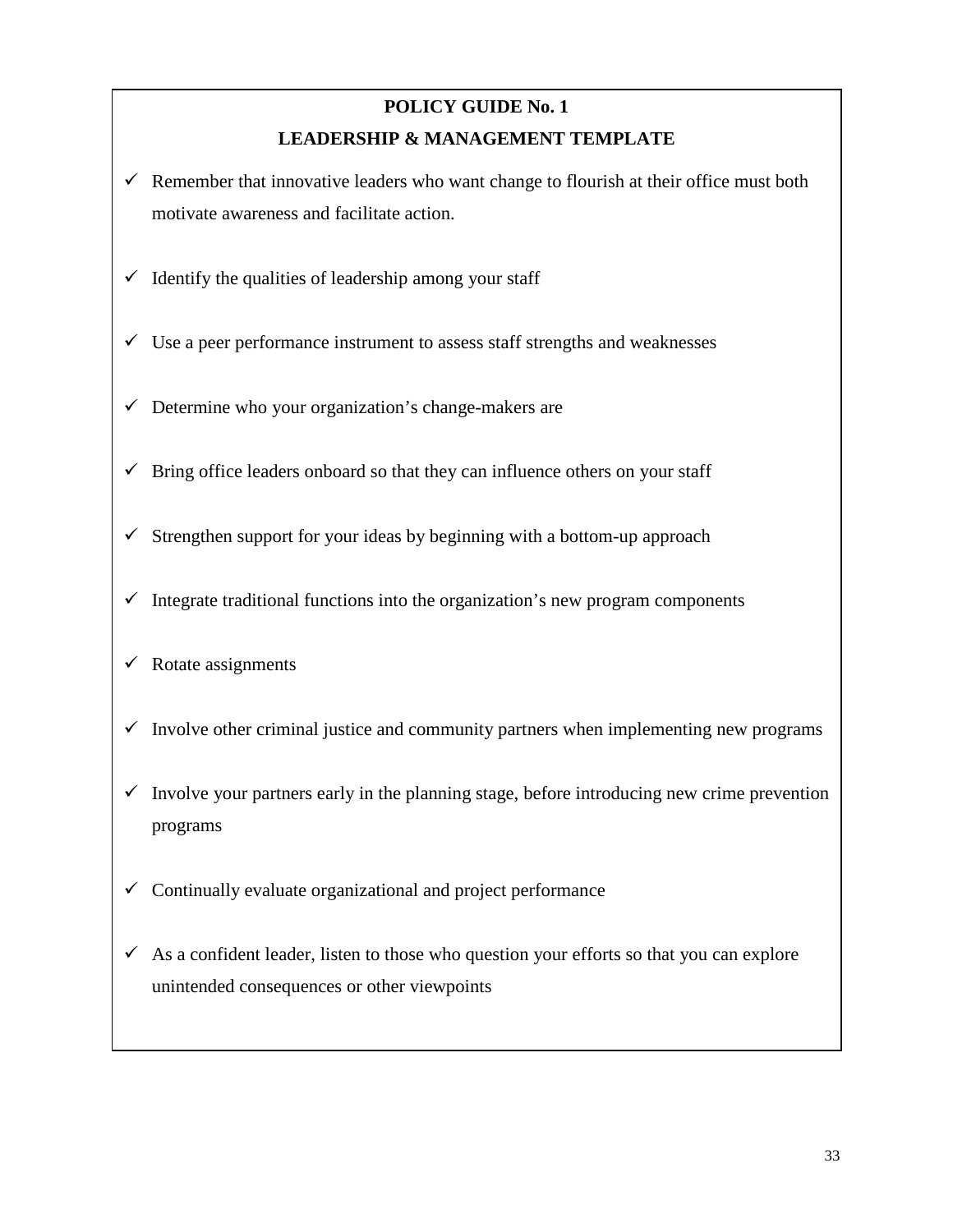# **POLICY GUIDE No. 2 PROGRAM DEVELOPMENT**

- $\checkmark$  Establish a relationship of trust with criminal justice and community partners
- $\checkmark$  Avoid leveraging relationships with law enforcement agencies in order to introduce a new crime prevention strategy
- $\checkmark$  Maintain a dedicated crime strategies or community prosecution unit
- $\checkmark$  Consider vertical or zone organizational structures
- $\checkmark$  Base specialty units and programs upon crime numbers and percentages
- $\checkmark$  Utilize collaboration and cooperation to achieve buy-in among criminal justice and community partners
- $\checkmark$  Work with nontraditional partners; private businesses, faith-based organizations, community-based organizations and non-governmental organizations
- $\checkmark$  With the community's input determine the most significant public safety issues
- $\checkmark$  Use focus groups, surveys, community meetings, and meetings with individual stakeholders in building program support
- $\checkmark$  Learn and be ready to respond to ever-changing developments in the community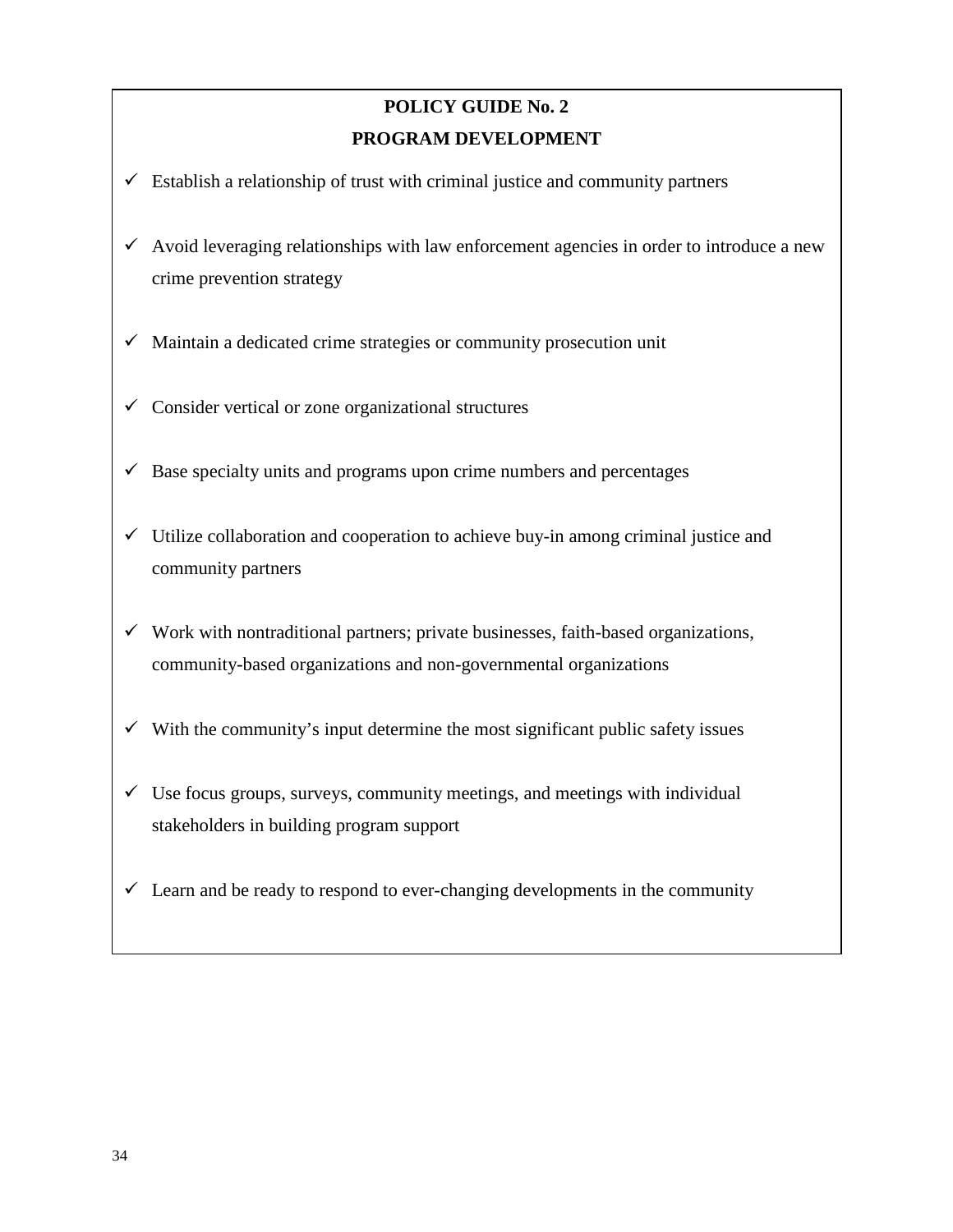# **POLICY GUIDE No. 3 INFORMATION MANAGEMENT**

- $\checkmark$  Avoid information silos
- $\checkmark$  Do not allow managers to unnecessarily stovepipe information
- $\checkmark$  Translate available data into actionable plans
- $\checkmark$  Design information management systems to interface with other criminal justice systems
- $\checkmark$  Enter into partnerships for information sharing that support strategic innovative action
- $\checkmark$  Maintain information management system security in order to ensure integrity of information sharing relations with other criminal justice agencies
- $\checkmark$  Seek to develop the value added aspects of your information management system in order to reduce its cost by increasing its overall utility
- $\checkmark$  Clearly define what information management system deliverables are needed to increase system efficiency, productivity, and data sharing capabilities
- $\checkmark$  Use your information management system to identify patterns of activity; gangs, youth crime, hot spots, etc., then design innovative response programs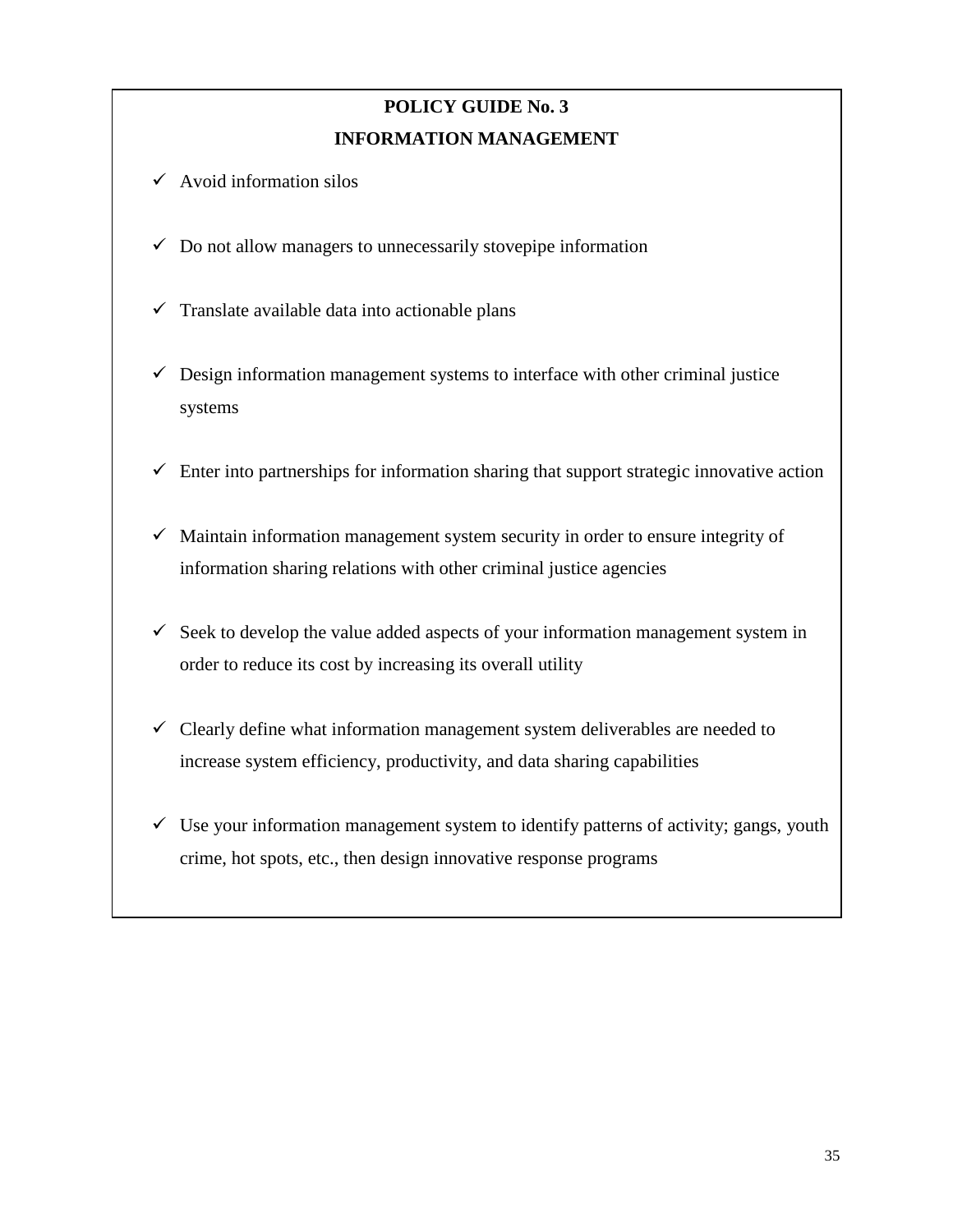# **POLICY GUIDE No. 4 PROGRAM EVALUATION & MEASUREMENT**

- $\checkmark$  Traditional measures, e.g., outcome measures such as a change in crime rates are more easily understood and accepted than are program process values
- $\checkmark$  Predetermined specific program goals and objectives (benchmarks) are essential for program evaluation
- $\checkmark$  Cost effectiveness/cost benefit analyses are import components of program measurement
- $\checkmark$  Demonstrations of cost savings promote buy-in by funding officials
- $\checkmark$  Measurements must be scientifically sound and statistically significant
- $\checkmark$  Measurements must be valid, that is, measure the program variables they are supposed to measure, and reliable, measuring what they are supposed to measure consistently
- $\checkmark$  Avoid the possibility of random effects or other extraneous factors confounding the measurement of a program's efficacy by determining whether there are correlations between the program's components and outcomes in the community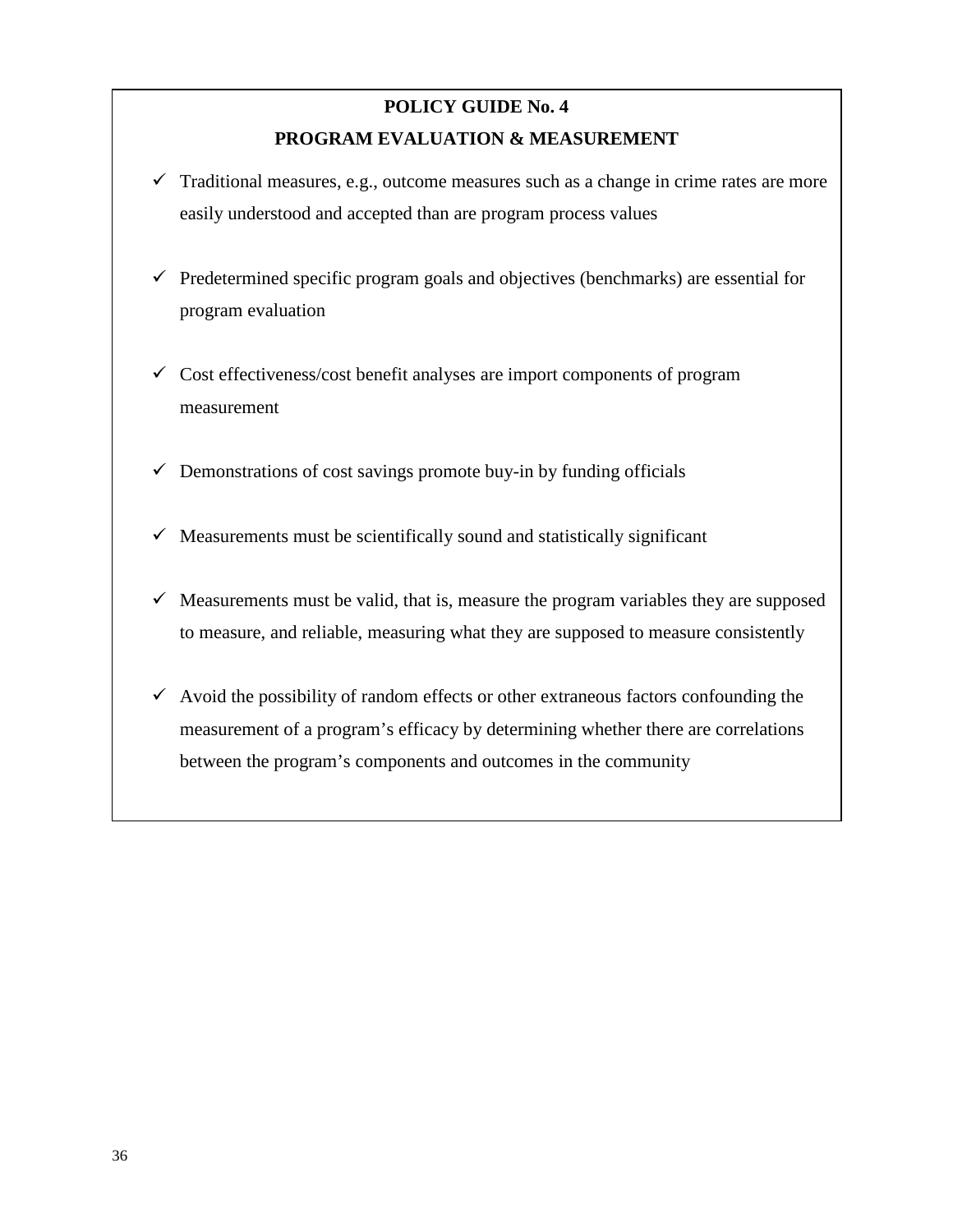# **POLICY GUIDE No. 5 PUBLIC POLICY INITIATIVES**

- $\checkmark$  Be a force in your jurisdiction by connecting to the community
- $\checkmark$  Work to create your own identity and independence as a prosecutor
- $\checkmark$  Time policy messages to pre-existing events
- $\checkmark$  Synchronize policy messages with what you are trying to accomplish
- $\checkmark$  Collaboration can help decentralize the risk of criminal justice initiatives and contribute to their success
- $\checkmark$  Deal with initiatives that have a criminogenic nexus, i.e., drugs and unemployment while avoiding program that have the potential to destabilize neighborhoods
- $\checkmark$  Avoid programs with the potential for unintended negative consequences
- $\checkmark$  Remember that policies based upon empirical evidence and that utilize recognized best practices have the highest probability of success
- $\checkmark$  What has always worked in the past may not work at all with today's rapidly changing social, community, and public safety environments
- $\checkmark$  Quick decision and decisiveness is not always the answer when confronted with challenging issues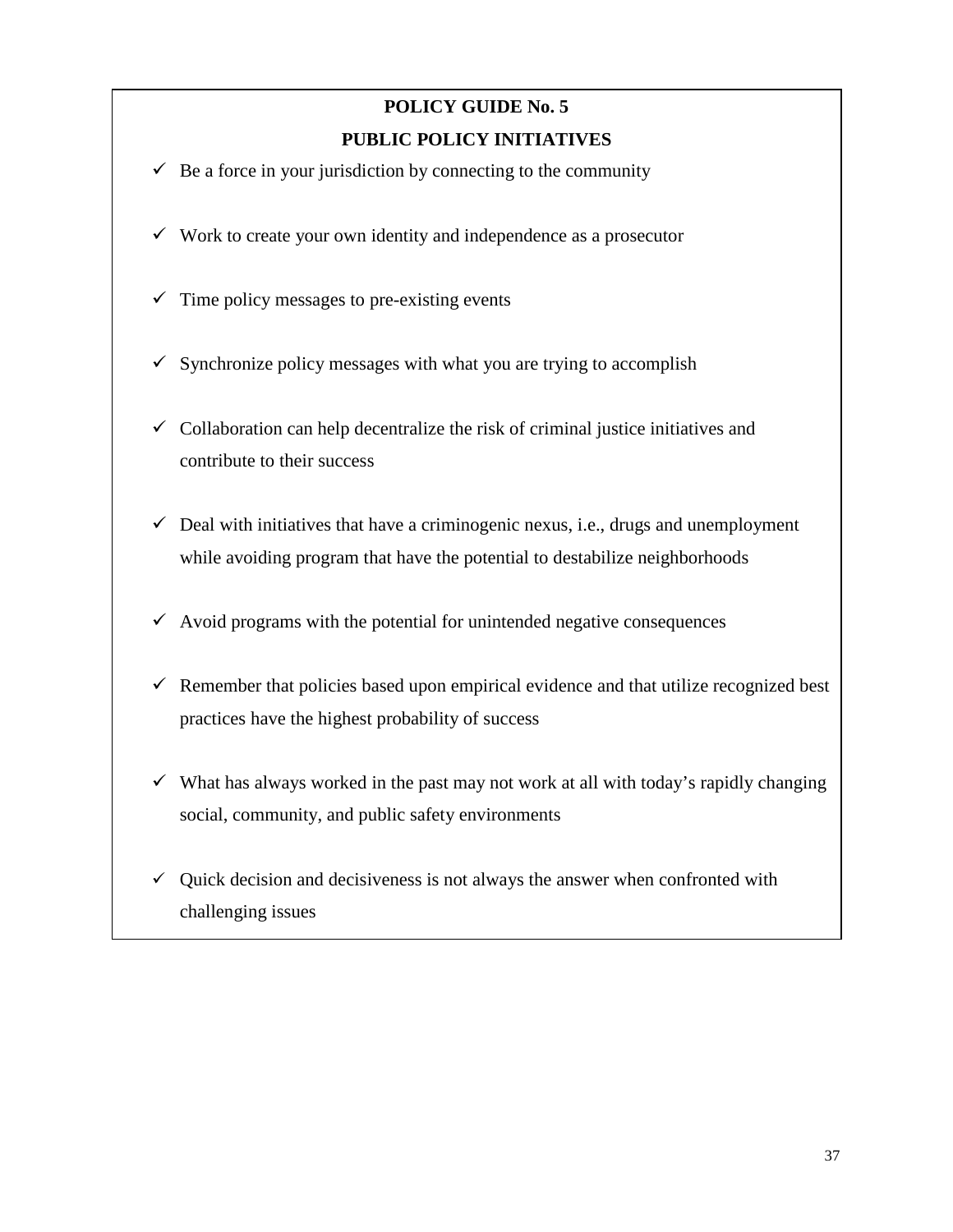#### **REFERENCES**

Cook County State's Attorney's Office. (2012). [http://www.statesattorney.org](http://www.statesattorney.org/)

Dallas County District Attorney's Office. (2012).<http://dallasda.co/webdev/>

Denver District Attorney's Office. (2012).<http://www.denverda.org/>

- Driscoll, S. (2011). "Studying Prison Realignment in Real Time" Stanford Lawyer. Issue 85. [http://stanfordlawyer.law.stanford.edu/2011/10/studying-prison-realignment-in-real](http://stanfordlawyer.law.stanford.edu/2011/10/studying-prison-realignment-in-real-time/)[time/](http://stanfordlawyer.law.stanford.edu/2011/10/studying-prison-realignment-in-real-time/)
- Drucker, P. F. (1999). *Management Challenges for the 21st Century*. New York: HarperCollins Publishers.
- Hoover, J. N. (2009). "Information Silos Stand In The Way Of Interoperability." InformationWeek. [http://www.informationweek.com/news/government/enterprise](http://www.informationweek.com/news/government/enterprise-architecture/217700611)[architecture/217700611](http://www.informationweek.com/news/government/enterprise-architecture/217700611)
- "How the City of Seattle Makes Progress." (2011). Progress Software Corporation. [http://www.progress.com/docs/casestudy/city\\_of\\_seattle.pdf](http://www.progress.com/docs/casestudy/city_of_seattle.pdf)
- "Intelligence-Led Policing: The New Intelligence Architecture." (2005). Bureau of Justice Assistance, U.S. Department of Justice. <https://www.ncjrs.gov/pdffiles1/bja/210681.pdf>
- Jacobs, E. & Western, B. (2007). "Report on the Evaluation of the ComALERT Prisoner Reentry Program." [http://www.wjh.harvard.edu/soc/faculty/western/pdfs/report\\_1009071.pdf](http://www.wjh.harvard.edu/soc/faculty/western/pdfs/report_1009071.pdf)
- King County Prosecuting Attorney's Office. (2012). <http://www.kingcounty.gov/prosecutor.aspx>

Kings County District Attorney's Office. (2012).<http://www.brooklynda.org/>

Los Angeles City Attorney's Office. (2012).<http://atty.lacity.org/index.htm>

- Milwaukee County District Attorney's Office. (2012). <http://county.milwaukee.gov/DistrictAttorney7715.htm>
- Mintzberg, Henry A. (1981). "Organization Design: Fashion or Fit?" *Harvard Business Review*, January-February, 1981.

Safe & Sound. (2012). Milwaukee, WI. [http://www.safesound.org/](http://www.safesound.org/about-us/history/)

Office of the Albany County District Attorney. (2012).<http://www.albanycountyda.com/>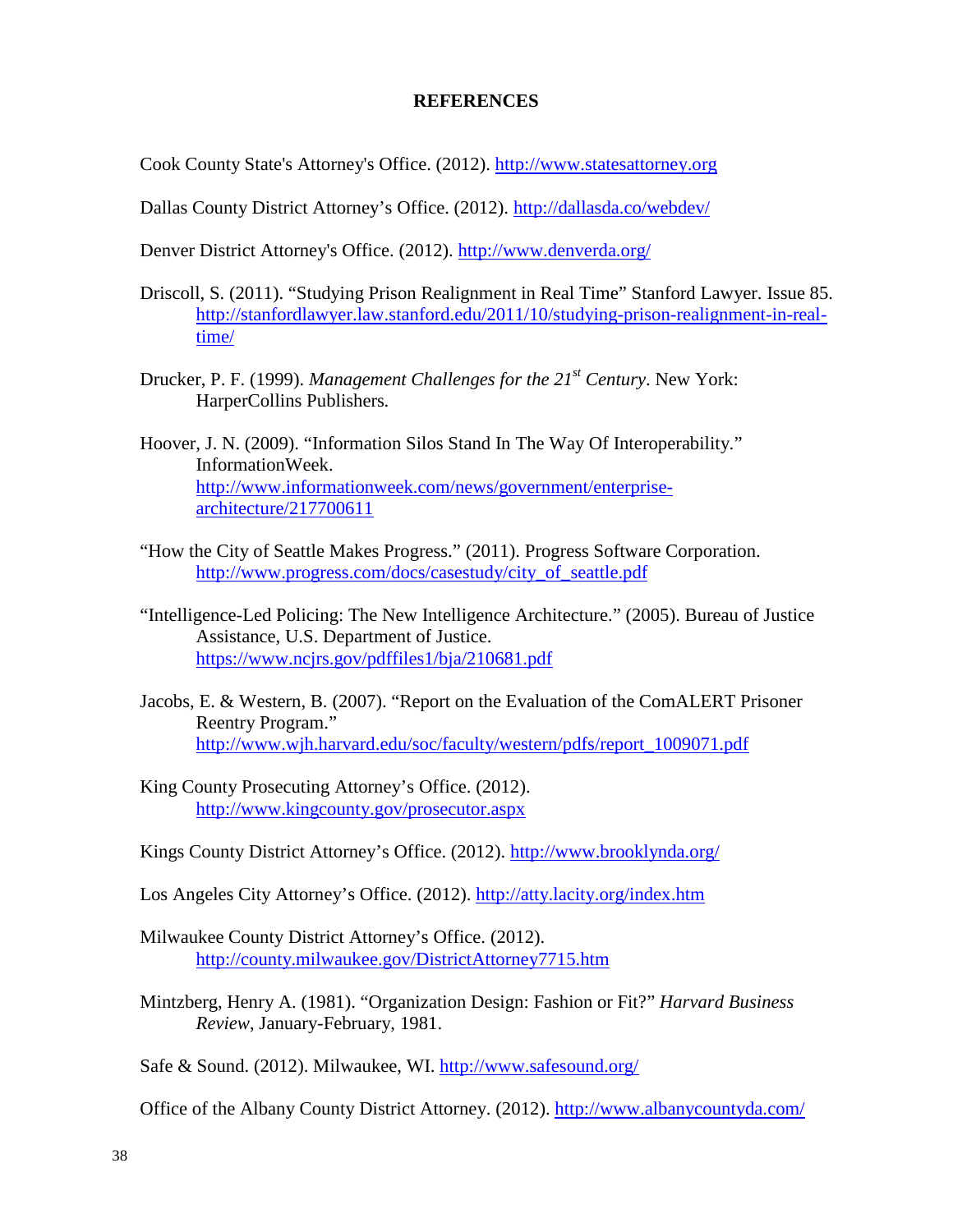Office of the Fulton County District Attorney. (2012).<http://www.atlantada.org/>

Office of the District Attorney City of Philadelphia. (2012). <http://www.phila.gov/districtattorney/>

Office of the City Attorney of San Diego. (2012).<http://www.sandiego.gov/cityattorney/>

Office of the State's Attorney for Baltimore City. (2012).<http://www.stattorney.org/>

Rockland County District Attorney's Office. (2012).<http://rocklandcountyda.com/>

- Schmitt, J., Warner, K. and Gupta, S. (2010). *The High Budgetary Cost of Incarceration*. Washington, DC: Center for Economic and Policy Research. <http://www.cepr.net/documents/publications/incarceration-2010-06.pdf>
- "The Downtown 100 initiative leads to a significant drop in crime" (2011). Official Website of the City of Minneapolis. [http://www.ci.minneapolis.mn.us/news/news\\_20110302downtown100initiative](http://www.ci.minneapolis.mn.us/news/news_20110302downtown100initiative)

The New York County District Attorney's Office. (2012).<http://manhattanda.org/>

- Thornton, P. B. (2011). Why some leaders succeed and others fail. *Leader to Leader*. 2011: 17–21.
- Tumin, Z. (November 1990). *Summary of Proceedings: Findings and Discoveries of the Harvard University Executive Session for State and Local Prosecutors*. Cambridge, MA: John F. Kennedy School of Government, Harvard University Working Paper #90-02-05.
- Turk, Thomas A., Ph.D., Associate Professor of Strategic Management, Argyros School of Business and Economics, Chapman University. Personal Communication. March 2012.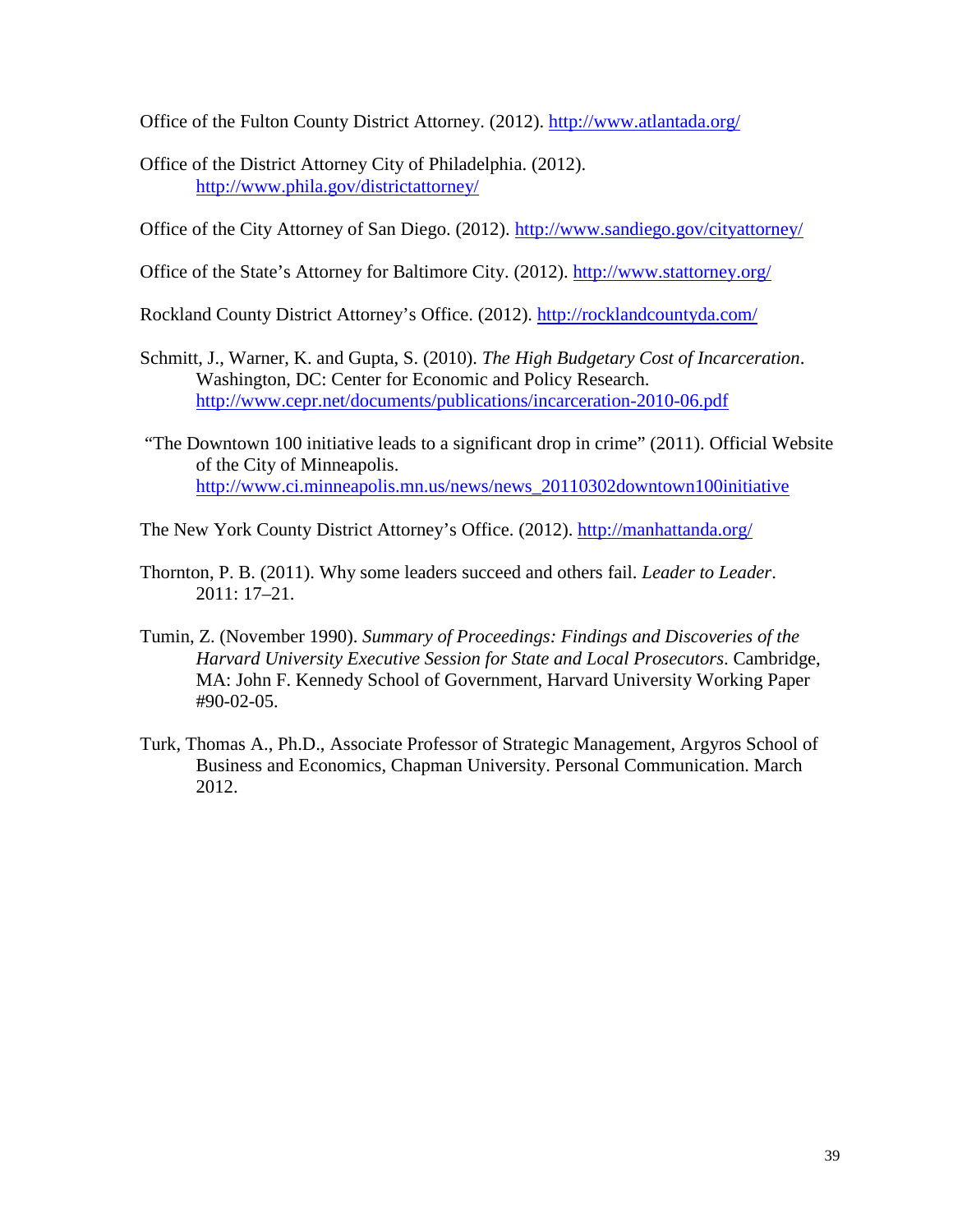#### **APPENDIX A: LIST OF CONTRIBUTORS**

#### **APA would like to recognize these contributors for their dedication of staff and time to the development of this document.**

First Innovative Prosecutor Roundtable - May  $6<sup>th</sup>$ , 2011 - Washington, DC Second Innovative Prosecutor Roundtable - October 14-15, 2011 - Brooklyn, NY

**Daniel R. Alonso** Chief Assistant District Attorney New York County District Attorney's Office

**Jeffrey Altenberg**  Assistant District Attorney Milwaukee District Attorney's Office

**Honorable Anita Alvarez**  State's Attorney Cook County State's Attorney's Office

**Kristin Beattie** Deputy City Attorney San Diego Office of the City Attorney

**Honorable Gregg Bernstein** State's Attorney Baltimore City State's Attorney's Office

**Shauna Boliker** First Assistant State's Attorney Cook County State's Attorney's Office

**Marian Braccia** Assistant District Attorney, Charging Unit Philadelphia District Attorney's Office

**Honorable John Chisholm** District Attorney Milwaukee District Attorney's Office

**Kristen Conklin**  Assistant District Attorney Rockland County District Attorney's Office

**Michelle Patten Coy** Senior Assistant District Attorney Kings County District Attorney's Office **Karen Friedman** Executive ADA & Chief of the Trial Division New York County District Attorney's Office

**Seema Gajwani** Program Officer, Criminal and Juvenile **Justice** Public Welfare Foundation

**Honorable Jan Goldsmith**  City Attorney San Diego Office of the City Attorney

**Ian Goodhew** Deputy Chief of Staff King County Prosecutor's Office

**Kris Hamman** Manhattan DA/Special Narcotics Division New York County District Attorney's Office

**George Hazel**  Chief Deputy State's Attorney Baltimore City State's Attorney's Office

**David Heslin** Executive Assistant District Attorney Kings County District Attorney's Office

**Honorable Paul L. Howard, Jr.** District Attorney Fulton County District Attorney's Office

**Honorable Charles J. Hynes** District Attorney Kings County District Attorney's Office